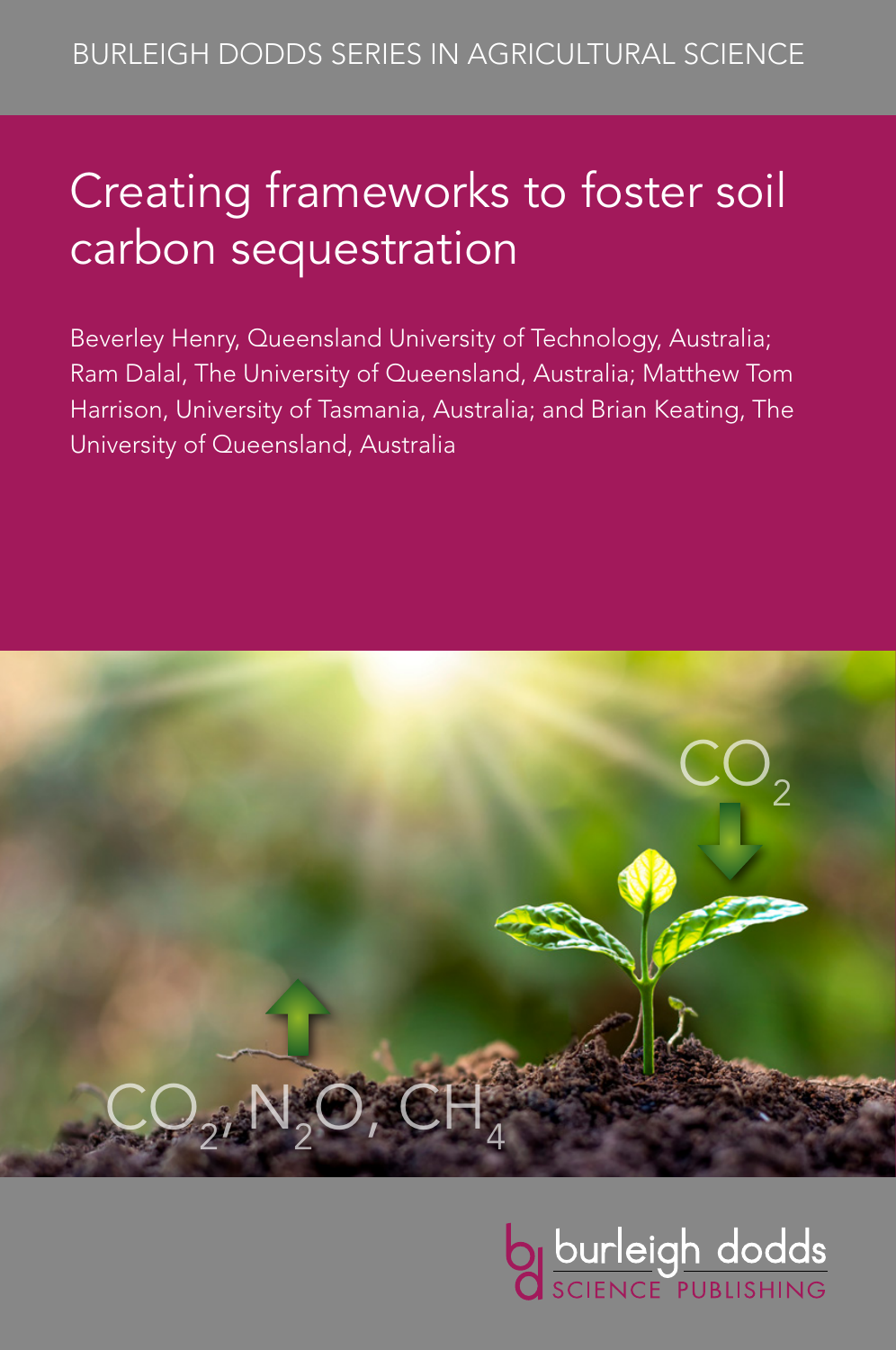# **Creating frameworks to foster soil carbon sequestration**

*Beverley Henry, Queensland University of Technology, Australia; Ram Dalal, The University of Queensland, Australia; Matthew Tom Harrison, University of Tasmania, Australia; and Brian Keating, The University of Queensland, Australia*

- <span id="page-1-1"></span>1 [Introduction](#page-1-0)
- <span id="page-1-2"></span>2 [Designing a framework to foster soil organic carbon sequestration](#page-3-0)
- <span id="page-1-3"></span>3 [An Australian case study](#page-18-0)
- <span id="page-1-4"></span>4 [Conclusion and future trends in research](#page-28-0)
- <span id="page-1-5"></span>5 [Where to look for further information](#page-32-0)
- <span id="page-1-6"></span>6 [References](#page-33-0)

# <span id="page-1-0"></span>**[1 Introduction](#page-1-1)**

It is now widely acknowledged that if the world is to avoid the worst of the projected impacts of climate change, then, in addition to urgent actions to reduce emissions of greenhouse gases (GHGs) to the atmosphere, removals are also needed ([IPCC 2019,](#page-37-0) [Rockström et al. 2017](#page-40-0)). Of the removal or 'negative emissions' technologies, natural climate solutions are an attractive option ([Griscom et al. 2017](#page-36-0)). Soil organic carbon (SOC) sequestration, the process of removal of atmospheric carbon dioxide (CO<sub>2</sub>) and storage as organic matter in soils, has immediate and broad applicability, offers potential for substantial climate change mitigation [\(Minasny et al. 2017](#page-38-0), [Paustian et al. 1997,](#page-39-0) [Sanderman et al. 2010,](#page-40-1) [Sanderman et al. 2017\)](#page-40-2), and can contribute co-benefits for food security, ecosystem services and achievement of multiple Sustainable Development Goals (SDGs) ([Keesstra et al. 2016,](#page-37-1) [Keesstra et al. 2018,](#page-38-1) [Paustian](#page-39-1)  [et al. 2016\)](#page-39-1).

A systematic review of the literature has indicated that sequestration of soil carbon may contribute to removals of as much as 5 Gt CO<sub>2</sub> year<sup>-1</sup> [\(Fuss](#page-36-1) [et al. 2018](#page-36-1)). However, sequestration is variable across agro-ecological areas ([Bossio et al. 2020\)](#page-34-0) and will be highly dependent on levels of adoption of SOCpositive practices by landholders at scale. Past studies indicate that barriers to uptake can be substantial, and may include insufficient clarity on the impacts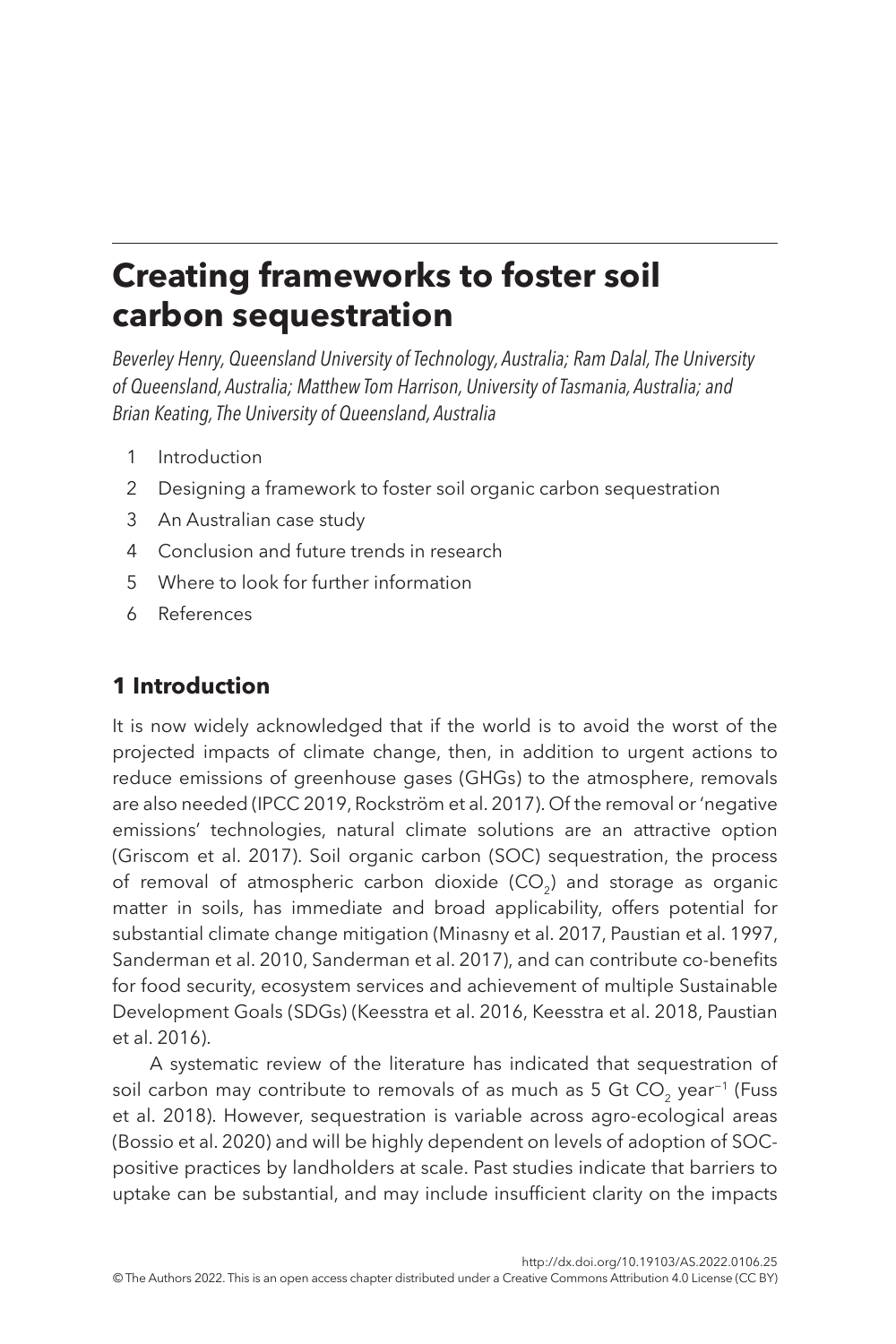of recommended practices on agricultural productivity, yields and profitability; poor or unknown compatibility of actions with farm operations; and uncertainty in whether any significant increase in SOC stocks will occur and, whether it is practical to measure the change (Box 1). Even where there is strong scientific evidence for positive productivity and environmental outcomes of carbonsequestering practices, uptake among land managers has generally remained low [\(Paustian et al. 2019\)](#page-39-2).

Policy frameworks that can provide information, training and financial or other incentives to adopt more sustainable practices represent an opportunity for governments or private organisations to invest in increasing soil carbon sequestration for climate change and other objectives. In this chapter, we explore how creation of national- or regional-scale frameworks appropriately linked to broader farm and forestry management, and supported by research, governance and rigorous practical measurement, reporting and verification (MRV) systems, can foster adoption of soil carbon sequestration practices. Frameworks can take a range of forms, but in this context, they would be expected to set out objectives, procedures, and incentives to guide soil management decisions for climate change, food security and sustainability benefits.

# **Box 1** Evolution of soil carbon research informing future action

Some of the earliest scientific reports of the eighteenth and nineteenth centuries focused on the role of soils and atmosphere in enabling plant growth. The early history was reported by Sir John Russell of Rothamsted Research Station in his landmark book 'Soil Conditions and Plant Growth' ([Russell 1912](#page-40-3)). A mix of speculation, observation and experimentation over the prior two centuries helped resolve controversies on how soil, water, nutrients and atmospheric carbon interacted to control plant growth (see [Keating and Thorburn \(2018\)](#page-37-2)  for a more detailed summary). Over the past 70 years, research on soil organic matter and measurement of soil carbon content have evolved in a way that provides a context for current understanding of how good practice for soil carbon sequestration may be fostered more effectively [\(Fig. 1](#page-3-1)).

The founders of Rothamsted Experimental Station (JH Gilbert and JB Lawes) were pioneers in what we know now as soil fertility and crop agronomy science, and the long-term trials they established in the 1840s are still continuing to the present day. Some of these trials have been important for building and testing soil carbon models [\(Jenkinson 1990\)](#page-37-3).

Building on these centuries of studies on soil fertility and crop yields, intensive research on SOC and climate change mitigation began in earnest during the 1990s [\(Barnwell et al. 1992](#page-34-1), [Paustian et al. 1997\)](#page-39-0).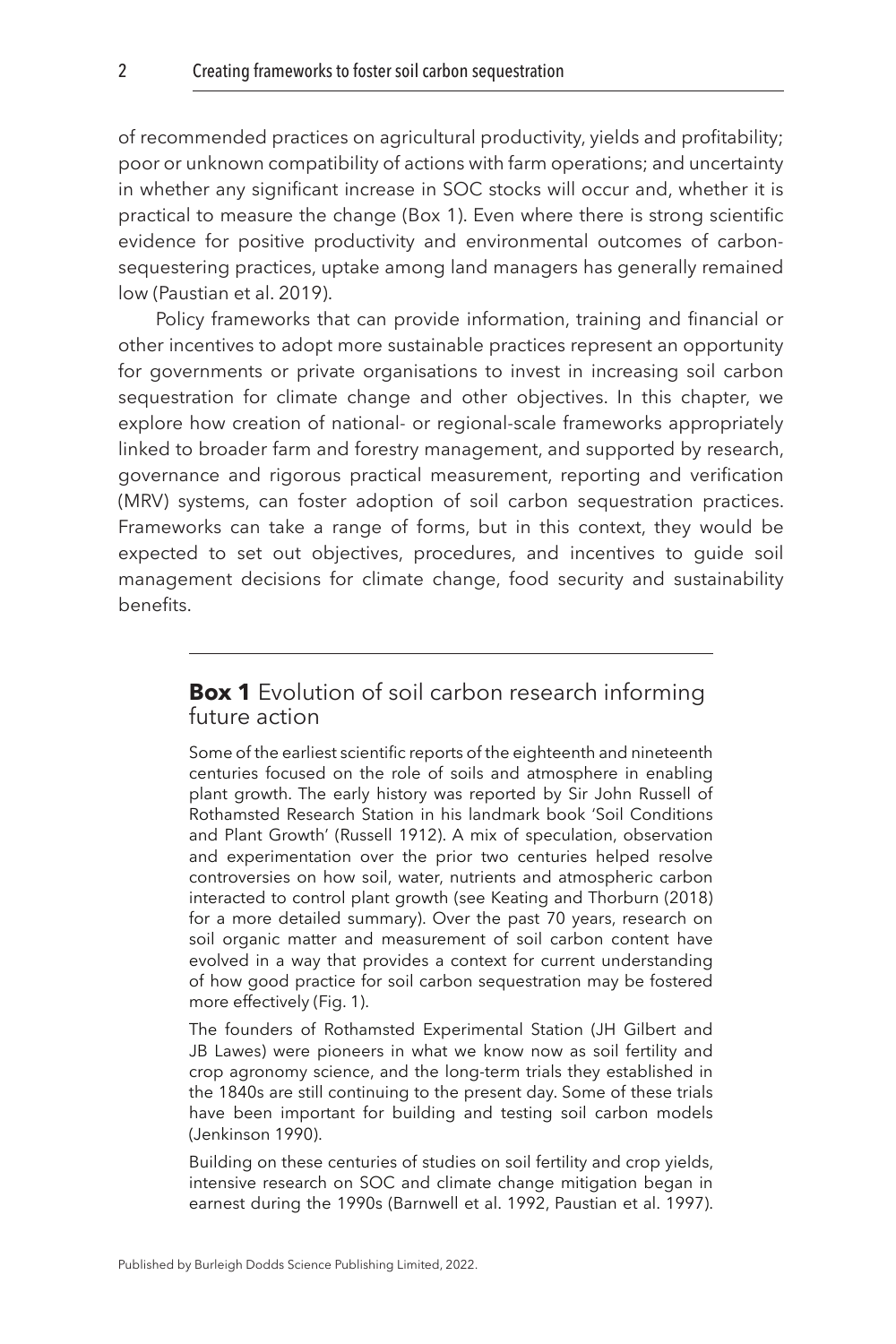<span id="page-3-1"></span>

**Figure 1** Illustrative timeline of research and monitoring of organic matter and carbon in soils, showing the evolution of interest driving research and development of metrics.

The initial focus was on understanding the contribution of land conversion and land use to increasing atmospheric CO<sub>2</sub> (e.g. Dalal [et al. 2021a,](#page-35-0) [Guo and Gifford 2002,](#page-37-4) [Henry et al. 2018](#page-37-5), [Murphy 2020\)](#page-39-3). By the late 1990s, research on rates of SOC sequestration moved towards assessing the value of management practices that increase soil organic matter (SOM) in diverse land uses and eco-regions as a climate change mitigation strategy. A variety of practices in croplands [\(Paustian et al. 1997](#page-39-0), [Lal 2004](#page-38-2), [Johnson et al. 2005](#page-37-6), [Franzluebbers 2005](#page-36-2), [Ogle et al. 2005,](#page-39-4) [Causarano et al. 2006](#page-34-2), [Balkcom et al. 2013](#page-33-1), [Martens](#page-38-3)  [et al. 2005\)](#page-38-3), such as the inclusion of cover crops [\(Causarano et al.](#page-34-2)  [2006,](#page-34-2) [Lal 2015a](#page-38-4),[b,](#page-38-5)[c,](#page-38-6) [Poeplau and Don 2015,](#page-39-5) [Sainju et al. 2008](#page-40-4)), and in grazing lands [\(Conant et al. 2001](#page-35-1), [Schuman et al. 2002](#page-41-0), [Franzluebbers](#page-36-3)  [and Stuedemann 2009\)](#page-36-3) and forestry and biofuel planting [\(Liebig et al.](#page-38-7)  [2008,](#page-38-7) [Follett et al. 2012](#page-36-4)) have been evaluated. As noted in the review by [Stockmann et al. \(2013\)](#page-41-1), the results of field trials extending over periods of decades, and preferably for at least 100 years (referred to in this article as the 'permanence' period for storage) are more valuable than the outcomes of short-term experiments [\(Johnston et al. 2009](#page-37-7), [Powlson et al. 2011\)](#page-40-5). Long-term monitoring enables the comparison of soil carbon under different practices over the time scales that are needed to understand the dynamics of SOC stock changes and their contribution to climate change mitigation.

#### <span id="page-3-0"></span>**[2 Designing a framework to foster soil organic carbon](#page-1-2)  [sequestration](#page-1-2)**

The key considerations in a framework for incentivising soil carbon sequestering actions by land managers include:

1 Sound scientific basis linking a management practice to soil carbon stock change, and real and achievable sequestration with permanence (long-term stability). It is essential that the evidence accounts for the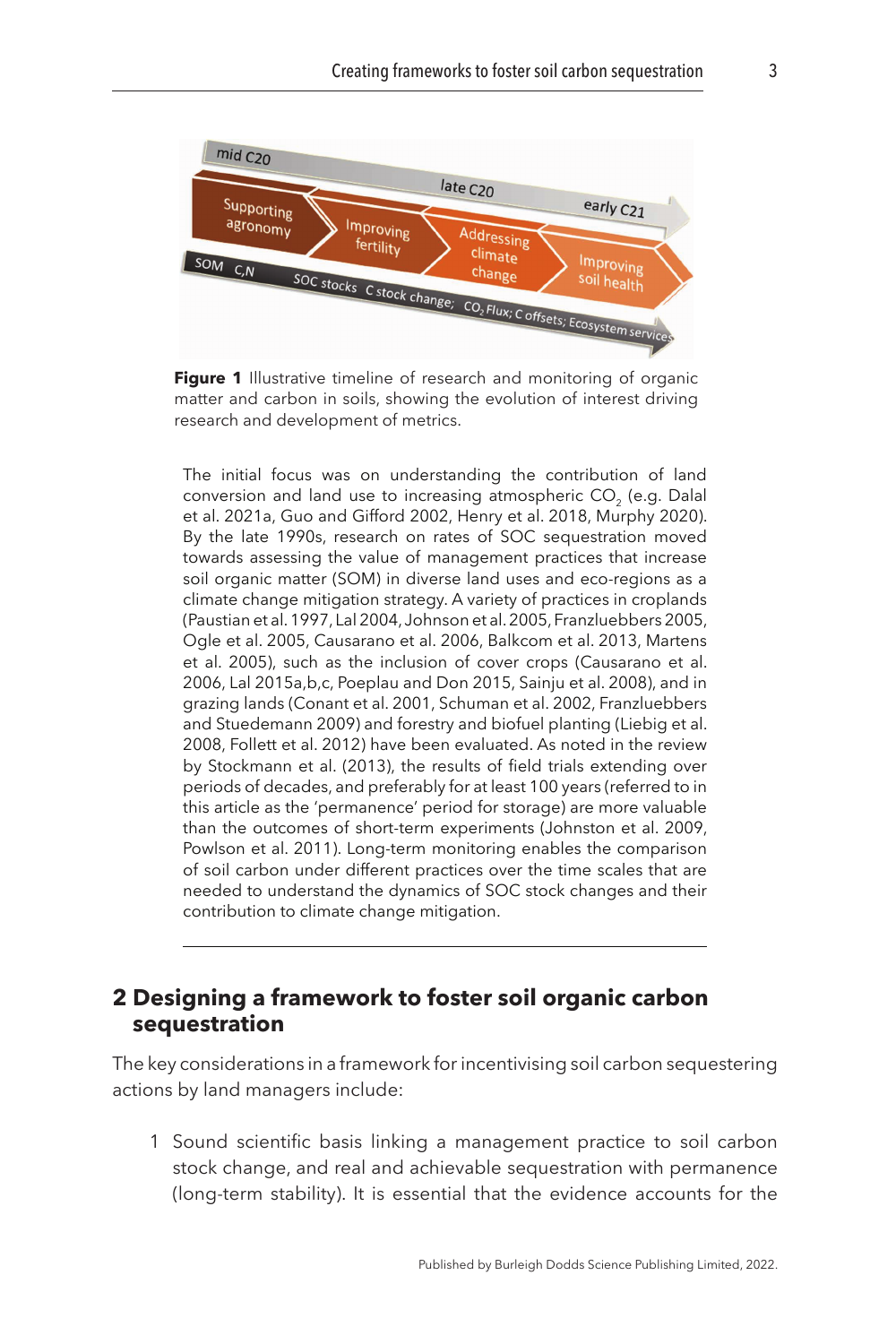full system-wide consequences in terms of changes in SOC stocks or greenhouse gas emissions elsewhere, that is, avoids leakage, limits other environmental trade-offs and does not have negative socioeconomic impacts;

- 2 Policy and legal instruments to enable payments or other incentivisation;
- 3 MRV and auditing protocols to provide appropriately rigorous accounting for soil carbon sequestration claims, credits and incentive payments; and
- 4 Consultation on socio-economic and cultural barriers to adoption of new practices, provision for training and education on the synergies or antagonisms with existing farm operations, and co-benefits of increasing SOC stocks.

This list is not exhaustive but is intended to facilitate discussion on how frameworks can be designed to improve opportunities for soil carbon sequestration in managed lands (Fig. 2).

#### *2.1 Evidence linking practices to soil carbon outcomes*

The evolving focus of soil science research for multiple benefits is expanding the body of evidence on the pivotal role of SOM and SOC in ecosystem



**Figure 2** Schematic of a framework to foster adoption of management practices that increase sequestration of SOC in agricultural and other lands at the national or regional scale.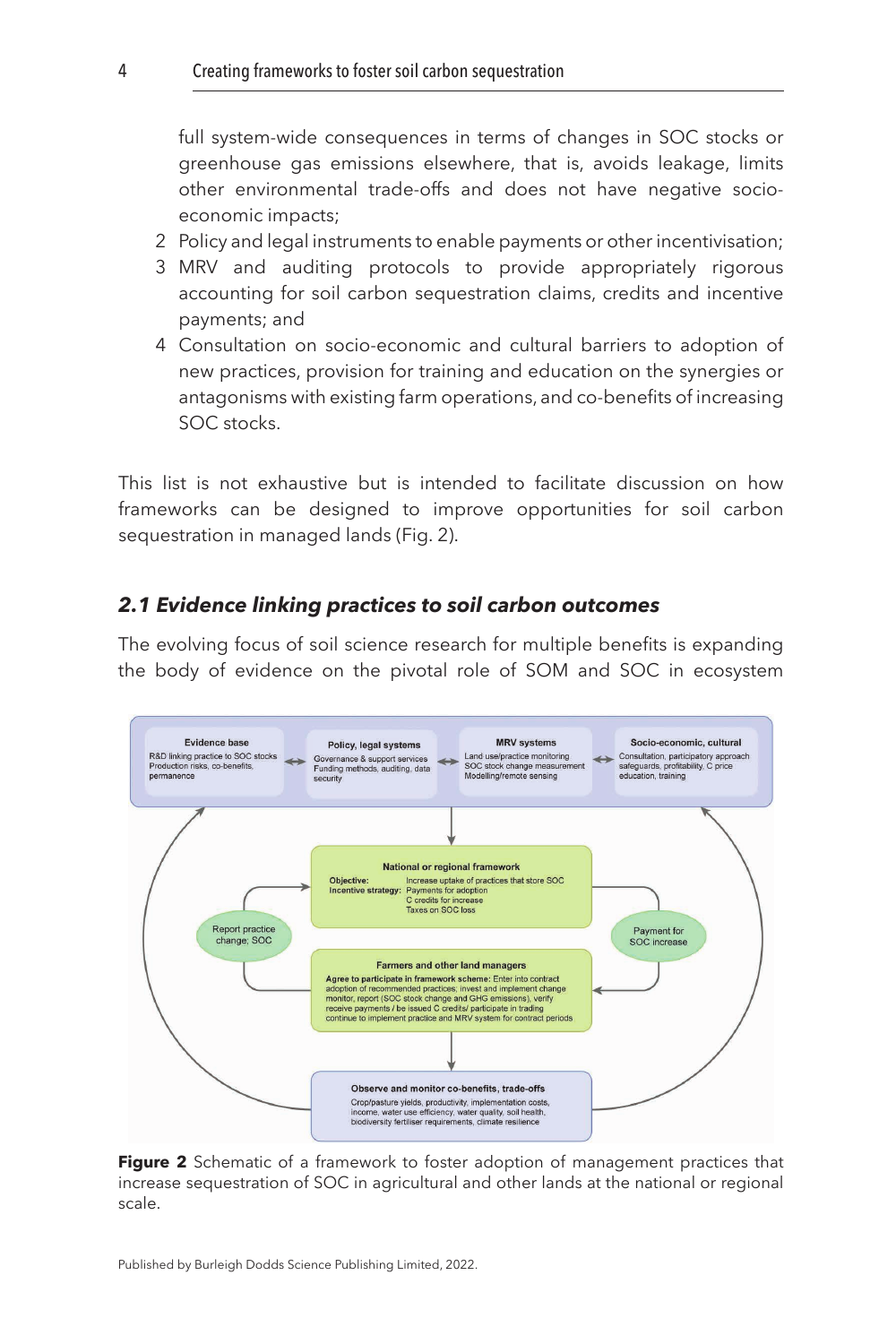processes and their potential role in the societal response to climate change and towards meeting the SDGs ([Keesstra et al. 2016,](#page-37-1) [2018\)](#page-38-1). In general, government programmes require sound scientific evidence in order to have the high level of integrity that is expected for public funding [\(Macintosh et al.](#page-38-8) [2019,](#page-38-8) [Schneider and La Hoz Theuer 2019\)](#page-41-2). Similarly, private investment in markets for carbon offsets requires confidence that the activities and practices being implemented will result in genuine climate abatement.

An incentivisation framework based on sound evidence for recommended practices will help manage the risk to participants in terms of non-achievement of SOC increase and a resultant loss of the confidence needed to continue implementing the practice, but it cannot eliminate the uncertainty entirely. Importantly, the range of prospective practices identified in experimental trials [\(Sanderman and Baldock 2010](#page-40-6), [Dalal et al. 2021b\)](#page-35-2) cannot be assumed to apply uniformly, due to the heterogeneity in natural and human systems across global or national climatic, geographical, socio-economic and cultural landscapes ([Johnston et al. 2009,](#page-37-7) [Rumpel et al. 2020\)](#page-40-7). In addition, there remain gaps in data and process understanding of how current and future climate, land use, management and edaphic factors will interact to influence the stocks and stability of SOC [\(Stockmann et al. 2013](#page-41-1), [Sun et al. 2020\)](#page-41-3). Hence, systems and procedures are needed within the framework design to manage the risks in changing management practices, including the uncertainties around achieving soil carbon storage that is above the business-as-usual baseline, and the relationships with agricultural or forestry yields. An approach that incorporates flexibility in enabling instruments to allow incorporation of improved data, nascent knowledge and/or emerging technologies is recommended due to evolving knowledge and data [\(Arrouays et al. 2014,](#page-33-2) [de Gruijter et al. 2018](#page-35-3)).

[Chenu et al. \(2019\)](#page-35-4) discussed the potential to increase carbon stocks in agricultural soils and the prospective practices shown to influence organic matter dynamics, such as conservation agriculture (including no-tillage), deeprooting crops, organic manures, irrigation (where available) and balanced fertilisation. They highlighted the existence of knowledge gaps and summarised key research questions relevant to the design of a framework to equip farmers with the confidence and accounting capacity needed for investment in fostering good practices for SOC increase:

- What practices can increase soil carbon stocks, what is the rate of increase and for how long would the rate of increase continue?
- Where should soil carbon stock increase be prioritised?
- How should potential gain in carbon be estimated?

There is now an improved understanding of the biophysical processes that follow implementation of practices such as conversion to reduced tillage,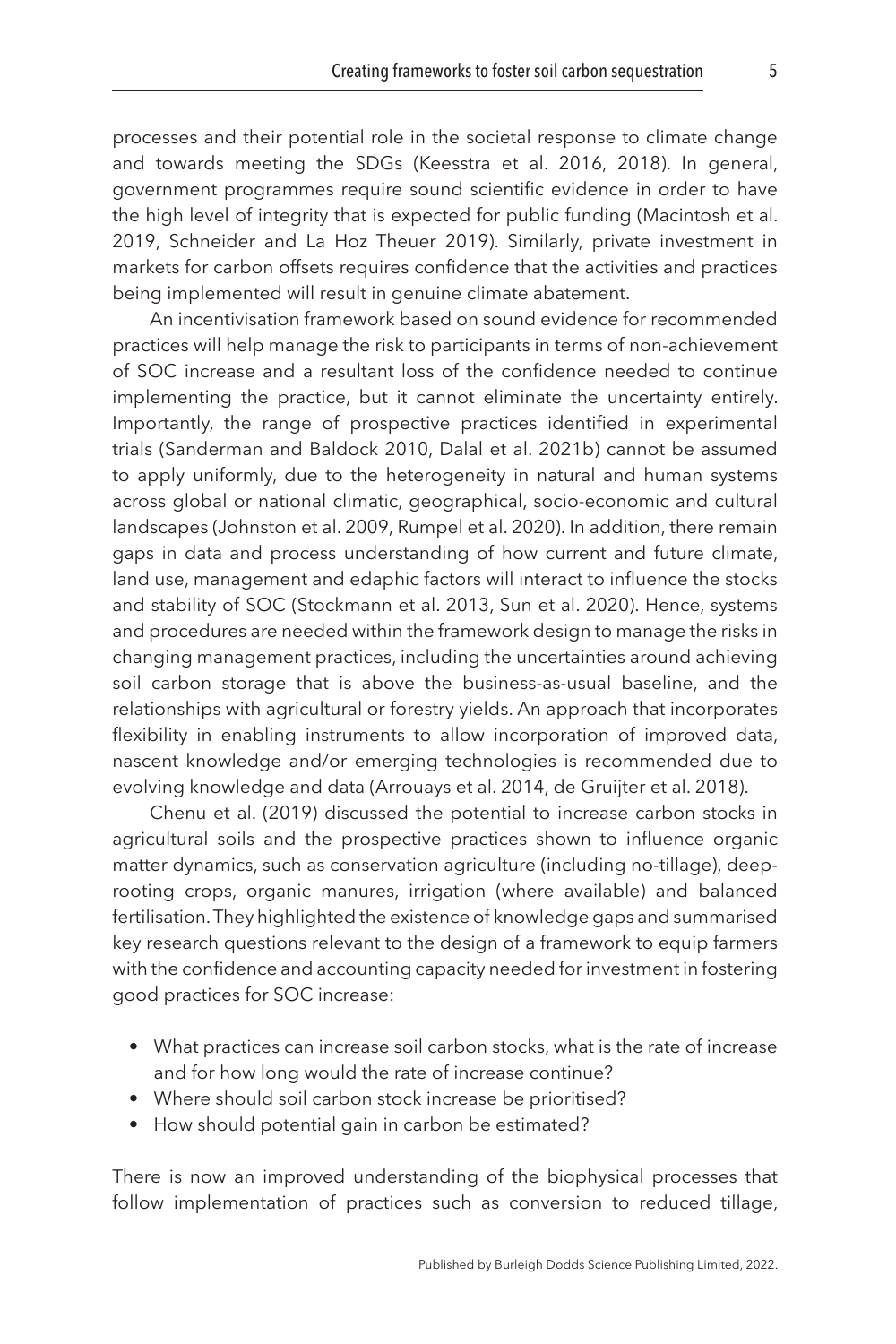increasing irrigation, applying chemical fertiliser or organic amendments (including biochar), and rotational grazing ([Paustian et al. 2019](#page-39-2), [Dalal et al.](#page-35-2)  [2021b](#page-35-2)). Access to local data to inform farm management decisions is also expanding, and these improvements flow through to refinement of farmscale simulations of SOC sequestration for crediting schemes. Process models now allow for predictions of longer-term outcomes under rising atmospheric carbon dioxide levels and climate changes such as warming soils and more severe droughts [\(Dalal et al. 2021a\)](#page-35-0), but further research is needed to resolve outstanding questions ([Amundson et al. 2015](#page-33-3), [Dalal et al. 2021a\)](#page-35-0). The areas of active research include the role of microorganisms in stabilising organic matter applied to soil and the risk of 'leakage.' Organic amendments *per se* add carbon that was produced elsewhere; but its constituent nutrients such as nitrogen (N) and phosphorus (P) may contribute to enhanced carbon sequestration via increased biomass production as well as via a C:N:P stoichiometry approach ([Chenu et al. 2019](#page-35-4)). These complex dynamics present accounting challenges (e.g. [Australian Government 2018\)](#page-33-4), as also do uncertainties in the extent of change in SOC storage in deeper soil layers [\(Murphy et al. 2019\)](#page-39-6). Some differences in reported outcomes for management implementation likely reflect the lack of consistent definitions of practices and the absence of standardised measurement and verification protocols at the spatial and temporal scales required for quantifying change.

The most valuable insights come from long-term experimental trials, but they are costly to maintain and monitor (see Box 1). Globally, there are few continuous multi-decadal trials, and most are in temperate agricultural regions [\(Poulton et al. 2018,](#page-39-7) [Powlson et al. 1998\)](#page-39-8). For other regions, many of the assumptions on the dynamics of SOC have necessarily been derived from local short-term experiments. The risk of extrapolating rates of sequestration from short-term monitoring and across climatic zones can be illustrated by data from studies over different durations in eastern Australia. A five-year pilot study in the central-west region of New South Wales examining the potential for farmers to earn carbon credits from implementation of new practices, measured rates of increase in SOC as high as 1.2MgC ha−1 year−1 in carbondepleted land converted from cropping to permanent pasture ([Badgery et al.](#page-33-5)  [2020\)](#page-33-5). In contrast, three longer-term trials (13–25 years) in permanent pastures near Wagga Wagga, a somewhat more arid area of New South Wales, also with low initial SOC concentrations, suggested that improved soil nutrient and grazing management may increase sequestration by only 0.5-0.7 MgC ha<sup>-1</sup> year−1 [\(Chan et al. 2011\)](#page-34-3). Such comparisons suggest that caution is needed in assuming that the initially high rates of SOC storage following management change can be maintained. While this may be due to sequestration slowing as a new equilibrium SOC level is approached, the results also point to the risk of extrapolation to other locations or practices.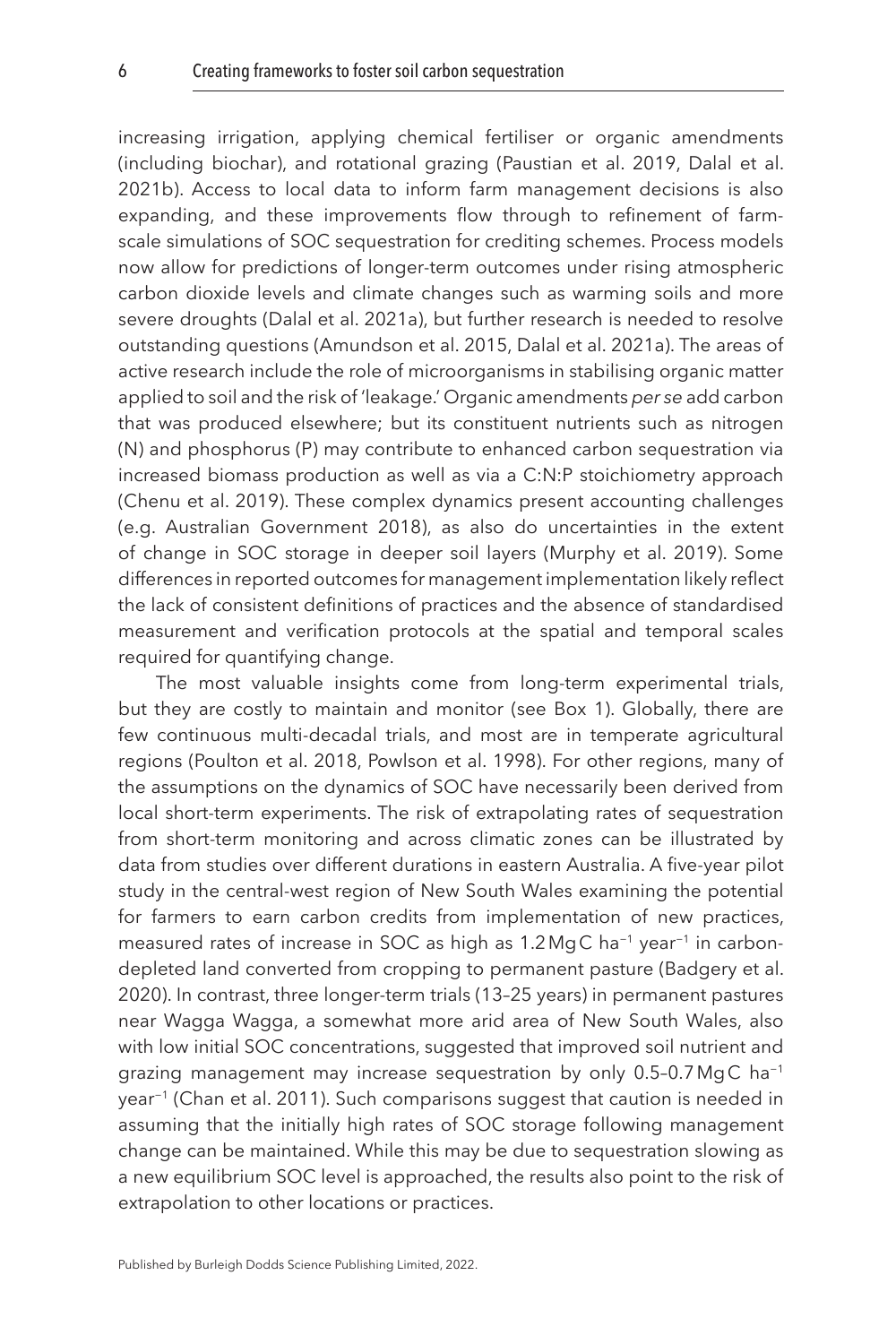The evidence base required to establish soil carbon sequestration frameworks should also extend beyond the site-specific soil biophysical processes to socio-economic impacts ([Poulton et al. 2018;](#page-39-7) see Section 2.4) and systemic consequences, including for greenhouse gas emissions associated with practice changes such as irrigation [\(Kong et al. 2009](#page-38-9), [Trost et al. 2013](#page-41-4)), fertilisation ([Rumpel et al. 2020,](#page-40-7) [Van Groenigen et al. 2017\)](#page-41-5) or livestock management [\(Chang et al. 2021](#page-35-5), [Harrison et al. 2021\)](#page-37-8). Soil carbon sequestration activities that involve changes in land use or management, such as shifting from intensive crop production to reduced cropping intensity and pasture or 'set-aside' transitions can have wider land-use consequences [\(Gil et al. 2018](#page-36-5)). Further, the framework development phase should seek to understand any limitations to landholder participation due to legal (e.g. land rights) and policy issues.

#### *2.2 Policy and governance requirements*

#### *2.2.1 The policy context for incentive frameworks*

A primary objective of SOC sequestration policy frameworks and programmes is to incentivise increases in SOC stocks above the business-as-usual baseline while ensuring an improvement in the net greenhouse gas balance. Consideration is generally given to the global context by seeking consistency with international climate change agreements as well as domestic policy priorities. The United Nations Framework Convention on Climate Change (UNFCCC) and its Kyoto Protocol established a system of national communications and greenhouse gas inventory reporting, to be compiled by parties and published by the UNFCCC. Under the 2015 Paris Agreement, 194 countries and the European Union [\(UNFCCC 2021](#page-41-6)) have signed up to taking action to limit global warming to less than 2ºC, and preferably no more than 1.5ºC, and to report progress against a Nationally Determined Contribution (NDC). For countries (120 at the time or writing) who have committed to achieving net-zero emissions before the second half of this century, carbon sequestration in vegetation and soil is needed to offset 'hard-to-abate' emissions. This effectively embeds frameworks to encourage SOC storage in policy and carbon market contexts ([Table 1\)](#page-8-0). At the global scale, the multi-stakeholder '4 per 1000' initiative (https://www.4p1000 .org/) which was launched at UNFCCC COP21 in 2015 seeks to galvanise action to improve soil carbon storage and soil health as set out in the *Soils for Food Security and Climate* vision ([Rumpel et al. 2020](#page-40-7)).

The effectiveness of these policies, programmes and initiatives to foster adoption of practices that increase SOC storage will help to determine how much of the biophysical potential sequestration will be achieved in practice ([Sanderman et al. 2017\)](#page-40-2).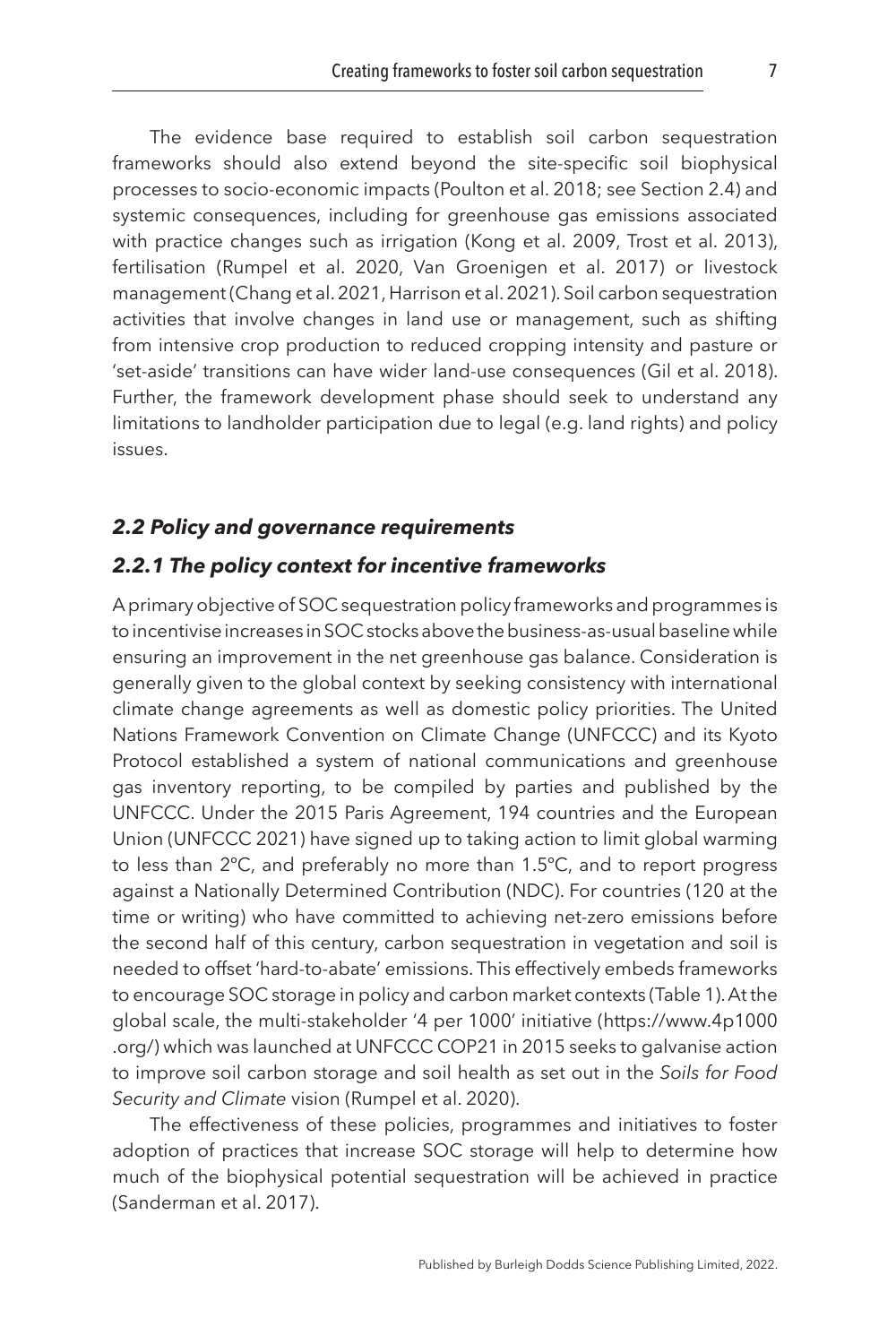| Policy or Programme                                 | Credit name                                  | Scope                             | Reference                  |
|-----------------------------------------------------|----------------------------------------------|-----------------------------------|----------------------------|
| Australian Emissions<br><b>Reduction Fund (ERF)</b> | Australian Carbon<br>Credit Unit (ACCU)      | Australia                         | Macintosh et al.<br>(2019) |
| Alberta Emissions Offset<br>Program (AEOP)          | Alberta Emissions<br>Offset Credit (AEOC)    | Alberta, Canada                   | Goddard (2008)             |
| The Gold Standard                                   | <b>Verified Emissions</b><br>Reduction (VER) | International<br>(non-government) | Gold Standard<br>(2020)    |
| Verified Carbon Standard                            | Verified Carbon Unit<br>(VCU)                | International<br>(non-government) | Verra (2012)               |

<span id="page-8-0"></span>**Table 1** Examples of policies and programmes which credit soil organic carbon offsets

#### *2.2.2 Insights from existing frameworks and programmes*

Frameworks or programmes that incentivise SOC sequestration through carbon credit mechanisms commonly include functions for: (i) developing and approving/legislating methods or standards to quantify credits; (ii) reviewing, registering and auditing projects against the method or standard requirements; and (iii) issuing, transferring and operating a registry of offset credits ([Broekhoff](#page-34-4)  [et al. 2019\)](#page-34-4). It is crucial that policy frameworks aiming to incentivise new practices for credible increases in soil carbon consider:

- *permanence* (considered to be ≥ 100 years) of the SOC sequestration, including the risk of reversal through changes in land management or natural events such as drought;
- *additionality* beyond business-as-usual management and baseline SOC stocks when credits are to be counted as offsets;
- *leakage* risk, that is, whether eligible SOC practices lead to increased emissions elsewhere; and
- *accuracy and uncertainty* in the SOC stock change, allowing for assessment of bias or errors, data limitations, modelling assumptions or projected future values.

The design of effective frameworks also requires appropriate consideration of the risks and complexities for landholders and jurisdictions associated with practice change. Risks to jurisdictions depend on context-specific factors including priorities and budgets (COWI [2021](#page-35-6), [Peng et al. 2021](#page-39-9)), and the nature of individual and industry behavioural resistance to existing options available for soil carbon management [\(Alexander et al. 2015](#page-33-6)). Experience shows that diverse economic, social, cultural and psychological barriers will need to be overcome for uptake of practices to increase carbon storage – whether primarily for climate mitigation or to rehabilitate degraded, SOM-depleted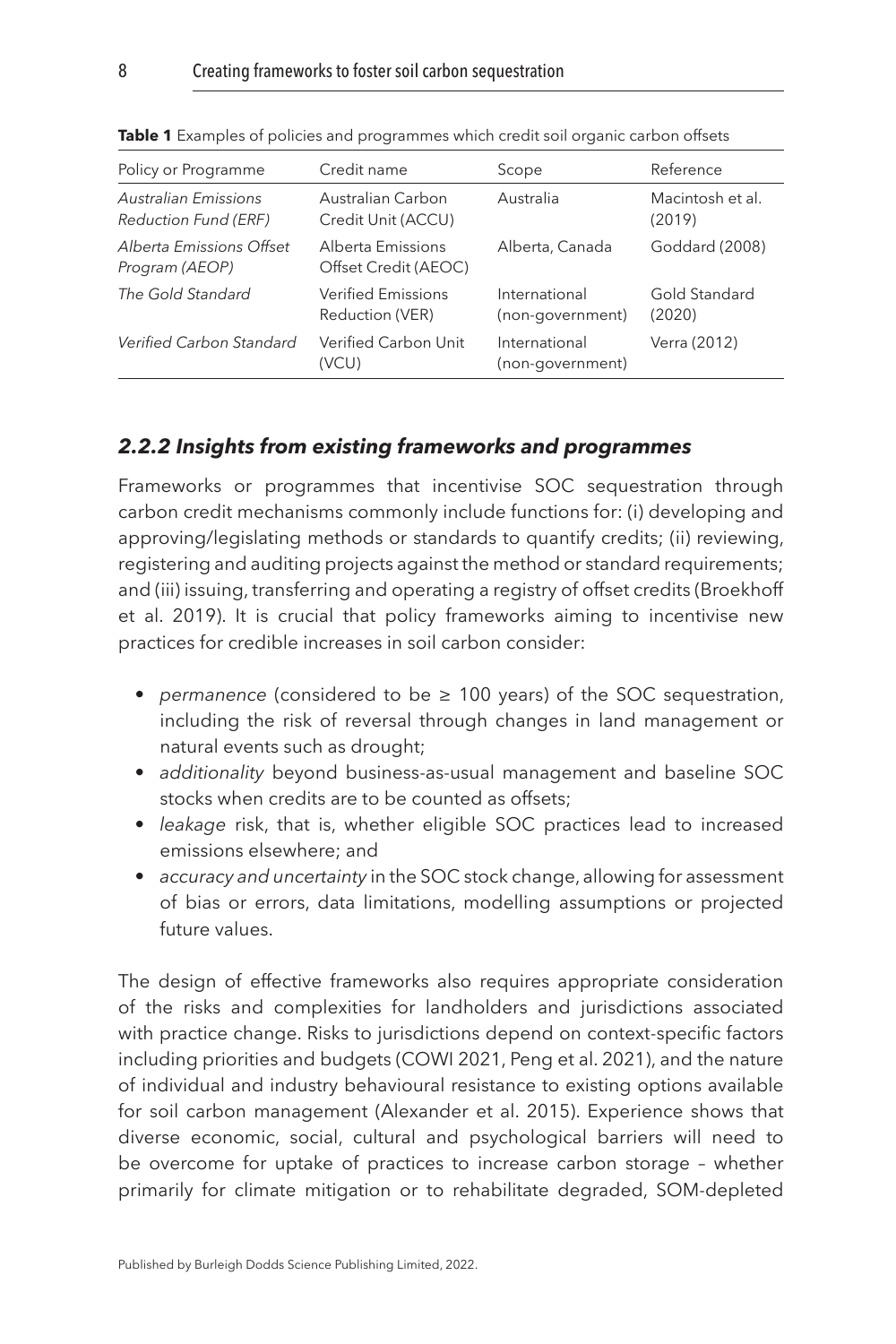lands [\(Alexander et al. 2015](#page-33-6), [Amundson et al. 2015](#page-33-3), [Lal et al. 2003](#page-38-10), [Lal 2015a,](#page-38-4) [Rumpel et al. 2018\)](#page-40-8). For example, policy design must consider whether change in land management to increase sequestration could potentially have social and environmental consequences such as reduced community access to productive agricultural land for food and fibre crops or could encroach on land valued for natural ecosystems and conservation reserves. The design challenge is exacerbated because research undertaken to inform policy frameworks may identify these issues poorly, if at all, in projections focussed on mitigation potential [\(Dooley et al. 2018\)](#page-36-8). Nevertheless, these authors suggest that crossdisciplinary consultation and research can lead to a better understanding of the links between land use and climate change mitigation and support analysis of multiple objectives and interests to clarify how limited land resources can optimally be managed.

A significant design question for SOC frameworks is how to provide incentives which ensure that the adoption of new practices results in a long-term commitment to achieving genuine and sustained increases in SOC storage and minimises the risks of reversal of gains. This is only possible if the framework includes provisions for measurement and verification of changes in SOC stocks. Key technical considerations in the development of an MRV strategy include: (i) the purpose of measurement and level of confidence required; (ii) how to balance trade-offs between accuracy and measurement costs; and (iii) the extent to which the intensity and frequency of measurement and reporting may act as a barrier to voluntary participation. There is an expanding number of carbon-offset programmes [\(Table 1](#page-8-0)), each having its own rules for crediting and level of quality assurance, and this provides a sometimes confusing array of complex information that land managers need to weigh up before committing to practice change. The situation is exacerbated for frameworks or schemes that seek to create credits with value across jurisdictions or markets. From a policy perspective, more rigorous MRV systems will be required for recognition of offset credits as fungible commodities certified as representing a reduction of one metric tonne of carbon dioxide-equivalent emissions (t  $CO<sub>2</sub>$ -e) ([Schneider et al. 2019](#page-40-9)). The requirements and challenges for farm- or field-scale MRV to quantify SOC stock change are discussed in more detail below.

#### *2.2.3 Common policy features in soil carbon sequestration programmes*

The structure of frameworks varies between international, centralised schemes such as the Clean Development Mechanism (CDM), schemes that are private and independent (including some that issue credits that can be used in public or private compliance or market mechanisms) and domestic programmes with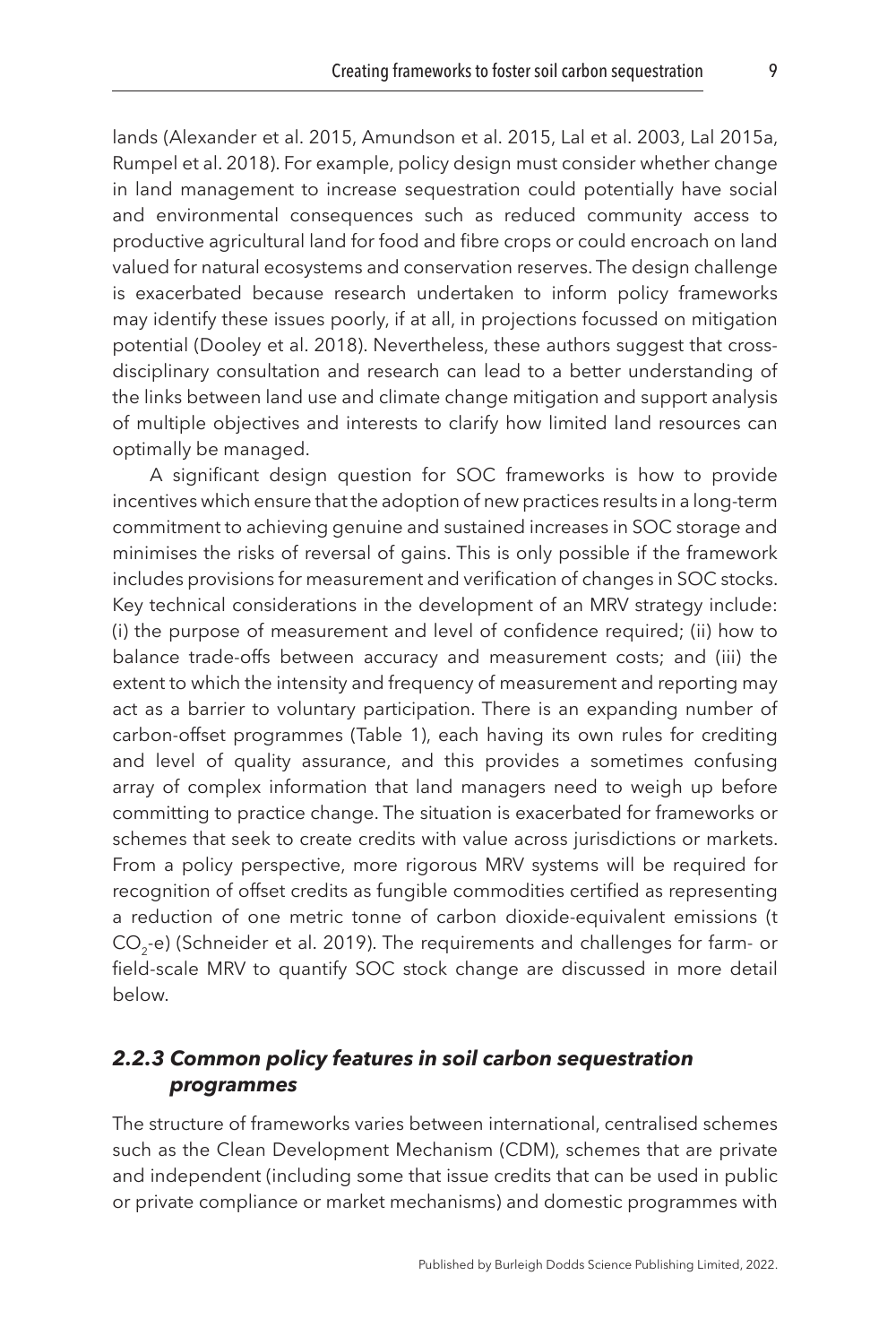responsibilities to government. Here, a short overview is provided of the policy elements common to most programmes.

- *Governance, administration and strategic direction*: A framework requires some form of governing body and administrative support, whose responsibilities could include developing the rules or methods and guidelines and approving, registering and overseeing implementation of projects and credit issuance. Some of these roles could be delegated, for example, in the not-for-profit organisation Verra, which is guided by a board of directors while private advisory committees develop standards and methodologies [\(Verra 2012](#page-42-0)). In all cases, a formal process is needed to establish eligibility of activities and projects and to maintain an account and registry of projects and credits to aid credibility.
- *Integrity:* A process is needed to explicitly ensure that the GHG abatement (increased SOC sequestration less any associated emissions) is genuine and additional to what would occur under business-as-usual management practices, that is, in the absence of the incentive offered by the programme. Concepts related to ensuring environmental integrity include baseline setting, additionality, permanence of abatement/sequestration, avoidance of double counting and not causing other environmental harm such as negative impacts on biodiversity or loss of agricultural productivity leading to food insecurity.
- *MRV systems, tools and protocols:* To ensure that policies support transparency and accountability in the issuance of carbon credits, offsets must be quantified in a way that is conservative and verifiable. The aim is to provide confidence that each offset corresponds to a real increase in SOC sequestration for the nominated 'permanence' period and represents a fungible unit (t  $CO<sub>2</sub>-e$ ) for offset markets. However, balancing costeffective practical monitoring and reporting at farm scale with accuracy is challenging, as discussed below.
- *Stakeholder engagement:* Actively engaging stakeholders (including farmers and advisers) in the scheme design process and regularly consulting during implementation can be effective in increasing uptake and commitment. Economic incentives are an important attractor for farmers but consulting on simplifying design or minimising initial baseline measurement costs have also been shown to influence participation [\(Macintosh et al. 2019](#page-38-8)). Integrating training and advisory opportunities into the scheme from the outset facilitates farmer learning and encourages adoption, especially if combined with raising awareness of the co-benefits of SOC sequestration for the farming business and as a societal approach to climate change mitigation.
- *Carbon pricing instruments and market mechanisms:* Carbon market instruments may be voluntary or legislative. Policy issues for national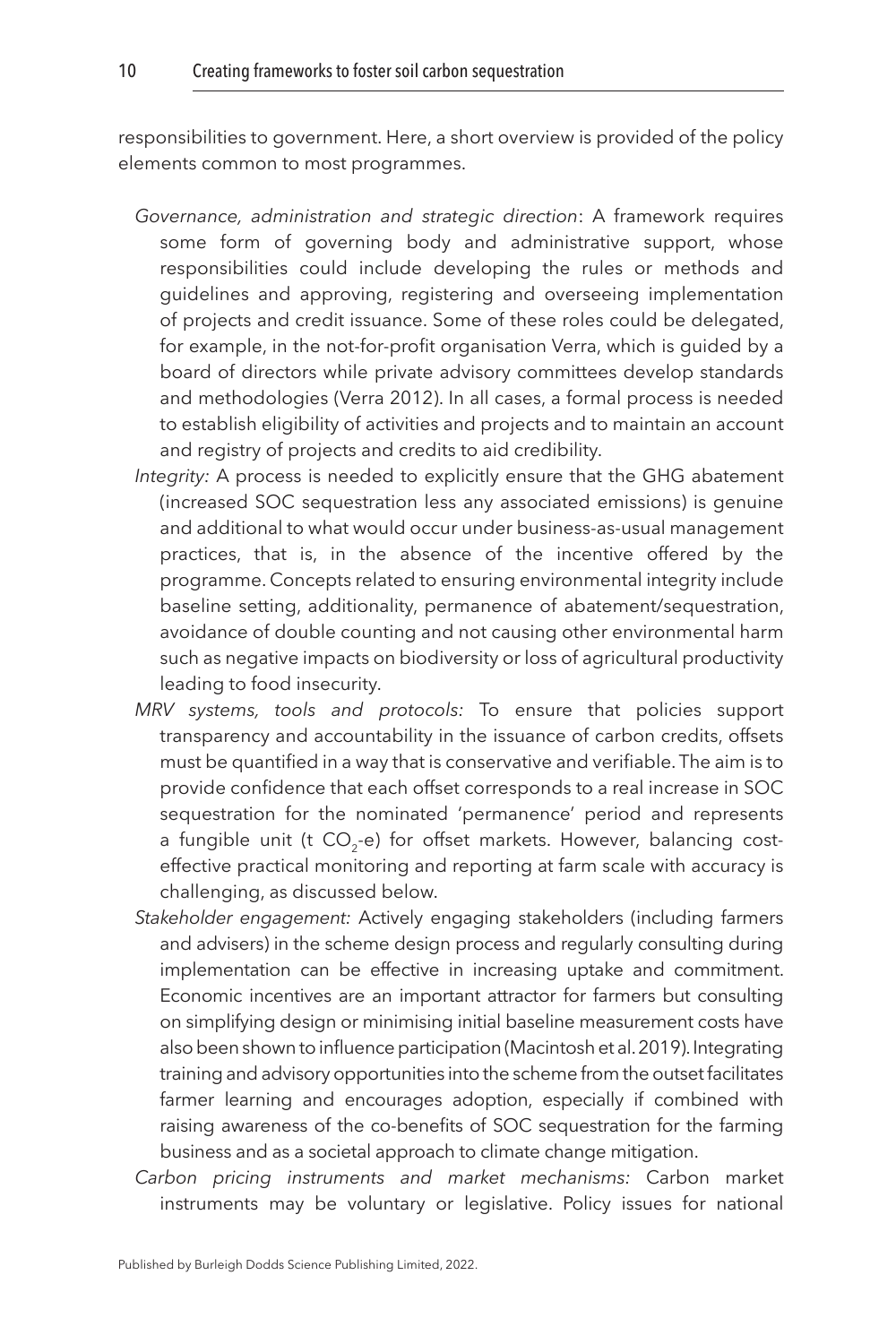frameworks to foster soil carbon sequestration extend across scales from transnational (e.g. market distortions) to farmer behaviour [\(Sampson](#page-40-10) [and Sedjo 1997\)](#page-40-10). Further, the policy design may include the capacity to generate demand for credits through linkage with other pricing or market instruments. Industries are increasingly adopting action on climate change as part of business risk management, which is creating a demand for eligible offset credits (e.g. [TFCD 2021](#page-41-7)). Emissions trading systems, at the national or regional scale, are enabling trade in emission permits and offset credits issued for SOC sequestration. Alternatively, jurisdictions may link their policy instruments to allow permits or credits to be traded across borders. The scope of trades may expand through the provision for international transfers to achieve country targets under Article 6 of the Paris Agreement ([Müller and Michaelowa 2019,](#page-39-10) Schneider and La Hoz Theuer [2019](#page-41-2)).

*Co-benefits and trade-offs*: Recognising the co-benefits such as biodiversity enhancement, water retention capability and reduced soil erosion, through ecosystem services credits ([Lal et al. 2015,](#page-38-11) [DES 2020,](#page-36-9) [Flores-](#page-36-10)[Rios et al. 2020](#page-36-10)) enhances farmers' ability to see value in improving their management practices to increase carbon sequestration (COWI [2021](#page-35-6)). There may also be trade-offs which should be identified. However, in general, few holistic assessments account for both benefits and trade-offs between agricultural, environmental, economic and social dimensions in land-use policies. While model-based holistic assessments can be challenging to formulate and fraught with uncertainties [\(Bishop and Welsh](#page-34-5) [1992,](#page-34-5) [Harrison et al. 2012a](#page-37-9)[,b\)](#page-37-10), they can provide some cross-discipline evaluation for informing decision-makers about potential trade-offs and co-benefits and inform assessment of the possible opportunity costs of achieving environmental goals. The economic estimates of the minimum value of carbon sequestration credits and other environmental goods can assist a policy framework to achieve a net gain in social welfare, and opportunities for payments for ecosystem services credits [\(Baumber et al.](#page-34-6) [2019,](#page-34-6) [DES 2020](#page-36-9)) may provide additional incentives for practice change by farmers [\(Lal et al. 2015,](#page-38-11) [Kragt et al. 2016\)](#page-38-12). Across these elements, policy and governance requirements for frameworks must take into consideration the objectives and the geographical and temporal scope of the desired carbon stock increase, and include explicit measures for ensuring environmental integrity and long-term maintenance of management changes.

#### *2.3 Measurement, reporting and verification (MRV) systems for frameworks to incentivise practice change*

While measurements of the carbon or organic matter content of soils (percentage SOC or SOM) have informed agronomic decisions over many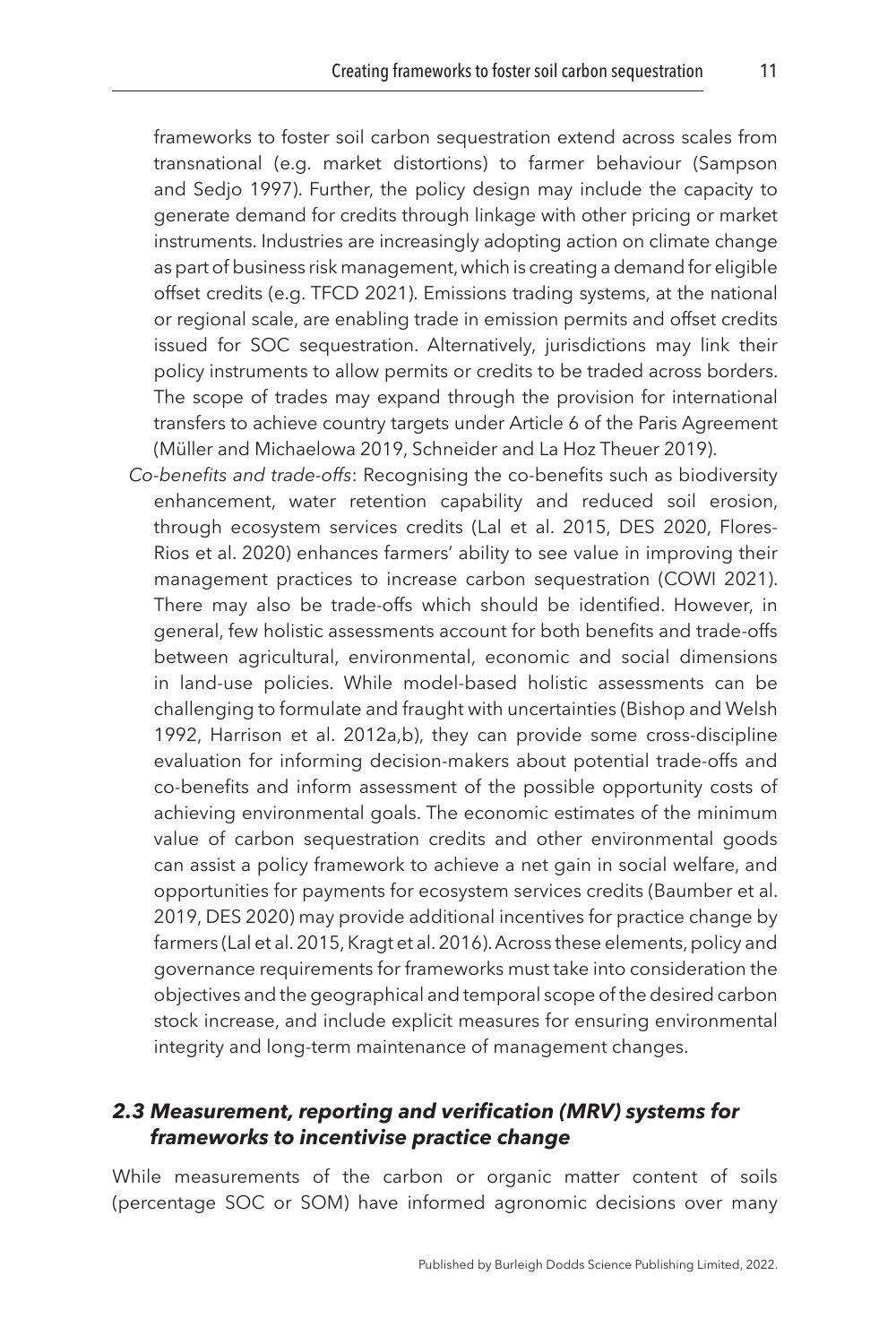decades (Box 1, [Paustian et al. 2019](#page-39-2)), recent imperatives for greenhouse-gasreporting and project-scale-monitoring to enable crediting of soil carbon offsets necessitate more rigorous quantification of SOC stocks and stock change. Policy frameworks or market mechanisms specify appropriately accurate estimation at field or farm scale, which together with the reporting and verification requirements aim to ensure consistency, reliability and integrity. If implemented properly, the framework will issue high-quality SOC sequestration offsets that have credibility in market mechanisms, demonstrate genuine long-term removal of atmospheric CO<sub>2</sub> [\(Chenu et al. 2019](#page-35-4)), and ideally, be consistent with national targets and inventory reporting. To achieve this, an MRV system for offsets must also include protocols to account for  $CO_{2}$ , nitrous oxide (N<sub>2</sub>O) and methane (CH<sub>4</sub>) emissions arising from new land management activities.

# *2.3.1 Overview of MRV approaches for soil organic carbon sequestration*

There are challenges in designing MRV systems that balance accuracy, cost and practicality in a way that enables accounting that is fit-for-purpose ([Paustian](#page-39-2)  [et al. 2019\)](#page-39-2). Recognizing that access to resources and capacity for MRV can limit participation in incentive schemes, some have rewarded the adoption of SOC sequestering practices by action-based payments calculated on the expected result, rather than on measures of ex-post changes in SOC, as required in a result-based scheme such as Australia's ERF [\(Baldock and Burgess 2017\)](#page-33-7) or Canada's Alberta Offset System [\(Goddard 2008](#page-36-6)). A framework providing government grants or payments for SOC management that is based on overall conservation benefits and could include improving soil health, ecosystem function and farm productivity [\(Govaerts et al. 2009\)](#page-36-11) would normally require less rigorous quantification and lower MRV costs. However, the European experience has shown that action-oriented schemes not only have higher uncertainty [\(Burton and Schwarz 2013](#page-34-7)) but can be less successful in building confidence in the value of good practice over the long term (COWI [2021\)](#page-35-6).

Traditional in-field measurements using destructive sampling and laboratory analysis are still the most widely accepted methods to accurately quantify SOC sequestration, but high costs are a barrier to participation ([Commonwealth of Australia 2020\)](#page-35-7). Prospects for lower-cost alternative technologies for SOC quantification are being explored, but issues remain to be overcome to enable their routine use in SOC crediting schemes (Costa Jr et al. [2020,](#page-35-8) [Paustian et al. 2019,](#page-39-2) [Smith et al. 2020](#page-41-8), [Jackson Hammond et al.](#page-37-11)  [2021\)](#page-37-11). Promising approaches include spectroscopy [\(Australian Government](#page-33-4)  [2018,](#page-33-4) [Viscarra Rossel et al. 2016\)](#page-42-1), flux measurements ([FAO 2019](#page-36-12), [Mudge et al.](#page-39-11)  [2020\)](#page-39-11), indicator or proxy measures [\(Wiesmeier et al. 2019](#page-42-2), [Terrer et al. 2021](#page-41-9)) and modelling [\(Powlson et al. 1998,](#page-39-8) [Smith et al. 1997\)](#page-41-10). Modelling and hybrid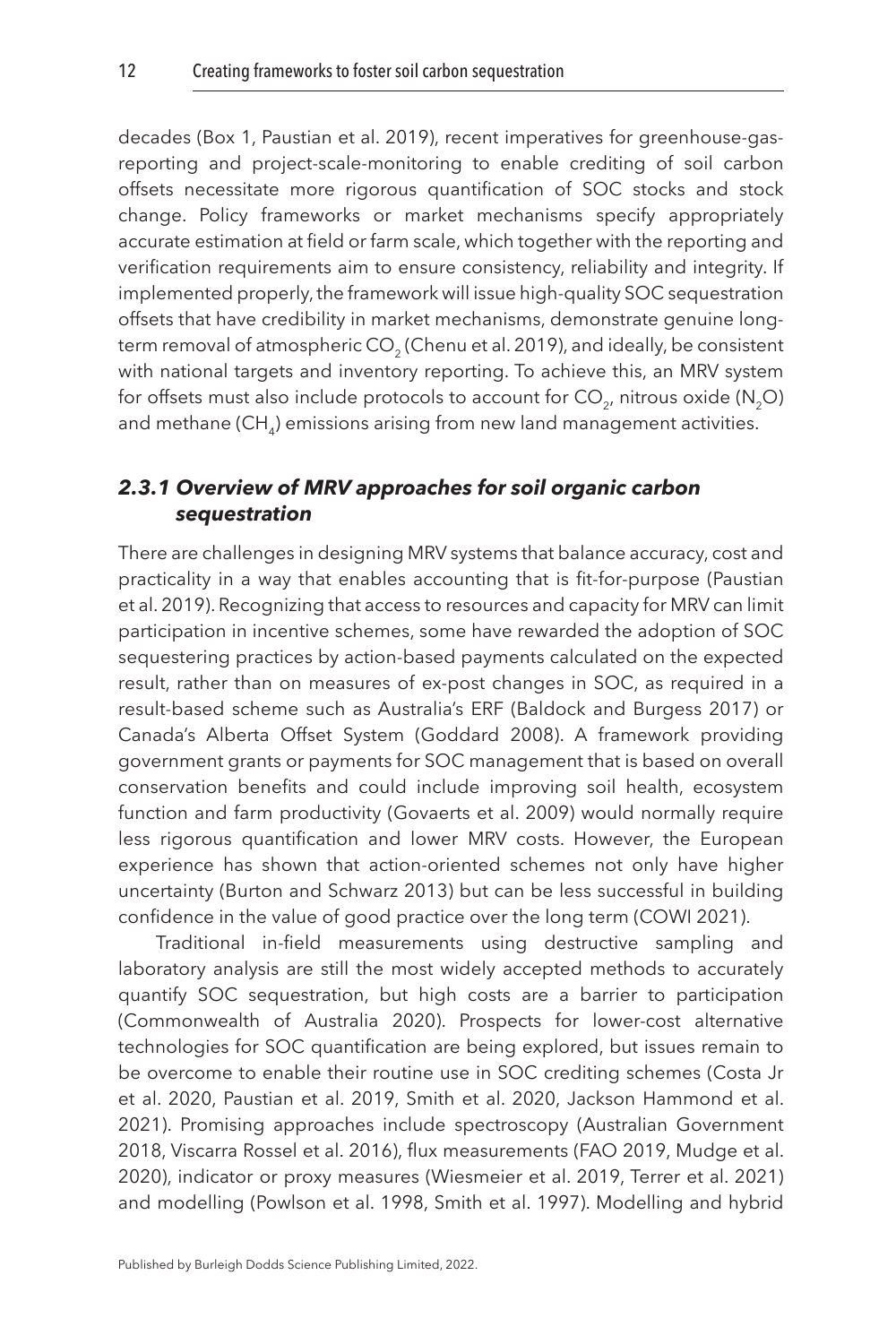methods that use a combination of direct measurement, modelling and remote sensing are being trialled as alternatives to direct measurement for practical quantification options with appropriate accuracy ([Zhang et al. 2019,](#page-42-3) [Jackson](#page-37-11) [Hammond et al. 2021\)](#page-37-11). Systems for SOC MRV are presented in detail elsewhere in this volume, while here we discuss issues for MRV relating specifically to national frameworks for fostering SOC-sequestering practices.

Quantifying SOC storage attributed to adoption of new management practices is challenging because it necessitates measuring a small percentage change in a much larger, dynamic pool ([Batjes 2014\)](#page-34-8) largely driven by climate and soil characteristics ([Allen et al. 2013](#page-33-8), [Rabbi et al. 2015,](#page-40-11) [Sun et al. 2020\)](#page-41-3). As described by [Paustian et al. \(2019\)](#page-39-2), targeting a potential annual stock change of 1% or less means that measurement intervals of 5 years or more are generally required to detect statistically significant cumulative SOC stock changes for a moderate sampling density. To encourage participation in frameworks, strategies may be needed to enable early payments before confidence in detected SOC stock change is established [\(Commonwealth of Australia 2020\)](#page-35-7).

[Table 2](#page-14-0) summarises the main components of an MRV system relevant to carbon crediting frameworks and provides examples of how emerging measurement and modelling capabilities may, in future, be integrated into carbon-crediting frameworks.

While a key strategic need is for accessible, harmonised, globally reconciled SOC databases that include management history, improvements in MRV could be readily achieved at low cost with better integration of current sources of data and commitment to maintain and consistently monitor long-term and short-term field trials, investment in advancing modelling capability, analysis of uncertainty and bias in simulations, and evaluation of how to use the increasing spatially-explicit activity data and the higher resolution remote-sensing platforms now available ([Angelopoulou et al. 2019](#page-33-9)). Together these would enable the development of more accurate spatial data for model inputs and validation data for land use and management. [Smith et al. \(2020\)](#page-41-8) summarised the gaps and needs to achieve better SOC monitoring and MRV practice that would support frameworks to foster practice for SOC sequestration:

- the provision of long-term continuity and consistency of monitoring in MRV systems under changing conditions;
- scientifically and politically appropriate spatial and temporal resolution for measurements;
- quality assurance at all stages of measurement and monitoring;
- documentation and measurement of all potential drivers of change in SOC stocks and greenhouse gas emissions; and
- geo-referenced samples archived with associated (harmonised) data made accessible.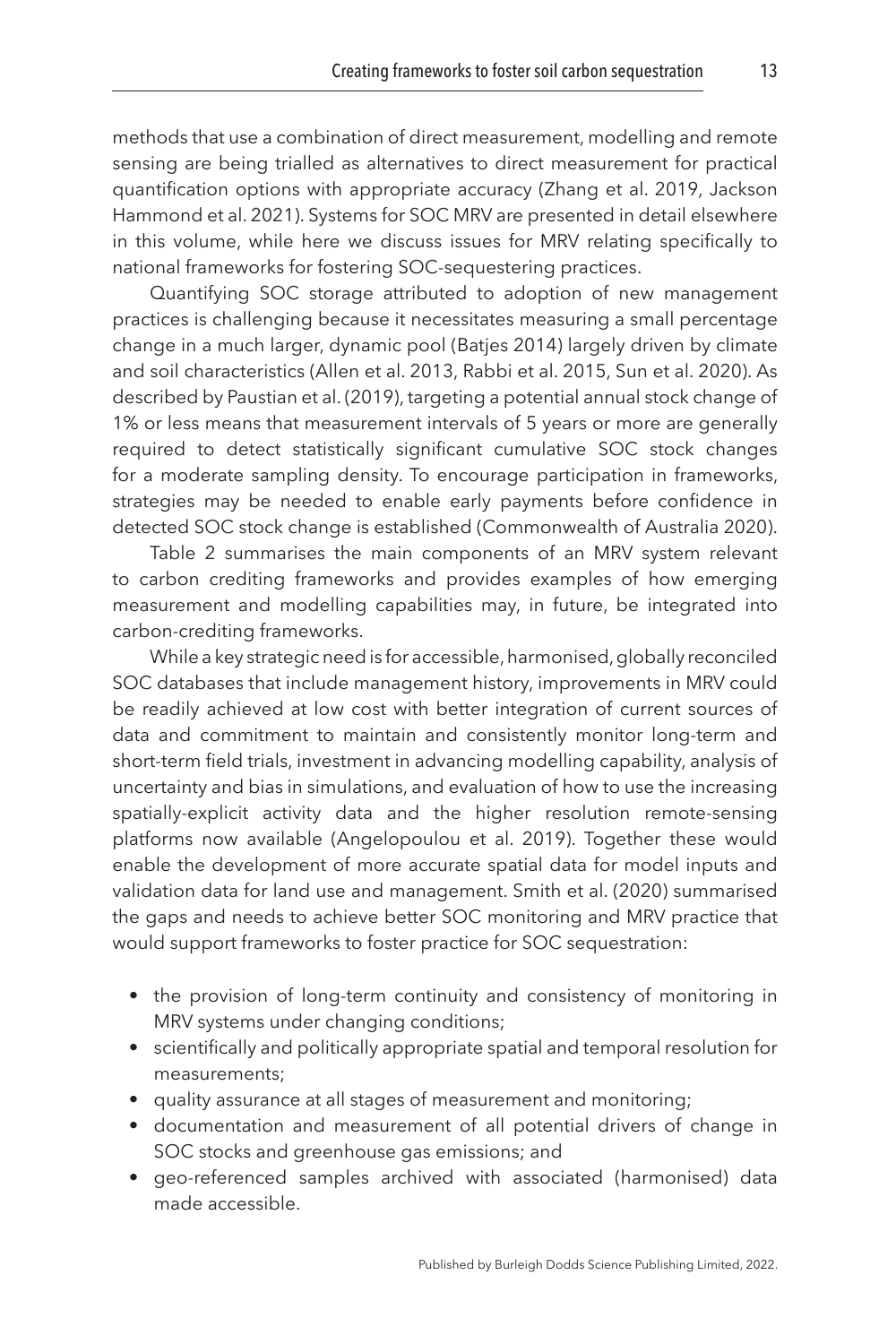| Purpose                                                                 | Component activity                                                                                                                        | Applications for SOC<br>data (examples)                                                                                                                                              |  |
|-------------------------------------------------------------------------|-------------------------------------------------------------------------------------------------------------------------------------------|--------------------------------------------------------------------------------------------------------------------------------------------------------------------------------------|--|
| Measurement/<br>monitoring                                              | Long-term field trials/experiments                                                                                                        | Impact of management/practices<br>on yield; Soil health; SOM and SOC<br>content                                                                                                      |  |
|                                                                         | Short-term experiments;<br>On-farm soil tests                                                                                             | Process studies; Model calibration;<br>Agronomic decisions                                                                                                                           |  |
| Measurement.<br>Reporting                                               | SOC/GHG models<br>Calibration - short-, long-term<br>data<br>Validation - long-term data<br>Verification - survey data, remote<br>sensing | Deriving Tier 2 Emission Factors<br>Tier 3 methodologies<br>Process/predictive data for policy<br>and planning                                                                       |  |
|                                                                         | Spatial data                                                                                                                              | Model inputs (e.g. climate, soils,<br>land cover layers)                                                                                                                             |  |
|                                                                         | Activity data                                                                                                                             | Management data at farm/paddock<br>scale                                                                                                                                             |  |
| Measurement,<br>Verification                                            | Spatial soil re-sampling survey<br>Site/paddock re-sampling                                                                               | Ground-truthing SOC change;<br>activity data for models; ground-<br>truthing remote sensing<br>Project monitoring; SOC change/<br>verification                                       |  |
| Measurement,<br>Reporting,<br>Verification<br>(Current and<br>Emerging) | Remote sensing<br>Flux tower measurements<br>Spectroscopy<br>Process-based modelling<br>Other new technologies                            | Soils, vegetation data; Inputs to<br>run or verify models<br>Verifying project activity; Non-<br>destructive sampling<br>Higher-density, spatial sensor<br>and satellite data layers |  |

<span id="page-14-0"></span>**Table 2** Major components of MRV systems and their possible integration in an SOC incentivisation framework

#### *2.4 Economic, social and cultural considerations in incentivisation frameworks*

Review of the literature indicates a greater focus on biophysical and technological aspects of frameworks to incentivise climate change mitigation actions by landholders than on economic aspects ([Harrison et al. 2021](#page-37-8)), and still less evaluation of social and cultural barriers. This observation likely reflects the broader traditional pathway in which scientific research is conducted, from an initial focus on technological questions, followed by biophysical (productivity etc.), then economic, and lastly, social and cultural aspects ([Alcock et al. 2015,](#page-33-10) [Ho et al. 2014\)](#page-37-12). However, it can be argued that the policies and design for frameworks intended to influence behavioural and management decisions by farmers over extended periods, such as for adoption of SOC sequestering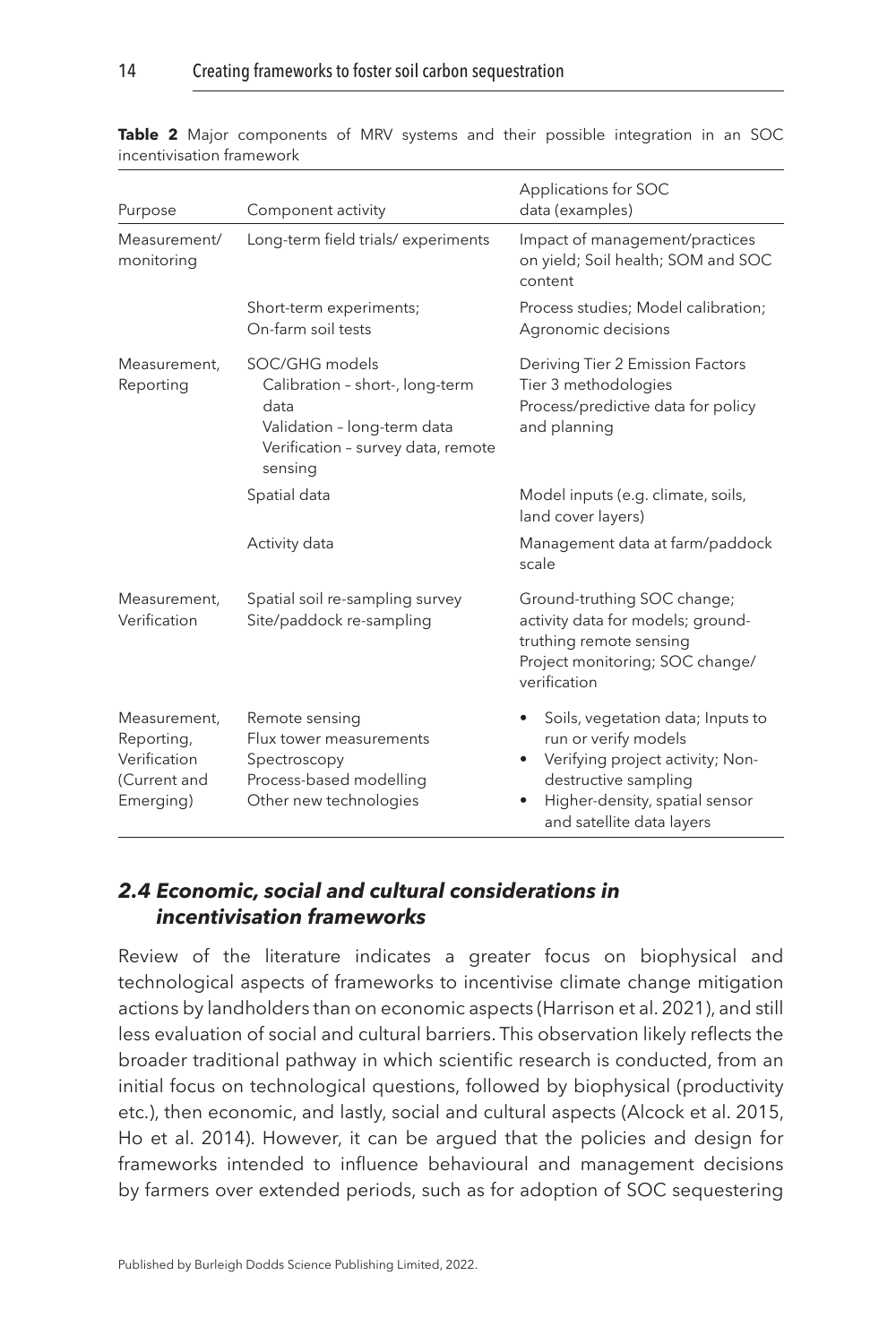practices, would benefit from more, and earlier, economic and social science research ([Sykes et al. 2020\)](#page-41-11).

#### *2.4.1 Economic considerations*

Proponents of frameworks to foster SOC increase argue that positive incentives to change land management can result in substantial carbon sequestration in agricultural soils at lower cost than many alternative abatement activities ([Kragt et al. 2012\)](#page-38-13). However, considerable differences currently exist between economic viability at the farm level and financial support in national programmes and policies ([Sampson and Sedjo 1997](#page-40-10)). The economic potential of agricultural carbon storage activities is likely to be lower than the technical potential ([Bangsund and Leistritz 2008](#page-34-9), [Sanderman](#page-40-2) [et al. 2017](#page-40-2)).

Landholders are more likely to adopt carbon sequestration practices if they see a clear financial advantage [\(Morgan et al. 2015\)](#page-39-12), but the economic benefit of participating in a soil carbon sequestration payment framework depends on site-specific opportunity costs of changing production practices, the price of each tonne of carbon stored (as t  $CO<sub>2</sub>$ -e) and rates of sequestration and hence the carbon credits issued over time. For example, changing rotations in a crop–livestock farm in the Western Australian wheat belt to increase SOC stocks could mean foregoing more than A\$80 in profit for every additional t CO<sub>2</sub>-e stored, depending on the crop residue retention practices adopted ([Kragt et al. 2012](#page-38-13)), a value three- to four-fold the average carbon price under Australia's ERF scheme (at the time of writing in mid-2021, one Australian dollar (A\$1) was equivalent to approximately US\$0.75). Economic incentives to encourage landholder adoption of SOC sequestration practices may take the form of payments or subsidies for increases in SOC stocks or penalties, such as taxes for SOC losses. A study of land use in France sought to compare the cost-effectiveness of approaches based on either payments to compensate for costs of implementing better practice, or taxes ([Bamière et al. 2021\)](#page-33-11). The study, which examined three SOC sequestration measures – no-till, extension of temporary grasslands and hedgerows – found a disparity between net SOC sequestration and costs of implementation. Hedgerows and extended pasture phases in mixed crop/pasture systems resulted in sequestration of, respectively, 14.5 and 1.6 Mt CO<sub>2</sub>-e, but very different average costs of  $£75/t$ CO<sub>2</sub>-e sequestered for the hedgerow option but -  $\epsilon$ 259/t CO<sub>2</sub>-e in the case of extended pasture phases. [Bamière et al. \(2021\)](#page-33-11) found that increasing the carbon price from  $\epsilon$ 50 to  $\epsilon$ 100 per t CO<sub>2</sub>-e shifted the viability of actions and the dominance of farming enterprise participation. At the higher carbon price, the area of fallow land entering the scheme increased at the expense of the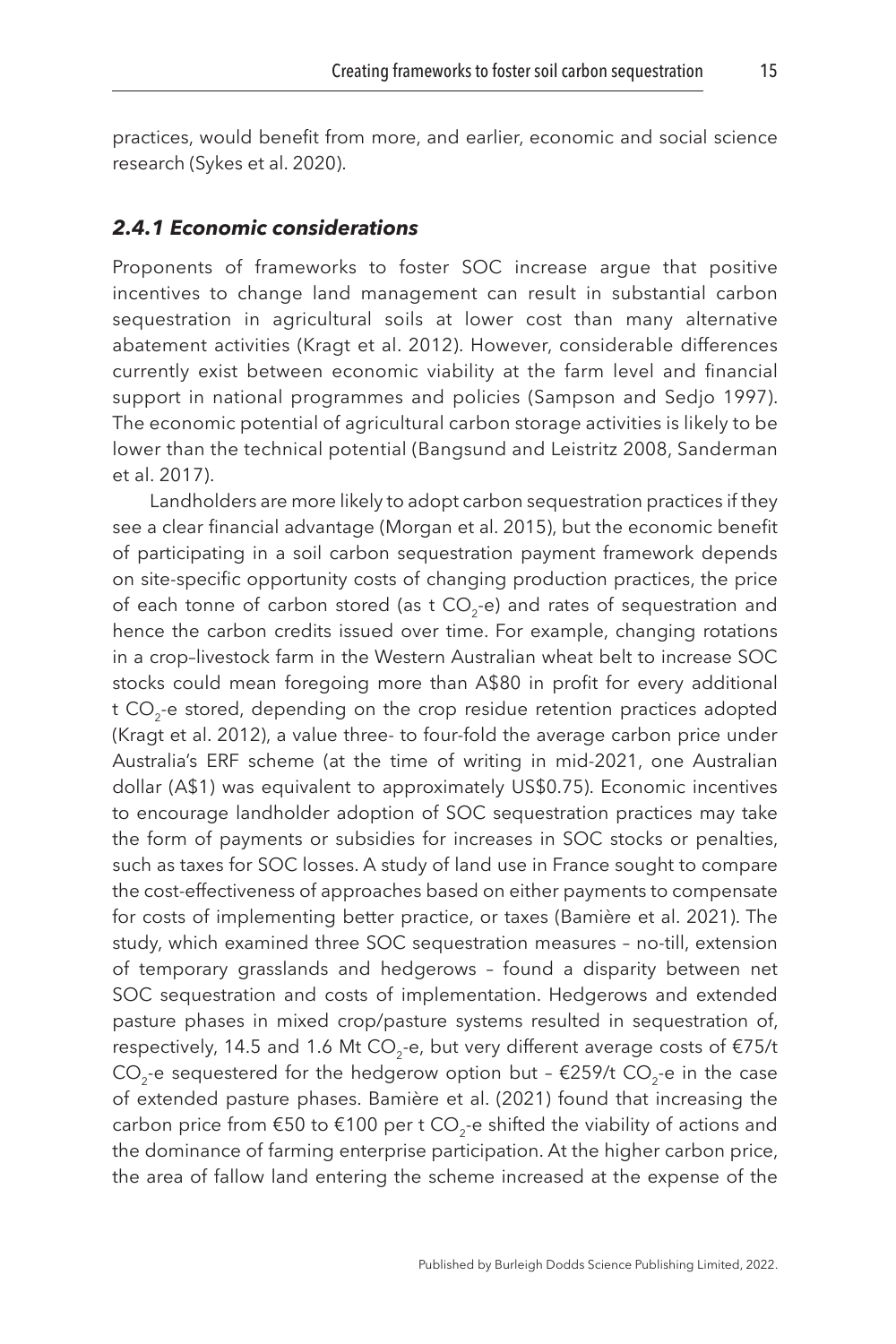least-cost carbon storage option of temporary grasslands. In a similar large-area land-use study, [Nelson et al. \(2008\)](#page-39-13) examined trade-offs in land-use policies in the Willamette Basin (Oregon, USA) under three levels of economic stimulus using efficiency frontiers. In all cases, increasing payment amounts to private landholders to restore natural land cover simultaneously increased ecosystems services, biodiversity conservation and carbon sequestration ([Nelson et al.](#page-39-13)  [2008\)](#page-39-13).

From a landholder perspective, the costs of participation and income from carbon are often the key determinants of entry into voluntary SOC sequestration schemes. [Burton and Schwarz \(2013\)](#page-34-7) contend that result-oriented schemes with payments based on validated changes in measured SOC are likely to be more cost-effective than action-oriented schemes (payment for adopting sequestration practices), and that using competitive reverse-auction-based pricing further established cost-effectiveness in incentivisation payments. Directly linking payments to outcomes and offering contracts for bids that deliver higher sequestration benefits at lower cost have been identified as effective design options for incentivisation frameworks in other analyses (e.g. [Latacz-Lohmann and Schilizzi 2007,](#page-38-14) [Claassen et al. 2008](#page-35-9), [Matzdorf and Lorenz](#page-38-15)  [2010\)](#page-38-15). This approach has been adopted in the Australian ERF policy framework ([Commonwealth of Australia 2020](#page-35-7), [Macintosh et al. 2019](#page-38-8)) and is under active consideration for the EU (COWI [2021](#page-35-6)) at the time of writing.

#### *2.4.2 Socio-cultural considerations*

Social and cultural factors are the least explored areas with respect to frameworks to foster adoption of practices for SOC sequestration, but available studies indicate the relevant factors that include:

- 1 *Knowledge and trust:* Many farmers maintain conservative value systems, place importance on personal independence and have high regard for autonomy (as opposed to egalitarian views of authority and shared decision-making). [Amundson and Biardeau \(2018\)](#page-33-12) suggest that farmers, even those practising innovative methods, may be wary of information from non-farming experts and a perceived government intervention through environmental schemes. They propose that farm advisors, who are local community members with relevant practical experience, may help lower cultural barriers to adoption, indicating that understanding people and how to motivate practice change is likely to be more important in terms of fostering farmer uptake than soil expertise.
- 2 *Human and social capital:* In his landmark work on the diffusion of innovations, [Rogers \(2004\)](#page-40-12) proposed that every innovation relies on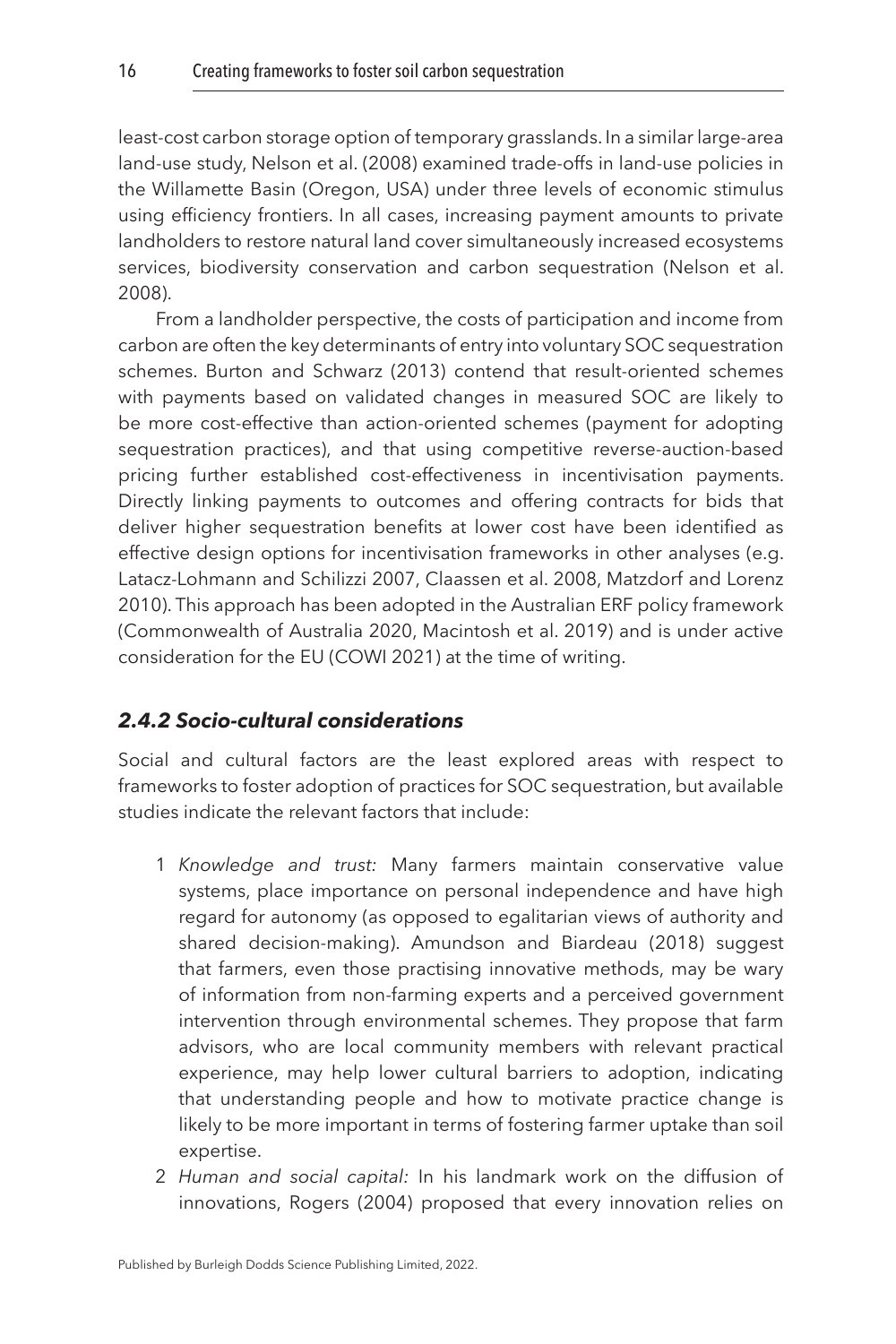human and social capital for adoption, depending on the innovation (here, national frameworks to foster uptake of SOC sequestering practices), communication channels, time and the social system and, further, that every innovation has some degree of status conferral. The provision of environmental capital through increased SOC stocks can be used to better establish social relationships that are beneficial over the long term ([Bourdieu 1986,](#page-34-10) [Burton and Schwarz 2013\)](#page-34-7).

- 3 *Cultural assets and values of Indigenous peoples:* Important considerations in some regions are: (i) the need to obtain free and prior consent before developing a 'carbon farming' project; (ii) whether local Indigenous people have control over benefit-sharing; and (iii) whether traditional land owners will have increased quality of life as a result of projects [\(Robinson et al. 2016](#page-40-13)). It is plausible that carbon credit trading may present risks in commoditising indigenous cultural practices and landscapes [\(Gerrard 2008\)](#page-36-13) and, therefore, the design of national frameworks for fostering SOC sequestration needs to define institutional and regulatory mechanisms to ensure appropriate incentives that respect indigenous values and achieve agreed, sustainable outcomes ([Heckbert et al. 2008](#page-37-13)).
- 4 *Long-term behavioural change:* To be successful, any policy framework should foster not only shorter-term adoption of good practice for SOC increase but also beneficial long-term behavioural change [\(Matzdorf](#page-38-15) [and Lorenz 2010](#page-38-15)). The design challenge is how to predict the level of [financial] incentive sufficient to elicit a desired behavioural change, in addition to what would occur in the ordinary course of events, due, for instance, to yield increase, but not so high as to attract a level of participation that is either not affordable under the scheme or, in a carbon market system, results in supply that exceeds demand, causing a drop in prices of carbon credits ([Sampson and Sedjo 1997\)](#page-40-10).
- 5 *Social and societal benefits of fostering SOC sequestration practices*: While landholders bear much of the direct costs of increasing SOC stocks, the associated ecosystem services are largely public goods [\(Brady](#page-34-11) [et al. 2019](#page-34-11)), through contributions to water quality and climate regulation and providing resilience to future disturbances. There is a risk of tradeoffs between private benefits, for example, higher yields, and wider societal benefits such as biodiversity and aesthetic services. A Swedish case study showed that the perceived value of conserving SOC stocks in agricultural land diverged between farmers and society in their decisionmaking, indicating that optimal conservation of soil natural capital from a societal perspective would benefit from innovative information systems and governance institutions as well as market mechanisms [\(Brady et al.](#page-34-11) [2019\)](#page-34-11).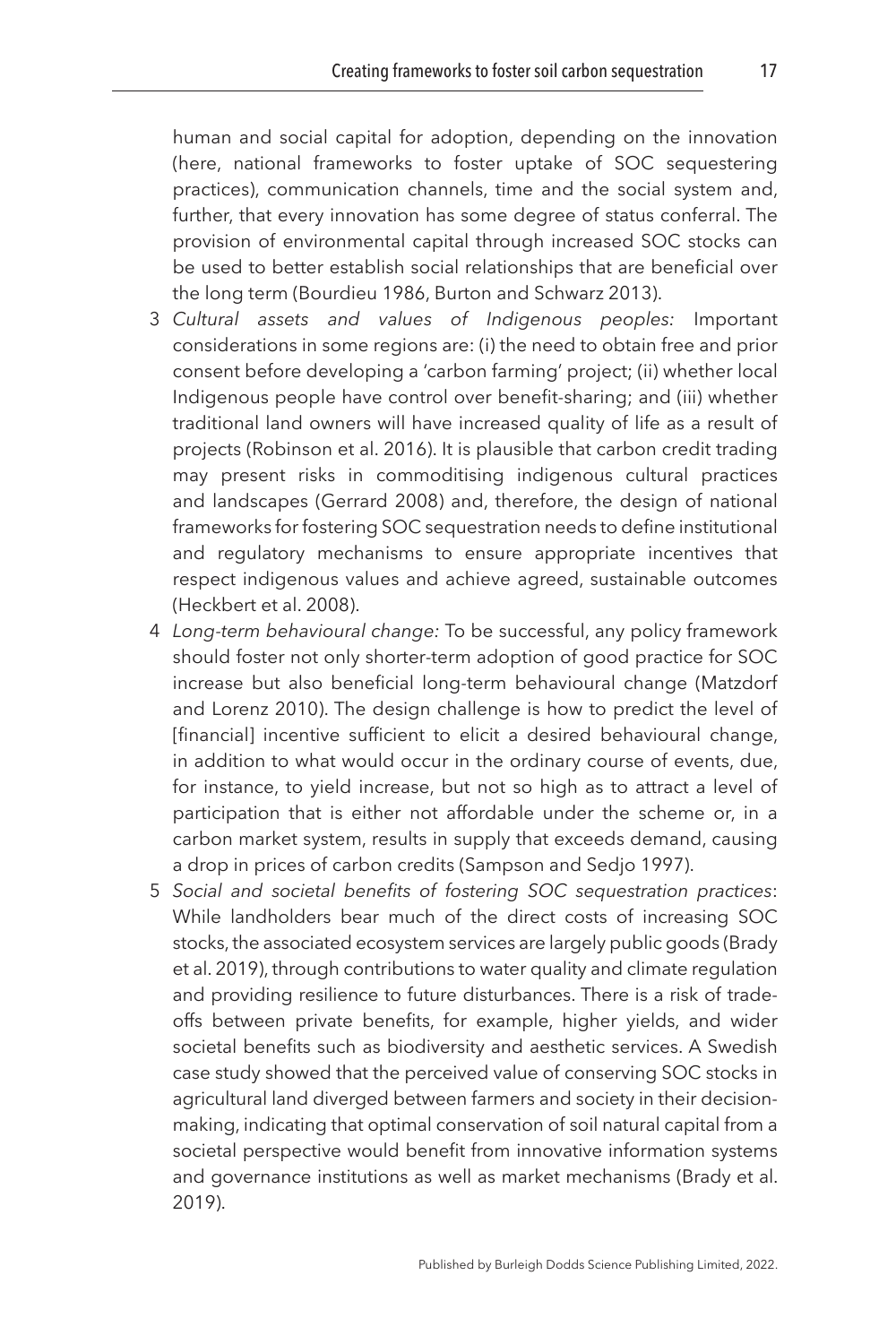#### *2.4.3 Multi-dimensional aspects in framework design*

Incentives to foster SOC sequestration currently operating through government-sponsored frameworks and private market mechanisms usually focus on carbon stock change metrics aligned with IPCC accounting (Section 2.2). They may incorporate premium pricing for associated ecosystem services or social/economic credits ([DES 2020,](#page-36-9) [Verra 2012\)](#page-42-0), and there is growing interest in considering more holistic approaches and interdisciplinary metrics in frameworks supporting sequestration ([Chang-Fung-Martel et al. 2017](#page-35-10), [Rawnsley](#page-40-14)  [et al. 2016\)](#page-40-14). Appropriately contextualised socio-economic and environmental 'bundling' of incentives for SOC-positive practices in policy frameworks may enhance their adoption. However, uptake may not increase if farmers and other stakeholders do not understand how multiple policy instruments that are operating concurrently can interact to affect their interests [\(Börner et al. 2017](#page-34-12)).

# <span id="page-18-0"></span>**[3 An Australian case study](#page-1-3)**

This case study examines the theory and practice of a policy framework for government and industry action and provides an example of the design of a national approach to incentivising voluntary adoption of practice to increase soil carbon in agricultural lands. The historical context for the framework is provided in Box 2.

> **Box 2** Developing a framework to foster increase in SOC in agricultural land: Historical context 2000–2020

Climate change policy in Australia has been highly contested from a political perspective over the last two decades. There has been a litany of start, stop, revise, re-name and re-start of different policies, including a broad-based emissions trading system, a carbon tax, a direct-action program, a national energy guarantee (NEG) and many variations on these themes. Beneath the surface, however, there has been a broadly consistent program and policy development of national carbon accounts and emissions registers, and policy interventions to reduce the emissions intensity of different industry sectors and to incentivise carbon sequestration where possible. This consistent effort has been supported by technical capacity in policy departments and science agencies as well as a well-informed 'community of practice' in industry, particularly for agriculture and land management, and in the broader population.

Industry interest in carbon offsets was growing rapidly in the late 2000s and various voluntary carbon offset schemes were emerging internationally (e.g. Gold Standard <https://www.goldstandard.org/;> Verra https://verra.org/). There was also angst in land-based industries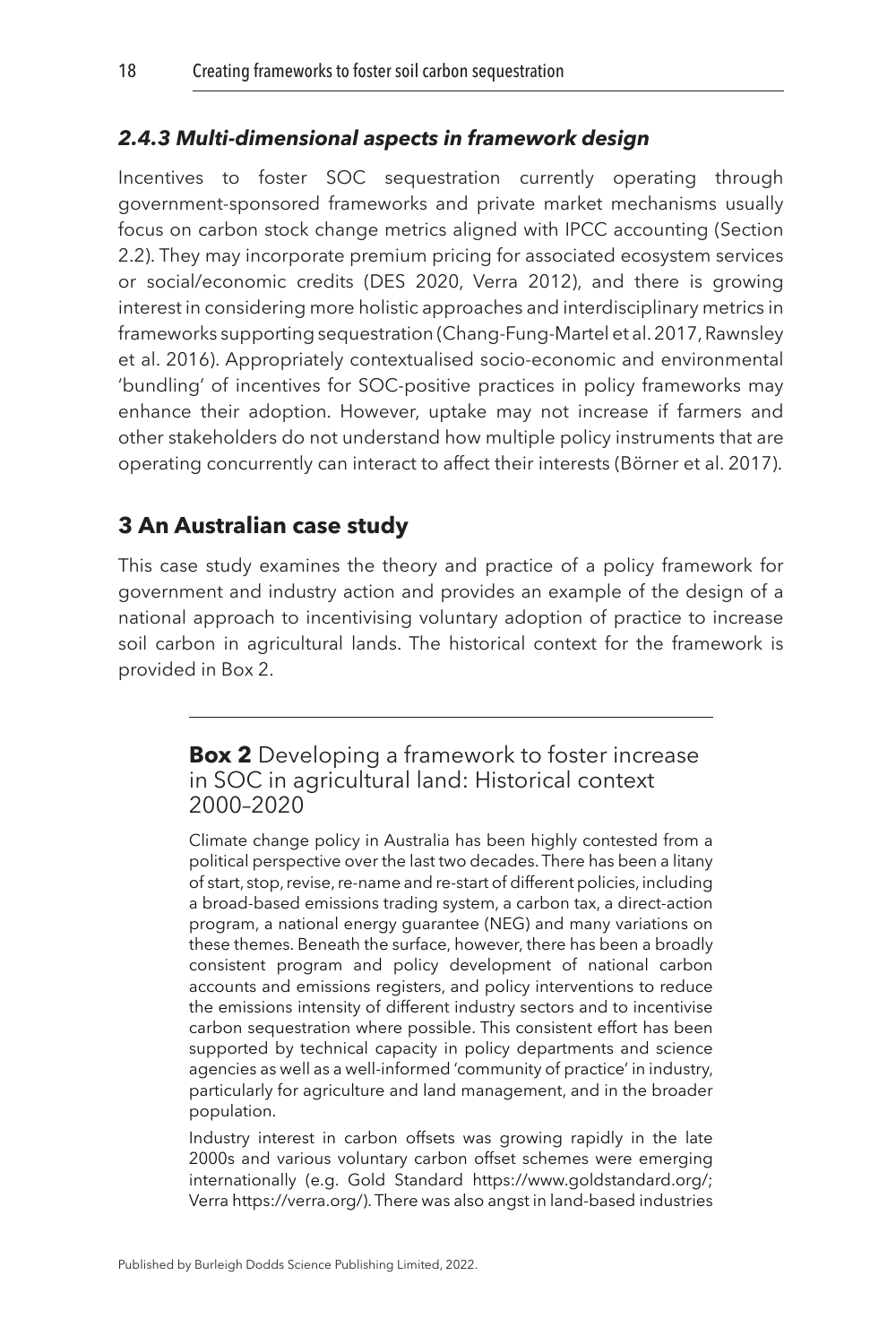over the potential for emissions trading or carbon tax schemes to threaten industry viability in circumstances where the industry had few options for abatement action (e.g. technical options for CH<sub>4</sub> emissions reduction in the livestock sector seemed few and far between at that time). At the same time, some suggested government incentivisation was needed to encourage carbon sequestration in trees and soils. The term 'bio-sequestration' gained currency to the extent that the Department of Prime Minister and Cabinet (PMC) established an Inter-Departmental Committee (IDC) in 2009 to explore associated policy options.

#### *3.1 Policy settings for Australian sequestration projects*

The main policy and implementation elements underpinning Australia's carbon offset scheme are summarised below, followed by an overview of the ERF scheme legislated to incentivise actions to reduce GHG emissions or increase carbon sequestration across all sectors of the economy. The following sections explain how the ERF operates to incentivise adoption of soil carbon sequestering practices by landholders and highlights some of the lessons learnt in the six years that it has been in place.

#### *3.1.1 Overview of policy, governance and implementation elements*

#### *3.1.1.1 National Greenhouse Accounts*

The National Greenhouse Accounts are a series of databases and comprehensive reports (National Inventory Reports, NIR) that estimate and account for Australia's GHG emissions. The annual NIRs, which have fulfilled reporting requirements under the UNFCCC, its Kyoto Protocol and the Paris Agreement, are supported by a national spatial land sector program that in 1998 established a national carbon accounting system (NCAS) for land sector GHG emissions and carbon sequestration. The accounting system set up modelling tools and datasets centred on the Full Carbon Accounting Model (FullCAM), in which SOC is simulated in agricultural (including grazed native vegetation) and forest lands across Australia's total 769 million hectare land area through a sub-model based on the Roth C model [\(Jenkinson 1990\)](#page-37-3).

#### *3.1.1.2 NGER – National Greenhouse and Energy Reporting*

The NGER scheme was established in 2007 as a national framework for reporting and disseminating company information, including GHG emissions, energy production and energy consumption.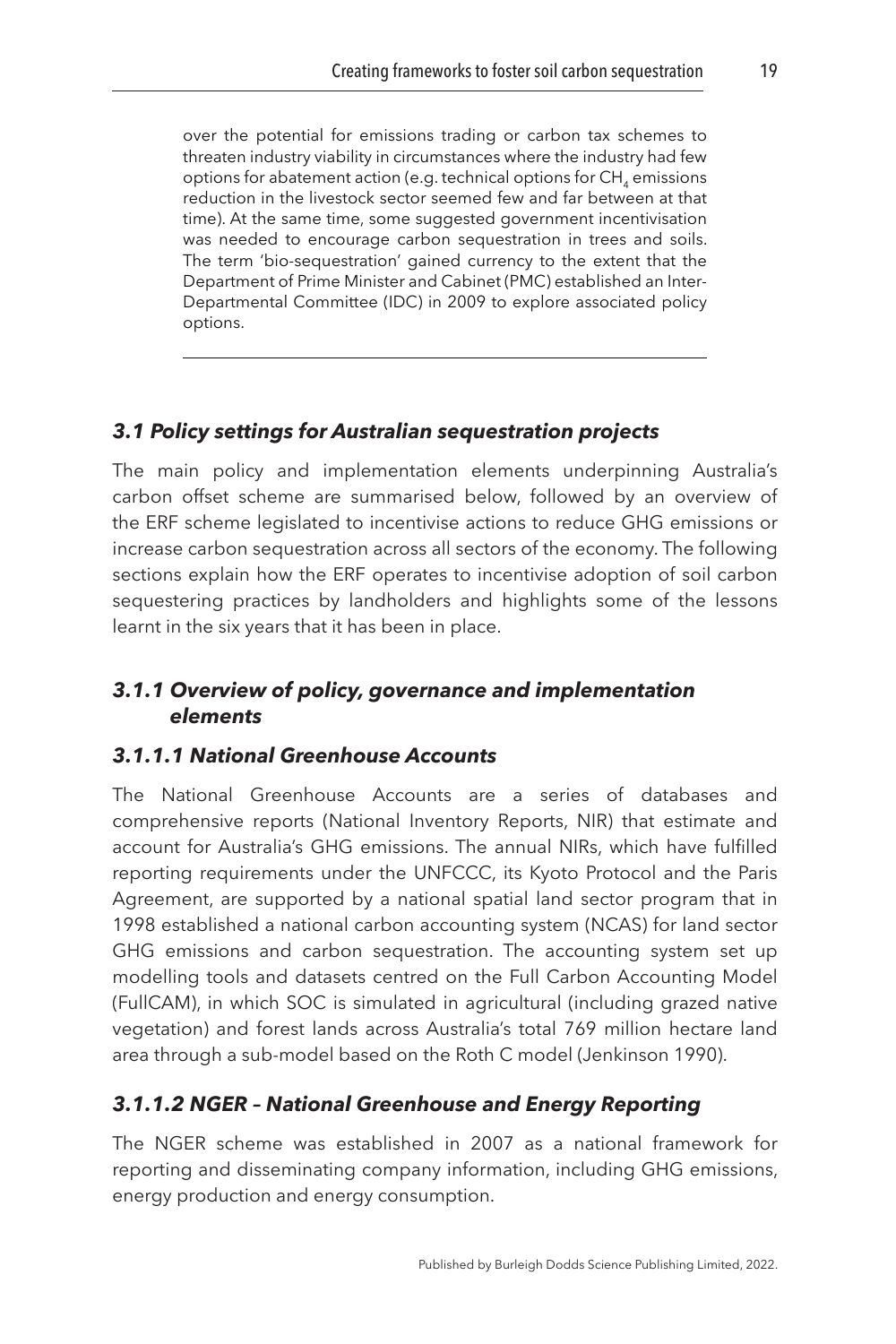# *3.1.1.3 CFI – Carbon Farming Initiative*

The CFI was established through the *Carbon Credits (Carbon Farming Initiative) Act 2011* as a legislated project-based, baseline-and-credit offset scheme. Registered offset projects could generate certified offsets, Australian Carbon Credit Units (ACCUs), from land use, land-use change and forestry (LULUCF), agriculture and waste sectors. The CFI Act and its amendments are administered by the responsible Minister and Department.

# *3.1.1.4 CER – Clean Energy Regulator*

The Clean Energy Regulator (CER) is an independent statutory authority that, since 2007, has administered schemes legislated by the Australian Government for measuring, managing, reducing or offsetting Australia's carbon emissions, including NGER, ERF and the Australian National Registry of Emissions Units which supports the CFI Act.

# *3.1.1.5 Climate Active*

In 2019, Climate Active was formed as an update of the National Carbon Offsets Standard, which came into effect in 2010 to support the voluntary carbon offset market. This industry partnership, supported by government, aims to drive voluntary action towards carbon neutrality, based on the Climate Active Carbon Neutral Standard.

# *3.1.1.6 ERF – The Emissions Reduction Fund*

The ERF was legislated in 2014 through the CFI Amendment Act to the *Carbon Credits (Carbon Farming Initiative) Act 2011*, to enable the CFI to extend voluntary abatement arrangements to all sectors of the economy (Box 3). The ERF was allocated A\$2.55 billion in 2014 to purchase emissions reductions and extended by an additional A\$2 billion in 2019 through the Climate Solutions Fund (CSF) to support international GHG emissions reduction targets.

# *3.1.1.7 ERAC – Emissions Reduction Assurance Committee*

The 2011 *Carbon Farming Initiative (CFI Act)* established an independent expert committee to oversee the integrity of emissions abatement methodologies credited under the Act. Initially called the Domestic Offsets Integrity Committee (DOIC), and, after legislation of the ERF in 2014, the Emissions Reduction Assurance Committee (ERAC), this Committee assesses whether draft methods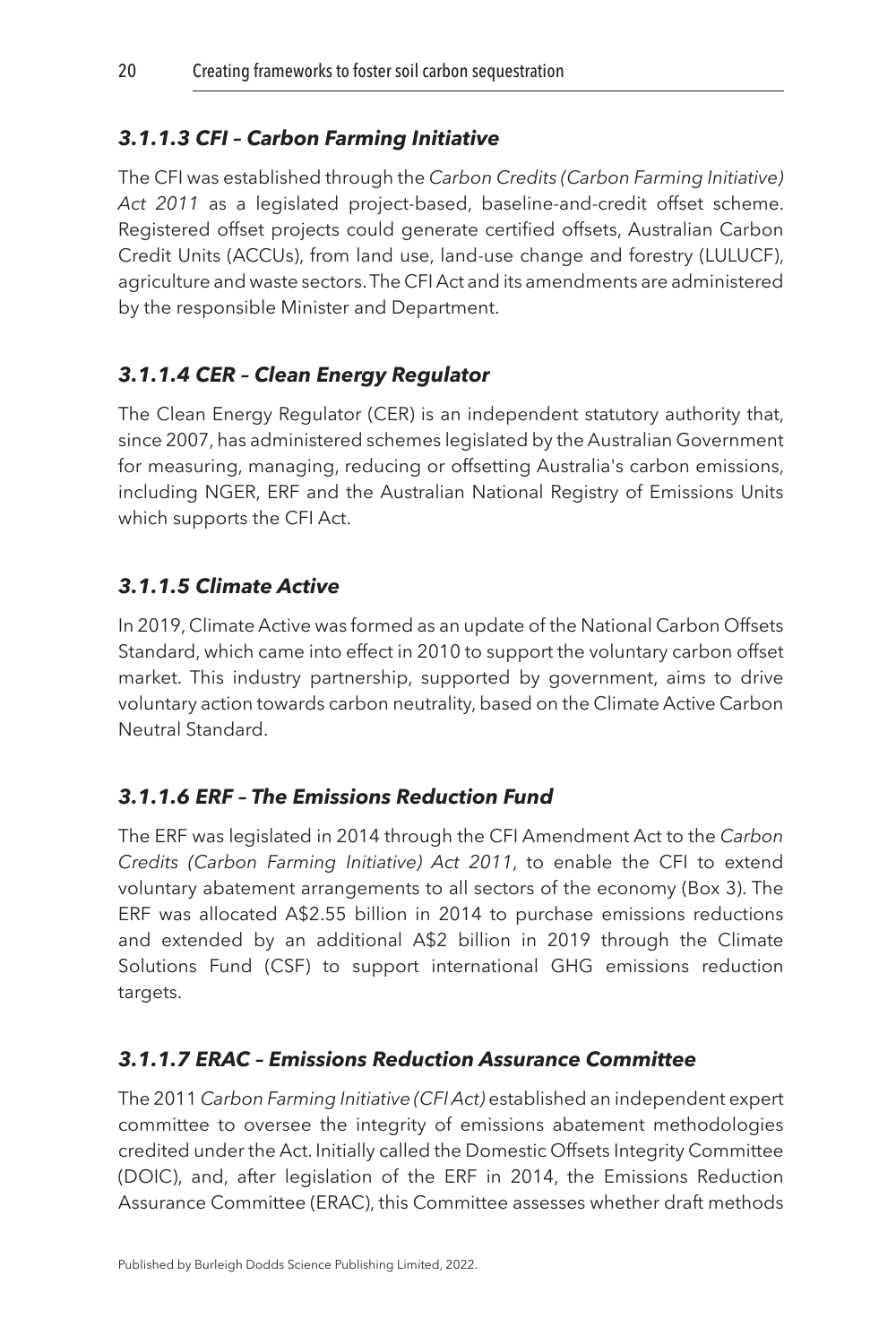<span id="page-21-0"></span>comply with the set of legislated offsets integrity standards (OIS; Box 4), designed to ensure that only genuine, additional abatement and sequestration is credited. Only if determined by ERAC as meeting all OIS can a drafted ERF method be made into legislation.

## *3.1.2 How the Emissions Reduction Fund (ERF) incentivises abatement*

The ERF is a carbon crediting and pricing mechanism aimed at providing incentives for organisations and individuals to adopt new practices and technologies that reduce their emissions and/or increase sequestration (Fig. 4). Participation is voluntary. ERF methods set out the rules to enable projects to register under the scheme and to be issued with ACCUs. The ACCUs may be sold either through government reverse auctions or in private secondary markets as certified high-quality carbon offsets, providing income for participants. Activities that are eligible under ERF methods may provide public good through environmental, economic and social services as well as private good, for example through increased farm and forestry productivity, and social and financial benefits for Indigenous communities, and may attract additional value through other schemes (e.g. [DES 2020](#page-36-9)). The ERF crediting, purchasing and compliance roles are summarised in Box 3.



Figure 3 ERF legislative instruments directly relevant to soil carbon sequestration projects are (left to right) the CFI Act 2011, the 2015 modelbased soil carbon method and the 2018 measurement-based method for soil carbon sequestration in agricultural lands.

Carbon Credits (Carbon Farming Initiative) Act 2011

**Compilation No. 16** 

Incets up to: Act No. 11, 201 8 March 2017

I. Josh Frydesberg, Minister for the Environment and Energy, make the following determination

Dated 25/1/18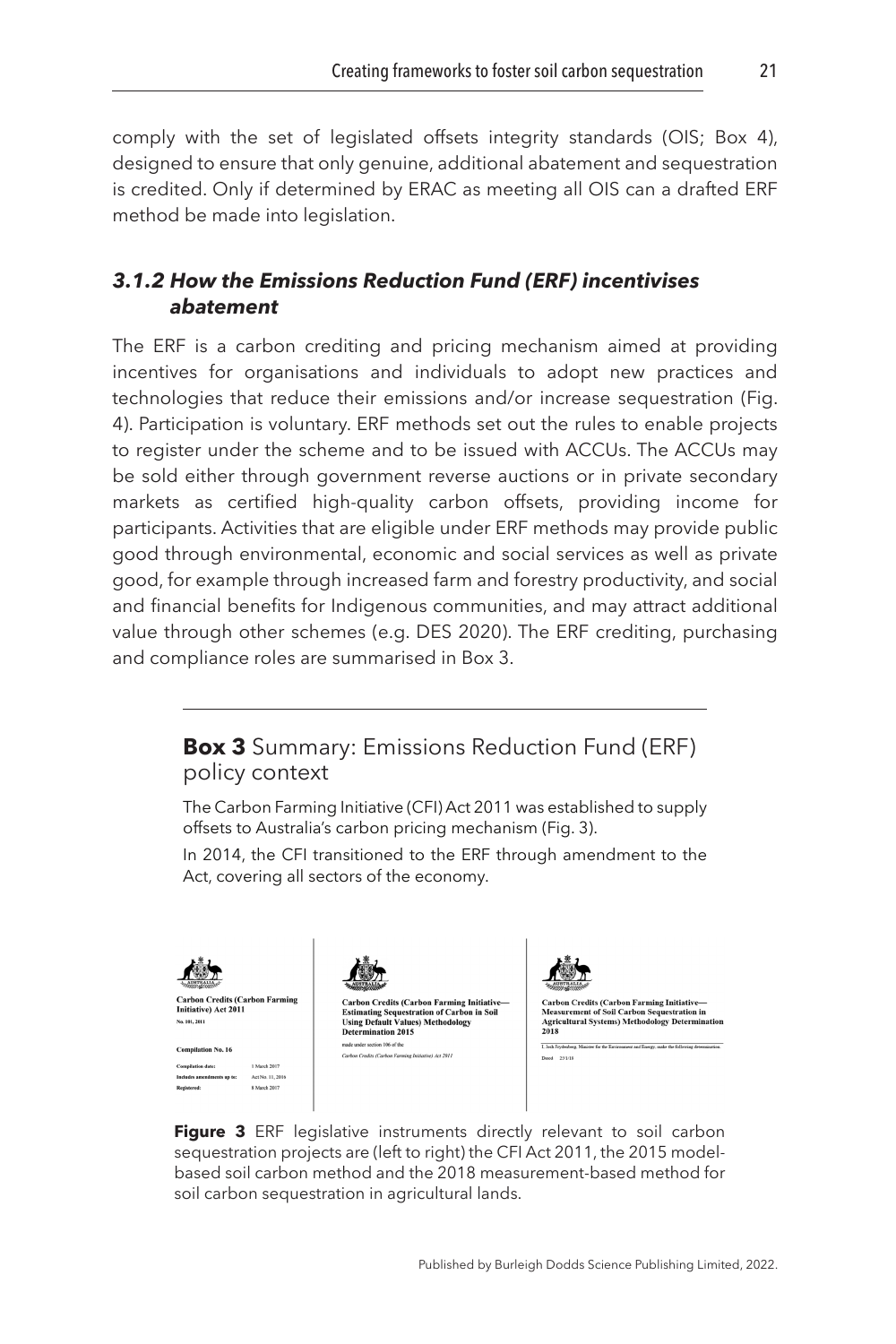The three components of the ERF are:

- A *crediting scheme* for eligible offset projects, with one ACCU earned for each t CO<sub>2</sub>-e abatement.
- A *purchasing scheme* enabling purchase of ACCUs through periodic reverse auctions from project owners who have voluntarily entered into a carbon abatement contract with the government.
- A *safeguard mechanism* that places legal emission obligations on major emitters (facilities emitting >100000 t CO<sub>2</sub>-e per year), which can be met through relinquishment of ACCUs (potentially supporting a market demand).

ERF methods set out the eligibility, legal and procedural requirements for activities and projects to be issued with credits. Two soil carbon sequestration methods are available at the time of writing [\(Fig. 3](#page-21-0))

By March 2021, about 205 million tons of abatement had been contracted under the ERF over a total of 962 projects registered under the ERF, with about 80% from agriculture- and forestry- related activities.

Governance responsibilities for the ERF scheme are shared by the Minister, the relevant government department, the CER and the ERAC. The Minister is responsible for developing new methods, varying and revoking existing methods and, with consideration of Departmental advice, determining method-development priorities. The CER is responsible for developing new methods and method variations and administering the scheme, including registering and crediting projects, conducting auctions, managing the Safeguard Mechanism and providing the Secretariat role for the ERAC. An independent body, the Climate Change Authority (CCA), which was set up to provide expert advice on climate change policy, undertakes a review of the ERF at three-year intervals.

#### *3.1.3 Integrity and practicality in the ERF*

The set of integrity standards (the OIS) has remained at the core of the CFI legislation and its derivatives, which have broadened its scope, since inception in 2011 to the present day. These standards sit behind and guide the development of the approved methods and the governance structure that seeks to ensure practical arrangements to encourage participation. In this way, the ERF aims to provide opportunities for uptake of methods and income from credits that have high credibility in primary and secondary market mechanisms.

The OIS, legislated in Section 133 of the CFI Act, are intended to provide confidence that the offsets credited are: (i) additional; (ii) measurable and verifiable; (iii) able to provide abatement eligible to be counted towards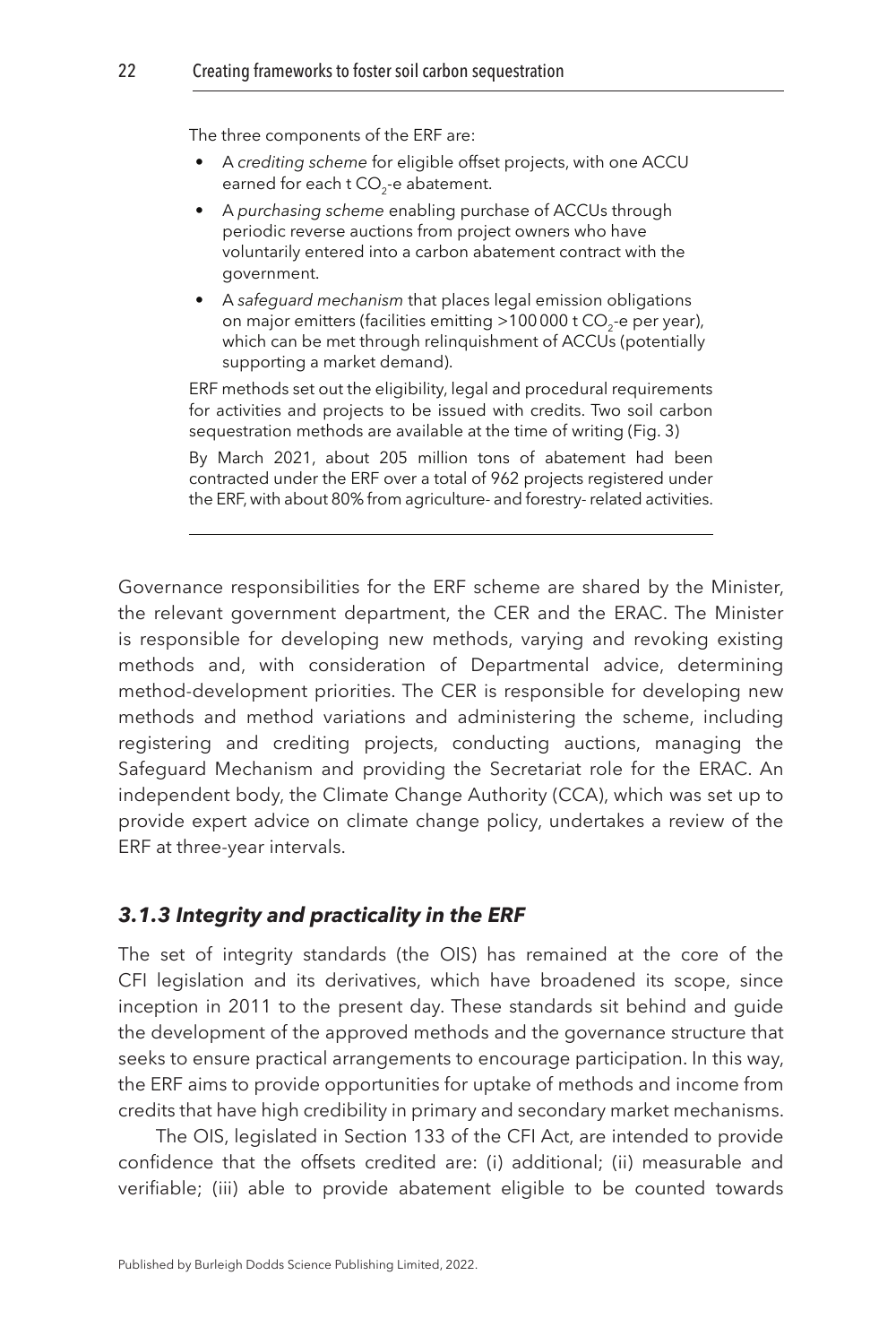

**Figure 4** Schematic illustrating the steps for implementing an agricultural soil carbon project in Australia's ERF framework (Based on: http://www.cleanenergyregulator.gov.au /ERF).

Australia's international emissions reduction obligations; (iv) evidence based; (v) deducted for GHG emissions that result from project activities; and (vi) conservative. In interpreting the OIS to assess compliance of new and varied methods, the ERAC seeks consistency in its approach but considers requirements in individual methods against each standard (Box 4, [ERAC 2021](#page-36-14)). The ERAC is also required to adopt an interpretation of the OIS that would best achieve the objects of the CFI Act:

- to remove GHGs from the atmosphere and avoid emissions of GHGs, in order to meet Australia's international mitigation obligations;
- to create incentives for people to undertake offsets projects; and
- to increase carbon abatement in a manner that is consistent with the protection of the natural environment and improves resilience to the effects of climate change; and to authorise the purchase by the government of units that represent carbon abatement.

# **Box 4** How the ERAC interprets the Offset Integrity Standards

The ERAC seeks to interpret the integrity standards to ensure projects registered under the scheme are issued with credits only for emissions reduction or sequestration that is real, additional and able to be measured accurately. A method must be assessed as complying with all six standards to be approved ([ERAC 2021\)](#page-36-14).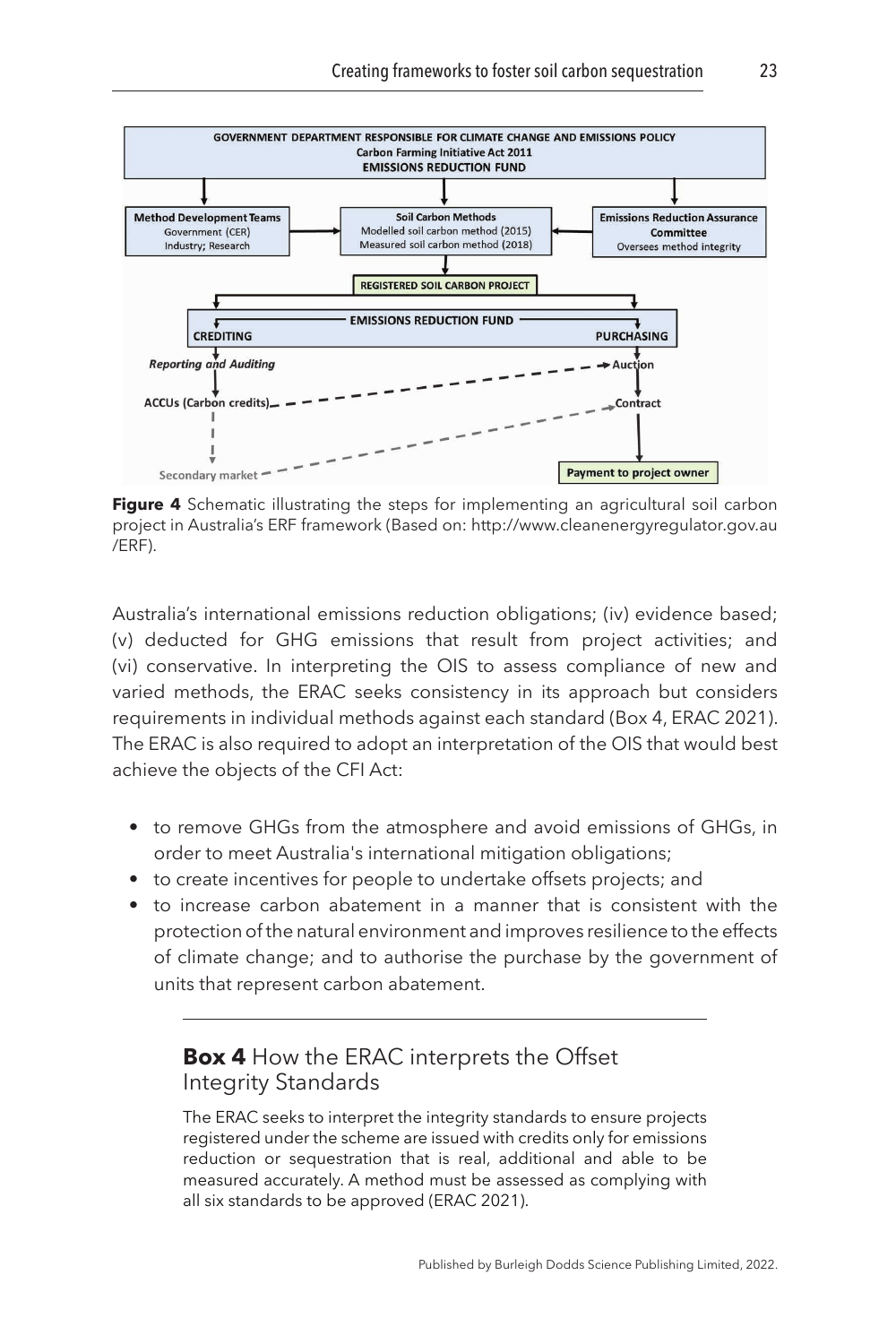- 1. *Additionality***:** *A method should result in carbon abatement that is unlikely to occur in the ordinary course of events (disregarding the effect of the Act).*
- At the method level, the general approach is to apply two tests for additionality:
	- Project test Would the method activities occur without the incentive provided by the scheme?
	- Baseline test What net emissions would be likely if the activities were not undertaken?
- Three project-level additionality requirements set out in the Act must also be satisfied (Newness, regulatory additionality, and possible funding under another government program or grant).
- 2. *Measurable and verifiable***:** *Where a method results in emissions removal, reduction in emissions or emissions of greenhouse gases these should be measurable and capable of being verified.*
- The method must provide a rigorous and reliable way to measure or estimate and verify removals, emissions reductions and project emissions. Each method specifies how verification is achieved, e.g. by audits, models, satellite imagery. Interaction with other OIS, particularly 'evidence-based' and 'conservative' is considered.
- 3. *Eligible carbon abatement: A method should provide abatement that is able to be used to meet Australia's international mitigation obligations.*
- Interpretation of this standard requires the abatement to be from sources and sinks that are accounted for to meet Australia's mitigation targets under international commitments, notably the Paris Agreement.
- 4. *Evidence-based: A method should be supported by clear and convincing evidence.*
- This standard is interpreted as requiring clear and convincing evidence on the impact of a method activity on emissions or sequestration, their measurement and verification, and for the approach to ensure no leakage.
- 5. *Project emissions: Material greenhouse gas emissions directly resulting from a project should be deducted.*
	- The project emissions standard requires methods to include appropriate deductions for all material project emissions, and their estimation to be consistent with the measurable and verifiable standard and evidence-based standard. Estimates of material project emissions (those that cumulatively exceed 5% of net project abatement) also must result in estimated net abatement being conservative.
- 6. *Conservative: Where a method involves an estimate, projection or assumption, it should be conservative.*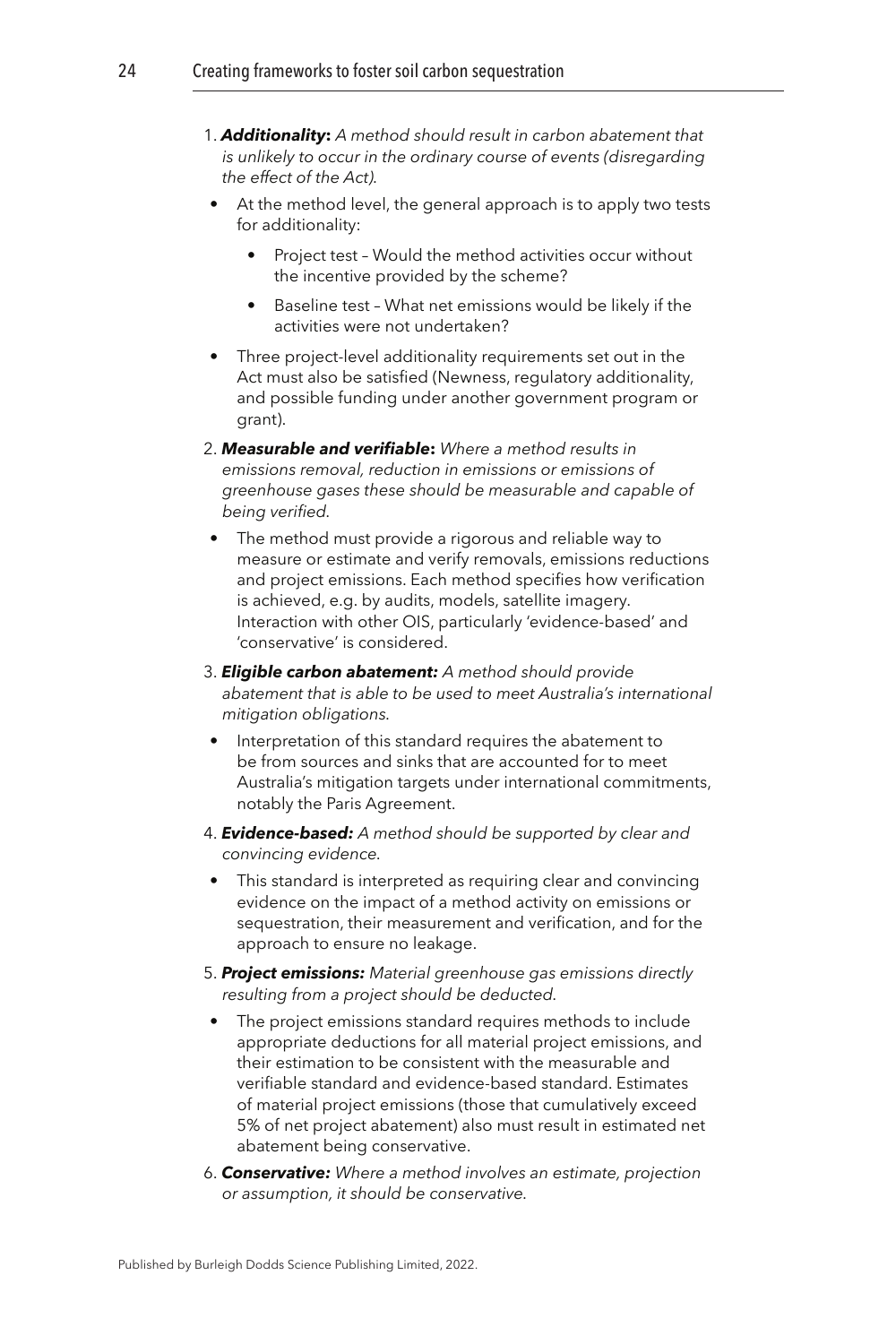- Estimates, projections and assumptions that influence the calculation of net abatement for eligible projects are required to be conservative, that is, unlikely to be an over-estimation. However, requiring every estimate, projection and assumption to have a high probability of being an under-estimate, would be highly conservative and would be a disincentive for uptake of projects.
- In applying the conservative standard, the Committee also generally considers:
	- the potential for direct and indirect leakage to arise as a consequence of project activities;
	- the risk of non-permanence for sequestration projects and whether the permanence period discount is sufficiently conservative.

#### *3.2 Performance of the Australian Emissions Reduction Fund (ERF) scheme*

#### *3.2.1 ERF status and soil carbon projects*

The following section reflects publicly available data as at April 2021, noting that ERF project and ACCU issuance data should be interpreted in the context of the scheme and method procedures and are subject to updating by government.

As at April 2021, there were 966 projects registered under the CFI Act (2011) including initial CFI projects and ERF projects ([CER 2021a\)](#page-34-13). Contracts were in place to deliver 205 billion t  $CO<sub>2</sub>$ -e abatement with 92.7 million issued by the CER up to April 2021. Of the 966 registered projects, more than half (532) use vegetation and savannah ERF methods, that is, they relate to the LULUCF sector of the national greenhouse accounts. Of the remainder, 155 projects use agriculture methods, the majority for avoidance of emissions relating to livestock manure management and ruminant enteric fermentation. There has been a rapidly growing interest in project registrations to increase carbon sequestration in soil, with more than 80% of all agriculture sector projects using methods for soil carbon sequestration at April 2021.

Under the ERF, there are (as at mid-2021) two methods under which farmers can be issued with carbon credits for adopting new practices that increase soil carbon sequestration:

1 A model-based soil carbon method (2015) for grazing land soils – land managers who adopt one of three eligible activities can earn carbon credits using regionally specified model-based default values that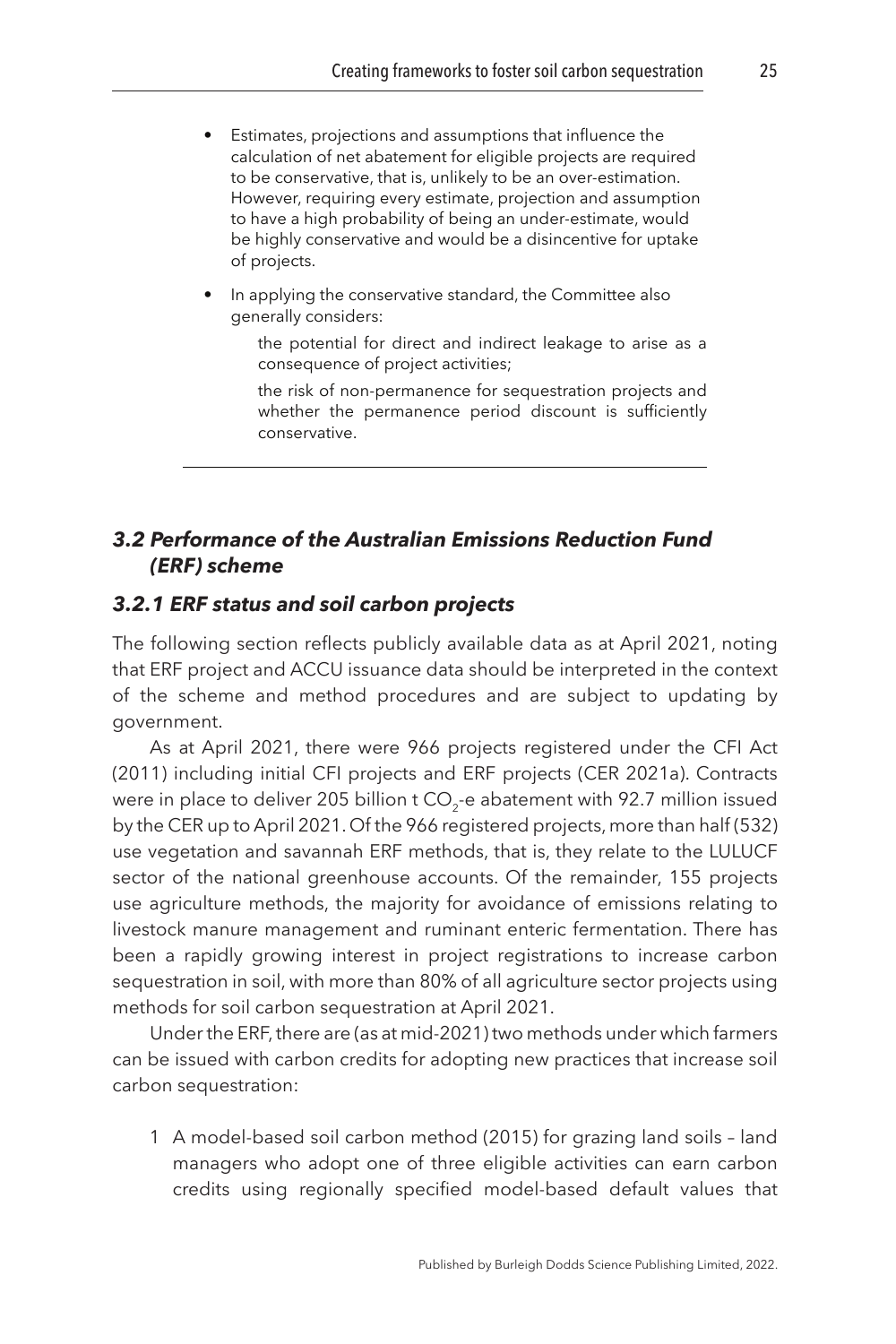give conservative estimates of sequestration. This method has had no uptake.

2 A measurement method for soil carbon sequestration in agricultural systems (2018) developed to improve the 2014 measurement method. As at March 2021, there were approximately 130 projects registered under measurement methods.

The number of soil carbon ACCUs delivered up to mid-2021 is low – approximately 1900. This reflects the expected delay between a project start and first measurement and reporting of SOC stock change which, under the ERF method, is permitted to be up to five years. It may also be a function of the complexity of the method and expense of sampling and analysis. Early experience has led to discussions on modifications and additional incentives to reduce costs and improve usability, including forward payments for baseline soil carbon measurements. Nevertheless, registration of new projects has accelerated in 2020 and 2021 (Fig. 5), and stakeholder interest in participating in soil carbon sequestration projects is high. Development of a new method with reduced measurement costs and improved flexibility is a departmental priority for release in 2021.



**Figure 5** New registrations of ERF soil carbon sequestration projects in agricultural systems. Data for 2018 to 2020 from [CER \(2021b\)](#page-34-14); a – Quarter 1, 2021 estimated from registrations <http://www.cleanenergyregulator.gov.au/ERF;> Accessed May 2021).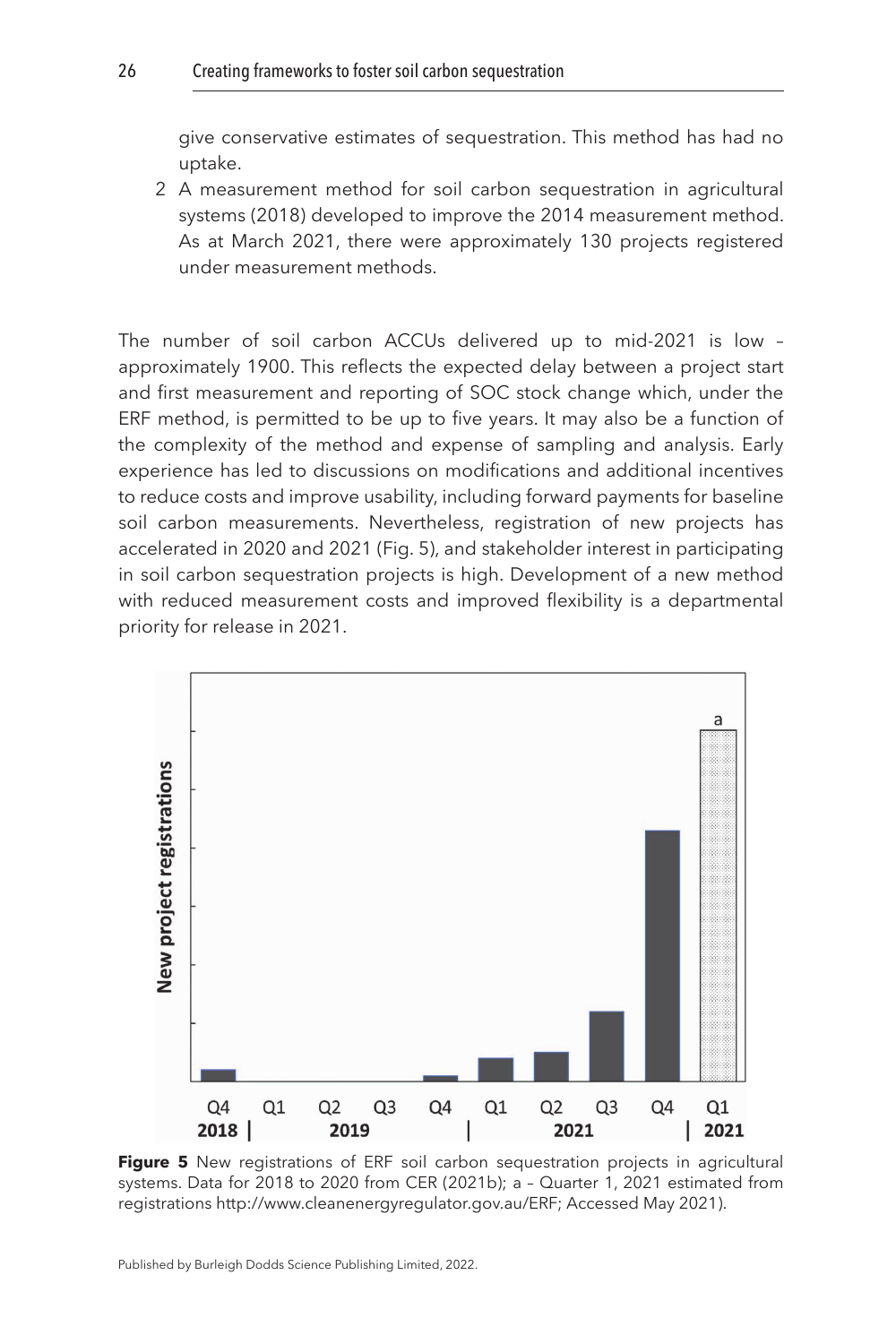#### *3.2.3 Practical issues limiting uptake of sequestration projects*

The experience gained through implementation of the Australian ERF policy as an incentive framework for abatement actions highlights some of the practical issues for SOC practice adoption by land managers. It demonstrated the challenges in balancing the costs and rigorous integrity and MRV accuracy under the scheme, and also farmers' difficulty in understanding and applying technically complex methods and schemes without the help of specialist [sometimes costly] service providers. Several sequestration methods legislated in the ERF, including the modelled method for SOC, have had no uptake, with reasons including that they are not financially positive or that eligible activities are not compatible with managing a real-life farm enterprise as a profitable business. A review of uptake of ERF vegetation and soil sequestration projects by farmers [\(Macintosh et al. 2019\)](#page-38-8) identified eight barriers to uptake: low carbon prices; perceived risk of rule changes affecting participation and crediting; uncertainty about future carbon prices; difficulties in getting thirdparty consents (land rights); permanence requirements; lack of awareness amongst farmers of carbon market opportunities; the scope of methods; and a lack of trust on behalf of farmers in parties offering carbon market information. Another key learning was that uptake could be improved if co-benefits to carbon sequestering activities were optimised and their value communicated to land managers.

The major constraints on participation in the ERF SOC model-based method [\(Australian Government 2015](#page-33-13)) reported by stakeholders concern the conservative nature of the default values and the method's narrow eligibility requirements. These problems reflect the state of knowledge in SOC sequestration rates for practices adopted on agricultural lands at the time the method was developed, and the requirements for integrity under the policy, including being evidence-based and using conservative assumptions to ensure high-quality carbon credits. In contrast, the main constraint on uptake of the less conservative measurement method has been the high costs of sampling and analysis. Stakeholders also cited the limited eligible practices and discounts applied to maintain conservativeness in the revised measurement method legislated in 2018 ([Australian Government 2018](#page-33-4)) as barriers. More recently, greater confidence and higher prices for carbon offsets have resulted in accelerated participation in ERF projects.

This acceleration in participation is likely to continue as emerging techniques, such as spectrometry, remote sensing and flux measurements and new hybrid approaches using modelling capacity verified by accessible datasets, enable more cost-effective MRV for SOC sequestration methods in policy frameworks ([Smith et al. 2020](#page-41-8)). Increased flexibility in MRV and in the range of eligible practices are being evaluated for an updated ERF SOC method,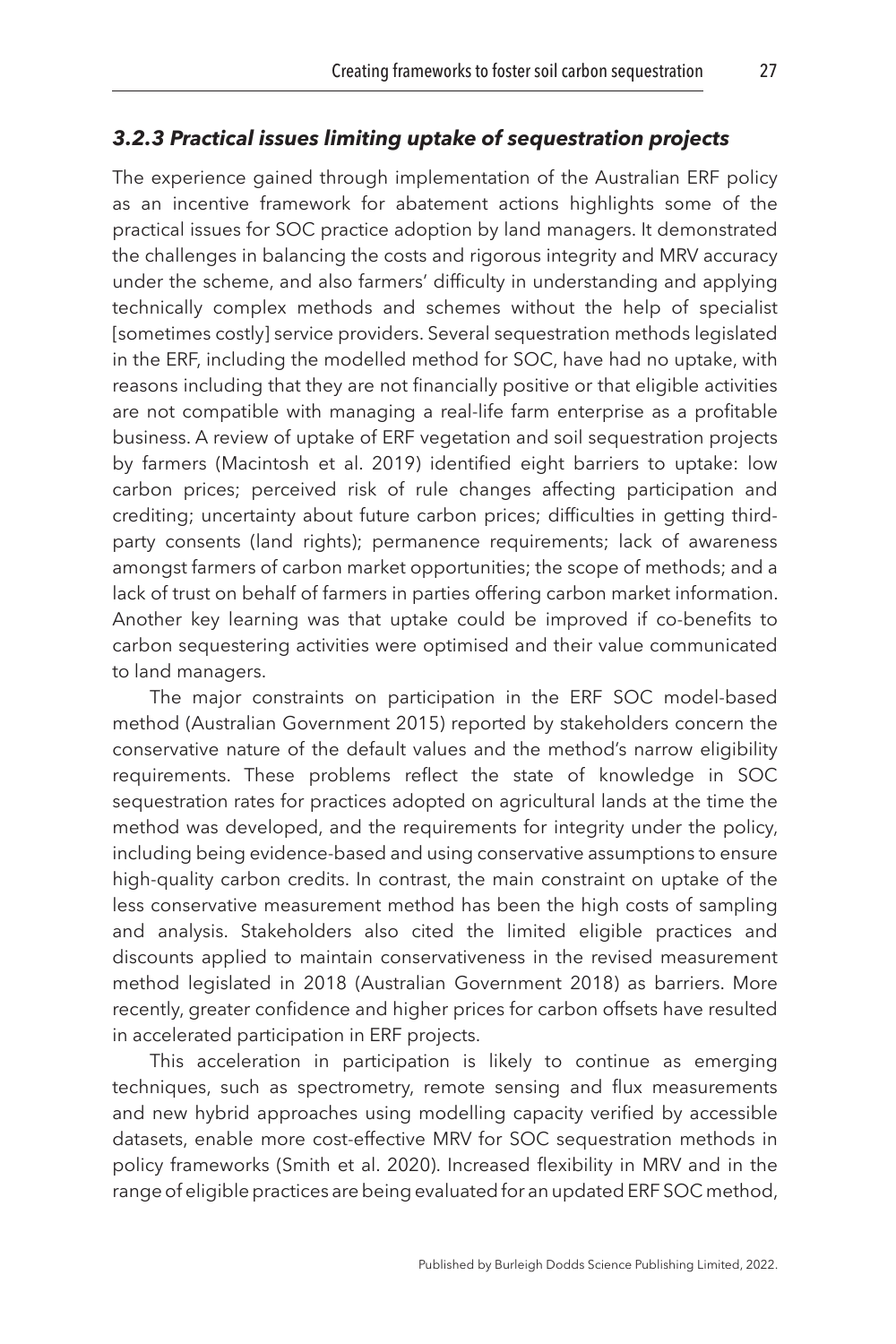which is expected to be more attractive to stakeholders while maintaining the focus on integrity.

#### <span id="page-28-0"></span>**[4 Conclusion and future trends in research](#page-1-4)**

#### *4.1 Opportunities and challenges to foster adoption of soil organic carbon practices*

Lal et al. (2003) proposed that, with the implementation of suitable policy initiatives, substantial SOC sequestration potential could be realised for up to 30 years, or when the soil C sink capacity is filled. This would provide a valuable near-term contribution to restricting global warming to no more than 2ºC, as specified in the Paris Agreement and supporting the Global Agenda for Sustainable Development set out in the SDGs. The challenges for design of national or regional frameworks relate not only to understanding the technical and biophysical potential for SOC sequestration but also to understanding the nature of behavioural resistance to practices and incentives already available for adoption. There is an urgent need for frameworks that enable investment in soil carbon mitigation to be practical and effective for achieving climate change mitigation, food security and ecosystem health benefits [\(Alexander](#page-33-6)  [et al. 2015\)](#page-33-6).

Investment in research on biophysical and technological aspects of soil carbon sequestration and its climate change mitigation potential over more than a decade has provided strong evidence as a basis for action. More recently, research has accelerated as countries increase their ambition under the Paris Agreement, and as awareness is raised through initiatives such as '4 per 1000.' To support action, studies are being undertaken into the impacts of increasing SOC storage on agricultural yields and productivity, but economic, social and cultural opportunities and barriers to uptake of positive practices have generally received less attention ([Harrison et al. 2021](#page-37-8)). Consideration of all four areas – biophysical, technological, economic and socio-cultural – will be essential for successful implementation of policy frameworks fostering adoption of good practice for long-term SOC management.

Experience with soil carbon measurement methods in the Australian ERF policy has also highlighted the practical challenges of implementing outcomebased soil carbon projects, including the barrier imposed by lack of early income from credits to cover participation expenses such as baseline sampling and analysis as part of a financial incentive model. Not unexpectedly, there is a tension between the timing of reporting for earlier financial returns and integrity of carbon credits issued. Early reporting (i.e. within 1–2 years) of [often small] changes in SOC stocks challenges the legislated requirement for verifiable and conservative crediting. Scientists caution that a rapid rise in measured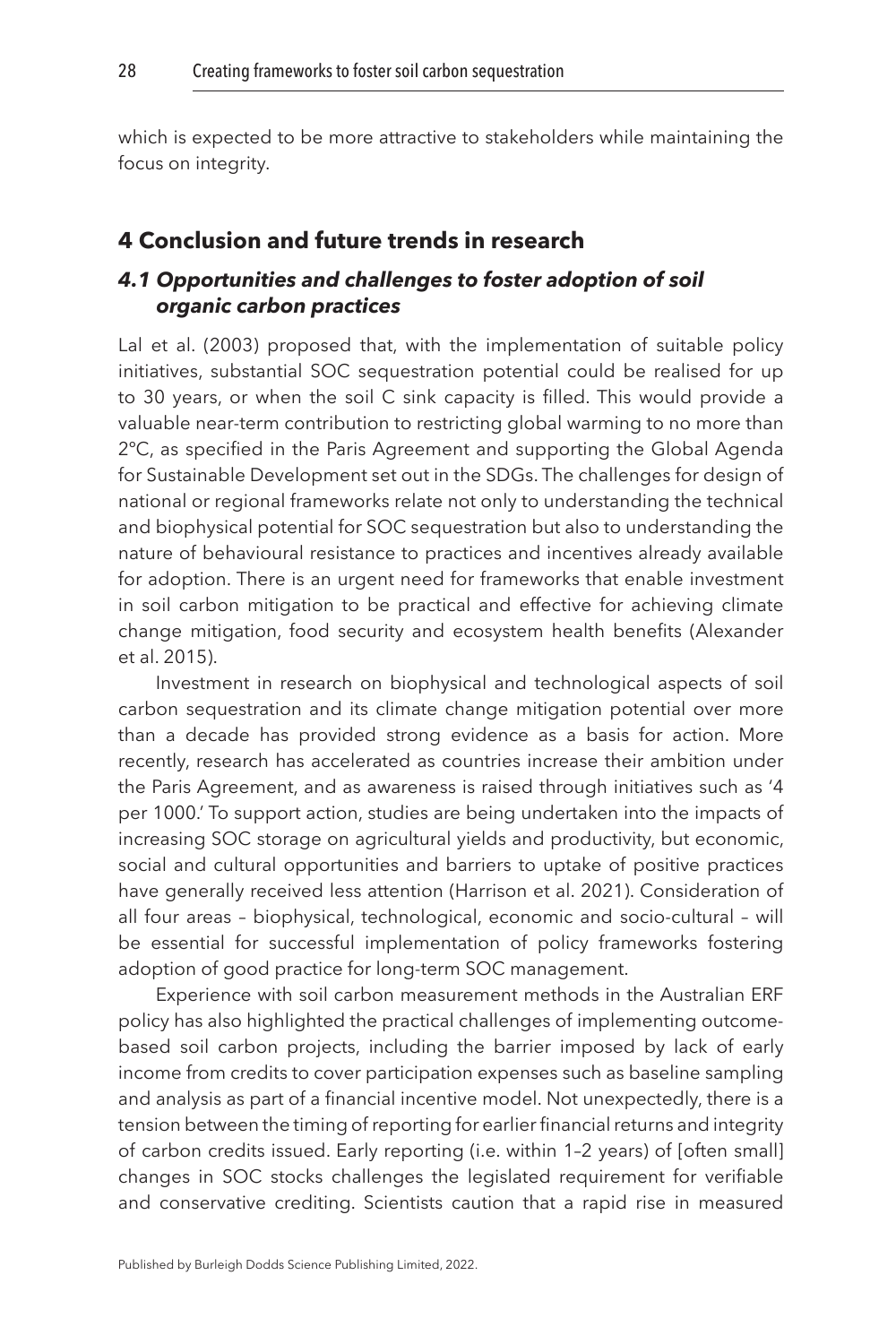SOC stocks following implementation of new practices, especially for soil with initially low SOC, may reflect an increase in the labile carbon pool that improves soil health but may not be sustained over a 25-year or 100-year period. Sequestration rates are also affected by climatic and soil nutrient variations over time. The rate of increase in SOC stocks generally decreases as a new equilibrium level is approached. Managing the risk of over-crediting through provisions for discounted or delayed payments to ensure total crediting under an SOC method is conservative and is unlikely to align with farmers' need to manage costs. Sampling and analysis for project reporting incur significant up-front cost and there may also be disappointment if crediting is lower than expected, due, for example, to climate factors such as drought.

There can also be a need to resolve knowledge gaps relating to policy design. For example, a policy requirement that estimates of sequestration are conservative is difficult until there is more scientific certainty about what a 'conservative' estimate means for practices. Research and long-term trials will improve confidence in the expected relationship between practice change and soil carbon stocks in various climates and soil types (e.g. [Schlesinger and](#page-40-15)  [Amundson 2019](#page-40-15)). The limited period of operation of incentivisation frameworks, including the Australian ERF, highlights the need for more experience to better understand and overcome tensions that act to constrain adoption of SOC sequestering practices on the ground.

#### *4.2 Future study in soil carbon research*

Soil carbon research will continue to build the underpinning evidence base for investment in frameworks and promote sequestration for climate change mitigation and soil health. As experience better identifies knowledge and data gaps, research is evolving to meet biophysical process and data needs for recognition of high-quality soil carbon offsets in market mechanisms. At the same time, multi-dimensional collaborations are contributing to overcoming socio-economic and cultural barriers to adoption by land managers. Here we provide illustrative examples, specific to the needs for developing frameworks for fostering adoption of good practice. More detail on biophysical research questions is found in a number of review papers, including [Chenu et al. \(2019\),](#page-35-4) [Paustian et al. \(2019\)](#page-39-2) and [Smith et al. \(2020\),](#page-41-8) and socio-economic and cultural issues are identified in Burton and Schwarz ([2013\)](#page-34-7) and COWI ([2021\)](#page-35-6).

*SOC stabilisation:* From a policy framework perspective, key questions relate to the processes of stabilisation of carbon in soils. This understanding is needed to foster those practices that are consistent with the long-term SOC sequestration essential for genuine removals to offset emissions of GHGs. The role of processes in aggregate stabilization must be elucidated to identify effective sequestration practices for storing carbon in soil.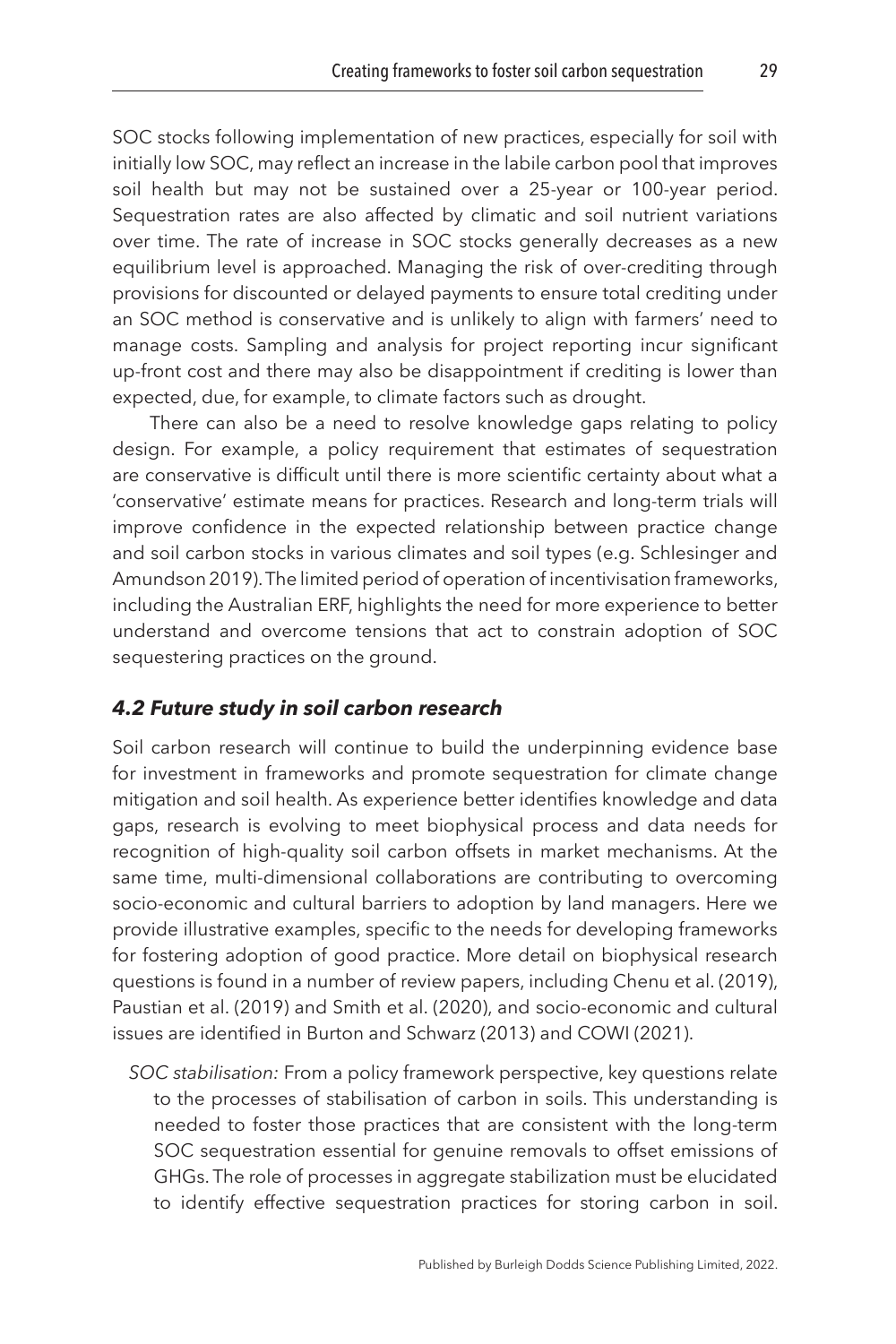Research on stabilising soil aggregates will help the understanding of how to increase the pool of protected carbon that is relatively inaccessible to microbes and hydrolysing enzymes, and yet allows sufficient biogeochemical cycling for production [\(Cotrufo et al. 2013](#page-35-11), [Wilpiszeski](#page-42-4)  [et al. 2019](#page-42-4)). Next, advances in soil carbon modelling are needed to incorporate practices such as soil microbiome-aggregate processes affecting the stocks and dynamics of organic carbon.

- *Co-benefits and trade-offs:* A transdisciplinary research effort is needed to understand the links between SOC sequestration, ecosystem services, and agricultural productivity and food security, to avoid trade-offs and optimise co-benefits of SOC sequestration. For example, selecting crops on their partitioning of biomass between aboveground and belowground carbon is a strategy that may increase soil carbon storage. Perennial crops such as perennial rice and intermediate wheat grass, [\(Cox et al. 2006](#page-35-12)), which invest more carbon into the roots, are likely to sequester more carbon than annual crops. However, research shows this practice may also lead to low grain productivity. Therefore, they may not prove economical to grow and the practice would not be feasible for adoption by farmers.
- *MRV:* Another priority for research investment is improved capacity for rigorous but practical measurement, modelling and verification systems for SOC stock change. The target areas for investment include:
	- Commitment to maintain and monitor short- and long-term field trials to quantify SOC sequestration across scales and management practices;
	- More harmonious integration and quality control of data sources; and
	- Advances in modelling capability linked to strategic measurement of validation sites and high-resolution remote sensing [\(Angelopoulou](#page-33-9)  [et al. 2019\)](#page-33-9) and accurate spatial data for model initialisation and validation for diverse land use and management options ([Rumpel et al.](#page-40-7)  [2020\)](#page-40-7).
- *Multi-disciplinary aspects:* To clarify and define SOC sequestering practices for agriculture and forestry, including agroforestry and conservation forestry, research targeting sociological and economic considerations is needed. This research is of specific importance in assistance-deserving communities but is generally relevant to the design of all frameworks intended to influence landholders' long-term management decisions for adoption of practices to increase SOC [\(Sykes et al. 2020\)](#page-41-11). The potential for private and public co-benefits and trade-offs of such decisions are not well understood [\(Brady et al. 2019\)](#page-34-11) across the diverse range of management systems, landscapes and climates. The lack of confidence in environmental, economic and social impacts is a major deterrent to participation by farmers in outcome-based frameworks to foster uptake of better practice. Multidisciplinary collaboration based on cooperative research to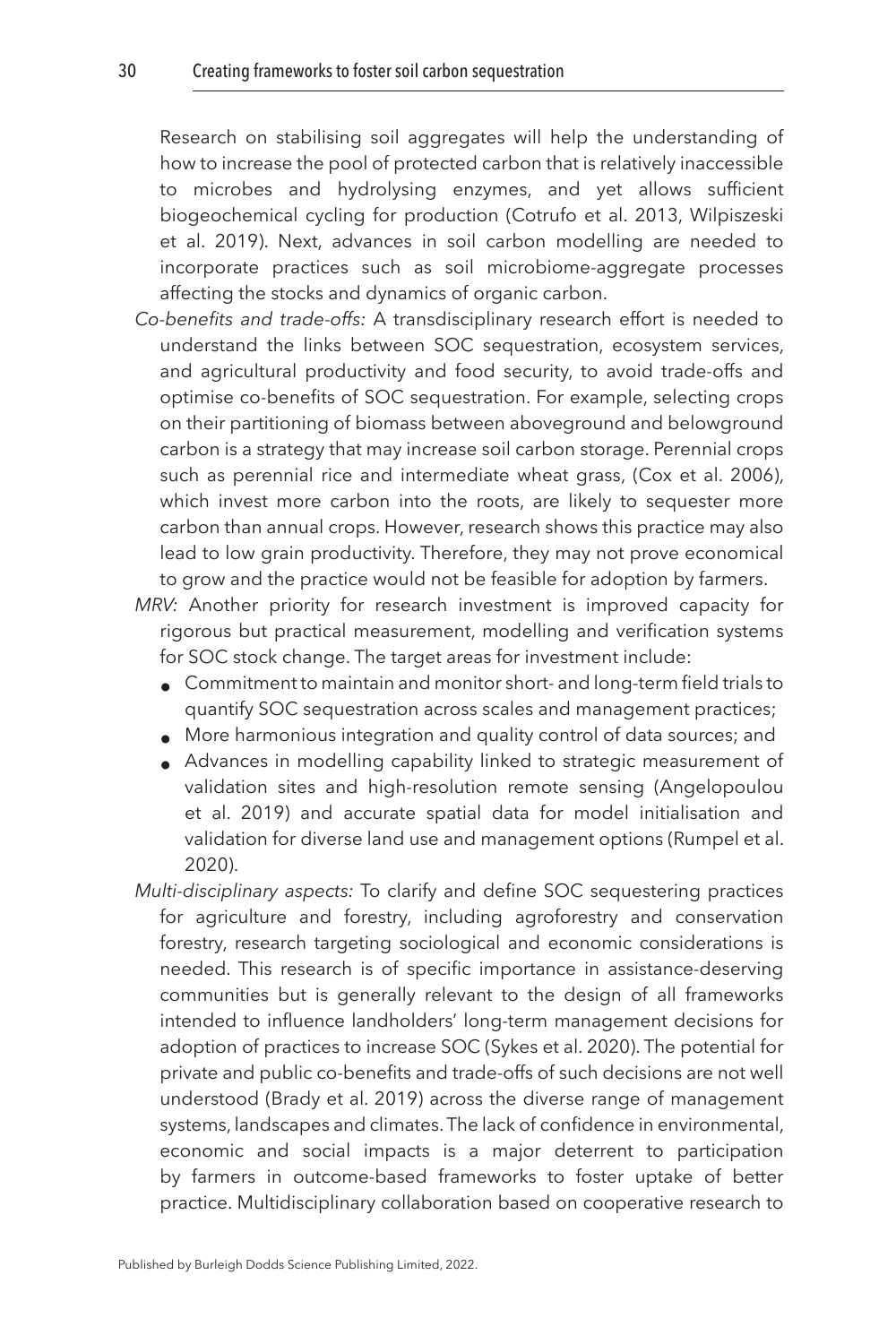understand realistic expectations ([Rumpel et al. 2020](#page-40-7)) is needed to achieve improvements (e.g. [Vermeulen et al. 2019](#page-42-5)).

# *4.3 Lessons learned on the role of government as the catalyst for action*

Reflecting on ten years of experience with Australian policy and outcomes of a national framework to promote emissions abatement and carbon sequestration, it is clear that there is a consistent dynamic at play between 'government action and control' and 'industry action and initiative.' The notion that, at least in many nations, government can only ever be a 'catalyst' for industry initiative and action is evidenced in distinct ways in the Australian case study. Method development, a key element of the framework, was initially open to all in order to stimulate industry engagement. Later, method development moved more 'in-house' to the government, to reduce the duplication and work associated with the numerous industry-initiated methods being proposed. More recently, modular methods are being developed which set the overall framework and integrity structures but allow industry and/or others from within the science community to proposed 'models' as sub-components of methods. The umbrella method, however, sets the validation standard and process for such sub-models. There has been a consistent effort at consultation and review from the potential 'user community' [\(www.cleanenergyregulator.gov.au\).](http://(www.cleanenergyregulator.gov.au))

In parallel with these dynamics of method development, the Australia experience provides some insights into the evolution in the carbon offsets marketplace. Pre-2010, the markets were small and limited to voluntary schemes being offered to individuals and businesses. The advent of the CFI and later ERF policies introduced a government-funded marketplace that has invested more than A\$575 million since 2014, with another A\$1.4 billion committed by government, in the purchase of ACCUs that are eligible to be counted in the national greenhouse inventory accounts ([CER 2021a\)](#page-34-13). More recently, the private sector marketplace has been strengthening, which is something the government scheme seeks to encourage. For example, owners of ACCUs contracted to the government scheme under an 'optional' contract can choose to sell them onto the private marketplace rather than deliver them to the government at a fixed contracted price. Increasingly, there is a discussion of the development of a 'Carbon Exchange' that can facilitate public and private buying and selling of carbon offsets (www.cleanenergyregulator.gov.au/ 28 April 2021).

Irrespective of all these developments in methods and markets, our overarching conclusion is that a focus on the integrity of the carbon offsets must remain central at all stages of any policy framework if it is to continue to meet its objectives.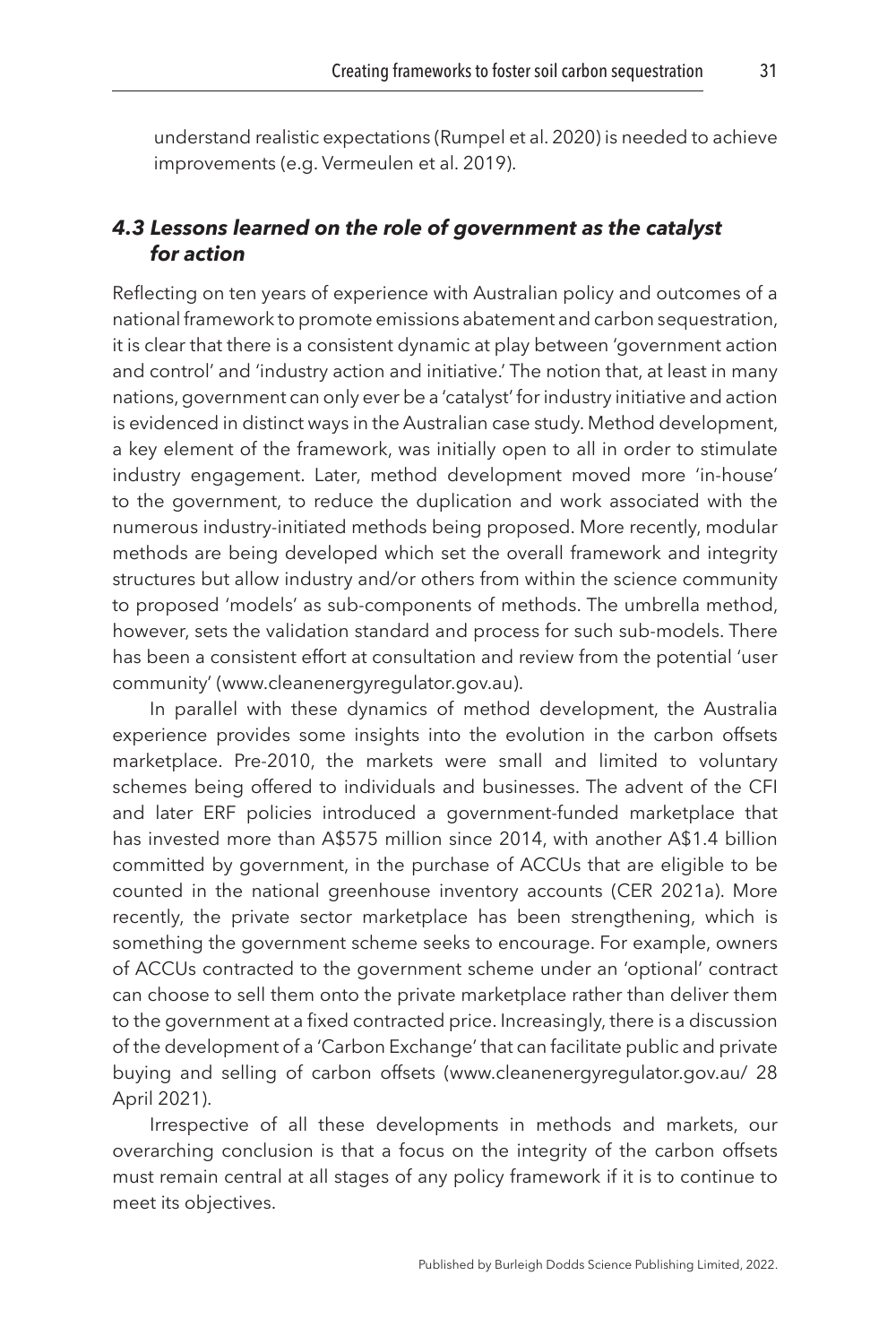# <span id="page-32-0"></span>**[5 Where to look for further information](#page-1-5)**

Recent publications provide informative overviews of the practical potential for SOC sequestration (Rumpel et al.), the challenges and outlook for accurately quantifying SOC change (Smith et al.) and the status and gaps in research (Chenu et al.), while websites discuss incentive mechanisms and illustrate a national policy framework to foster SOC sequestration.

# *5.1 Key publications*

- Chenu, C., Angers, D. A., Barré, P., Derrien, D., Arrouays, D. and Balesdent, J. (2019). Increasing organic stocks in agricultural soils: Knowledge gaps and potential innovations. *Soil and Tillage Research* 188, 41–52.
- Rumpel, C., Amiraslani, F., Chenu, C., Cardenas, M. G., Kaonga, M., Koutika, L. S., Ladha, J., Madari, B., Shirato, Y., Smith, P. and Soudi, B. (2020). The 4p1000 initiative: Opportunities, limitations and challenges for implementing soil organic carbon sequestration as a sustainable development strategy. *Ambio* 49(1), 350–360.
- Smith, P., Soussana, J. F., Angers, D., Schipper, L., Chenu, C., Rasse, D. P., Batjes, N. H., Van Egmond, F., McNeill, S., Kuhnert, M. and Arias-Navarro, C. (2020). How to measure, report and verify soil carbon change to realize the potential of soil carbon sequestration for atmospheric greenhouse gas removal. *Global Change Biology* 26(1), 219–241.

# *5.2 Web resources*

- Costa Jr, C., Dittmer, K., Shelton, S., Bossio, D., Zinyengere, N., Luu, P., Heinz, S., Egenolf, K., Rowland, B., Zuluaga, A., Klemme, J., Mealey, T., Smith, M. and Wollenberg, E. (2020). *How Soil Carbon Accounting Can Improve to Support Investment-Oriented Actions Promoting Soil Carbon Storage.* CCAFS Info Note. Wageningen, The Netherlands: CGIAR Research Program on Climate Change, Agriculture and Food Security (CCAFS). Available at: [https://ccafs.cgiar.org/resources/publications/how](https://ccafs.cgiar.org/resources/publications/how-soil-carbon-accounting-can-improve-support-investment-oriented) [-soil-carbon-accounting-can-improve-support-investment-oriented.](https://ccafs.cgiar.org/resources/publications/how-soil-carbon-accounting-can-improve-support-investment-oriented)
- The Australian Emissions Reduction Fund How it works. [http://www.cle](http://www.cleanenergyregulator.gov.au/ERF/About-the-Emissions-Reduction-Fund/emissions-reduction-fund-schematic) [anenergyregulator.gov.au/ERF/About-the-Emissions-Reduction-Fund/](http://www.cleanenergyregulator.gov.au/ERF/About-the-Emissions-Reduction-Fund/emissions-reduction-fund-schematic) [emissions-reduction-fund-schematic.](http://www.cleanenergyregulator.gov.au/ERF/About-the-Emissions-Reduction-Fund/emissions-reduction-fund-schematic)
- The Australian ERF Measurement of soil carbon sequestration in agricultural systems method. [http://www.cleanenergyregulator.gov.au](http://www.cleanenergyregulator.gov.au/ERF/Pages/Choosing%20a%20project%20type/Opportunities%20for%20the%20land%20sector/Agricultural%20methods/The-measurement-of-soil-carbon-sequestration-in-agricultural-systems-method.aspx) [/ERF/Pages/Choosing%20a%20project%20type/Opportunities%20for](http://www.cleanenergyregulator.gov.au/ERF/Pages/Choosing%20a%20project%20type/Opportunities%20for%20the%20land%20sector/Agricultural%20methods/The-measurement-of-soil-carbon-sequestration-in-agricultural-systems-method.aspx) [%20the%20land%20sector/Agricultural%20methods/The-measurement](http://www.cleanenergyregulator.gov.au/ERF/Pages/Choosing%20a%20project%20type/Opportunities%20for%20the%20land%20sector/Agricultural%20methods/The-measurement-of-soil-carbon-sequestration-in-agricultural-systems-method.aspx) [-of-soil-carbon-sequestration-in-agricultural-systems-method.aspx.](http://www.cleanenergyregulator.gov.au/ERF/Pages/Choosing%20a%20project%20type/Opportunities%20for%20the%20land%20sector/Agricultural%20methods/The-measurement-of-soil-carbon-sequestration-in-agricultural-systems-method.aspx)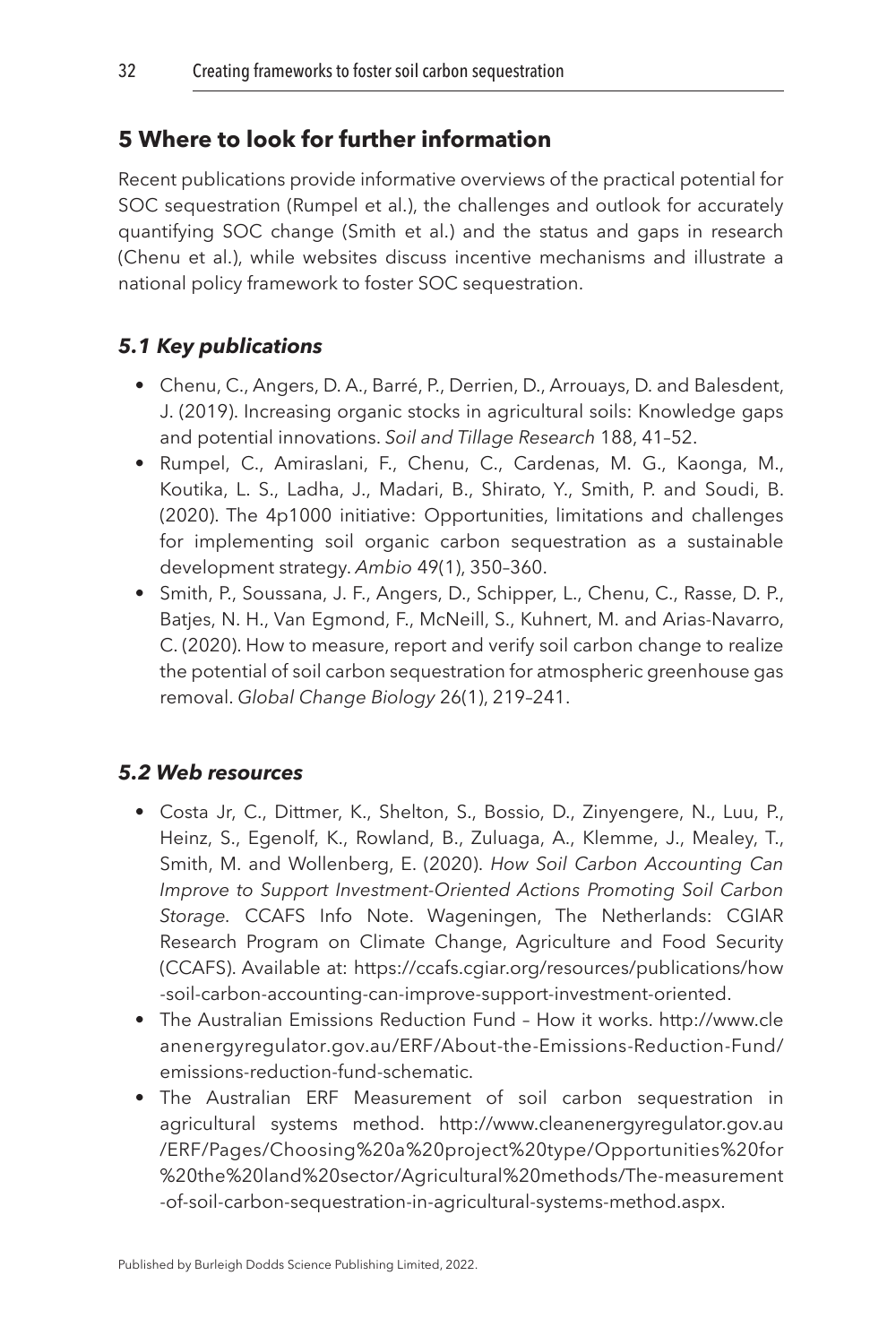# <span id="page-33-0"></span>**[6 References](#page-1-6)**

- <span id="page-33-10"></span>Alcock, D. J., Harrison, M. T., Rawnsley, R. P. and Eckard, R. J. (2015). Can animal genetics and flock management be used to reduce greenhouse gas emissions but also maintain productivity of wool-producing enterprises? *Agricultural Systems* 132, 25–34.
- <span id="page-33-6"></span>Alexander, P., Paustian, K., Smith, P. and Moran, D. (2015). The economics of soil C sequestration and agricultural emissions abatement. *SOIL* 1(1), 331–339.
- <span id="page-33-8"></span>Allen, D. E., Pringle, M. J., Bray, S., Hall, T. J., O'Reagain, P. O., Phelps, D., Cobon, D. H., Bloesch, P. M. and Dalal, R. C. (2013). What determines soil organic carbon stocks in the grazing lands of north-eastern Australia? *Soil Research* 51(8), 695–706.
- <span id="page-33-12"></span>Amundson, R. and Biardeau, L. (2018). Opinion: Soil carbon sequestration is an elusive climate mitigation tool. *Proceedings of the National Academy of Sciences of the United States of America* 115(46), 11652–11656.
- <span id="page-33-3"></span>Amundson, R., Berhe, A. A., Hopmans, J. W., Olson, C., Sztein, A. E. and Sparks, D. L. (2015). Soil science: Soil and human security in the 21st century. *Science* 348(6235), 1261071.
- <span id="page-33-9"></span>Angelopoulou, T., Tziolas, N., Balafoutis, A., Zalidis, G. and Bochtis, D. (2019). Remote sensing techniques for soil organic carbon estimation: A review. *Remote Sensing* 11(6), 676.
- <span id="page-33-2"></span>Arrouays, D., McBratney, A. B., Minasny, B., Hempel, J. W., Heuvelink, G. B. M., MacMillan, R. A., Hartemink, A. E., Lagacherie, P. and McKenzie, N. J. (2014). The GlobalSoilMap project specifications. *GlobalSoilMap: Basis of the Global Spatial Soil Information System*. CRC Press, Taylor and Francis Group, London, 494.
- <span id="page-33-13"></span>Australian Government (2015). Carbon credits (carbon farming initiative—estimating sequestration of carbon in soil using default values) methodology determination 2015. Available at:<https://www.legislation.gov.au/Details/F2018C00126>[Accessed 6 December 2021].
- <span id="page-33-4"></span>Australian Government (2018). Carbon credits (carbon farming initiative—measurement of soil carbon sequestration in agricultural systems) methodology determination 2018. Available at: <https://www.legislation.gov.au/Details/F2018L00089> [Accessed 6 December 2021].
- <span id="page-33-5"></span>Badgery, W., Murphy, B., Cowie, A., Orgill, S., Rawson, A., Simmons, A. and Crean, J. (2020). Soil carbon market-based instrument pilot–the sequestration of soil organic carbon for the purpose of obtaining carbon credits. *Soil Research* 59(1), 12–23.
- <span id="page-33-7"></span>Baldock, J. and Burgess, R. (2017). Soil Carbon Accounting–the Australian example. In: Workshop on "Soil Organic Carbon Measurement for Management and Management for Measurement". Available at: [https://jahnresearchgroup.cals](https://jahnresearchgroup.cals.wisc.edu/wp-content/uploads/sites/200/2017/08/3.-Soil-carbon-accounting-in-Australia-1.pdf) [.wisc.edu/wp-content/uploads/sites/200/2017/08/3.-Soil-carbon-accounting-in](https://jahnresearchgroup.cals.wisc.edu/wp-content/uploads/sites/200/2017/08/3.-Soil-carbon-accounting-in-Australia-1.pdf) [-Australia-1.pdf](https://jahnresearchgroup.cals.wisc.edu/wp-content/uploads/sites/200/2017/08/3.-Soil-carbon-accounting-in-Australia-1.pdf) [Accessed March 2021].
- <span id="page-33-1"></span>Balkcom, K. S., Arriaga, F. J. and Van Santen, E. (2013). Conservation systems to enhance soil carbon sequestration in the Southeast US Coastal Plain. *Soil Science Society of America Journal* 77(5), 1774–1783.
- <span id="page-33-11"></span>Bamière, L., Jayet, P. A., Kahindo, S. and Martin, E. (2021). Carbon sequestration in French agricultural soils: A spatial economic evaluation. *Agricultural Economics* 52(2), 301–316.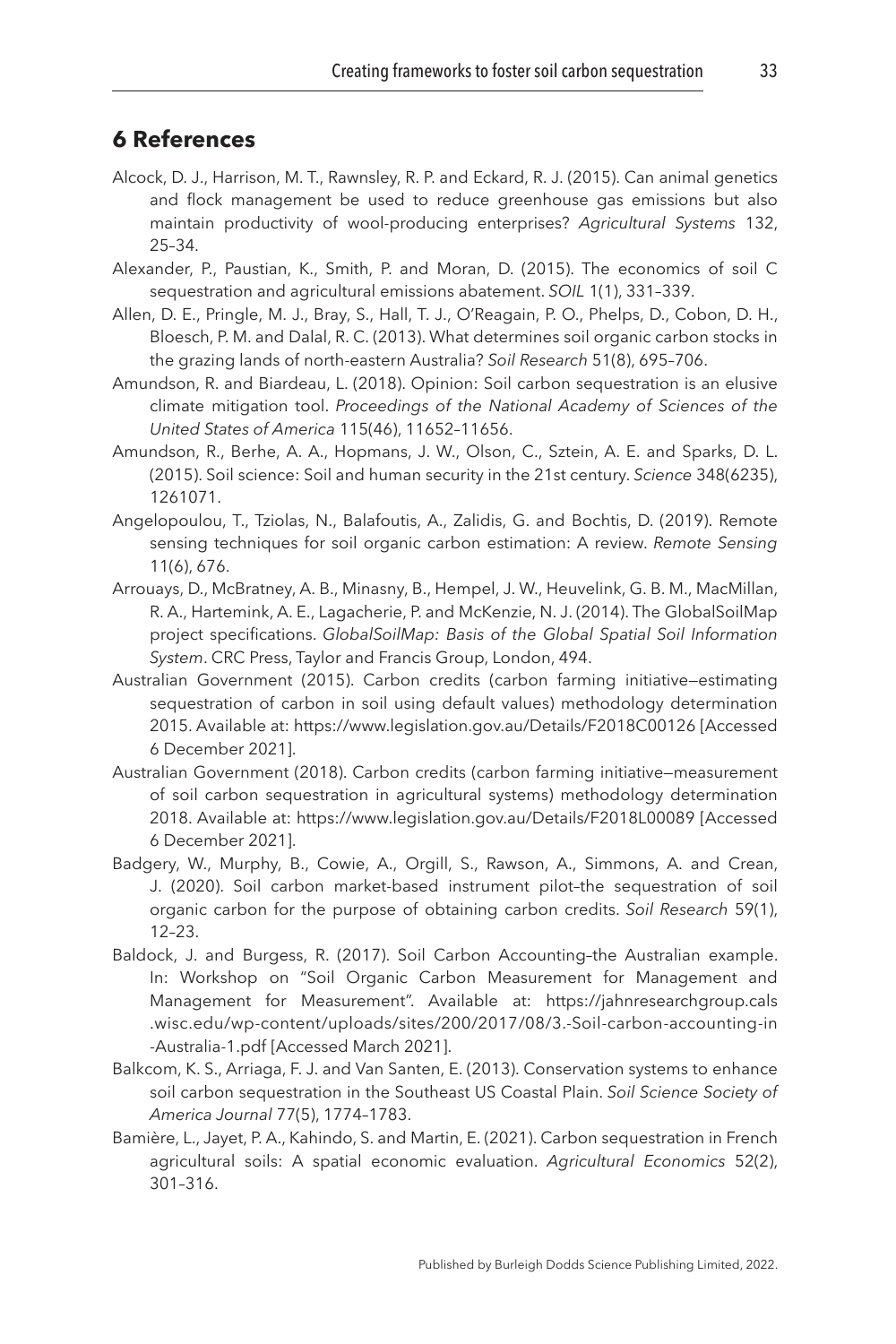- <span id="page-34-9"></span>Bangsund, D. A. and Leistritz, F. L. (2008). Review of literature on economics and policy of carbon sequestration in agricultural soils. *Management of Environmental Quality: An International Journal* 19(1), 85–99. [https://doi.org/10.1108/14777830810840381](http://dx.doi.org/https://doi.org/10.1108/14777830810840381).
- <span id="page-34-1"></span>Barnwell, T. O., Jackson, R. B., Elliott, E. T., Burke, I. C., Cole, C. V., Paustian, K., Paul, E. A., Donigian, A. S., Patwardhan, A. S., Rowell, A. and Weinrich, K. (1992). An approach to assessment of management impacts on agricultural soil carbon. *Water, Air, and Soil Pollution* 64(1–2), 423–435.
- <span id="page-34-8"></span>Batjes, N. H. (2014). Total carbon and nitrogen in the soils of the world. *European Journal of Soil Science* 65(1), 10–21.
- <span id="page-34-6"></span>Baumber, A., Metternicht, G., Cross, R., Ruoso, L. E., Cowie, A. L. and Waters, C. (2019). Promoting co-benefits of carbon farming in Oceania: Applying and adapting approaches and metrics from existing market-based schemes. *Ecosystem Services* 39, 100982.
- <span id="page-34-5"></span>Bishop, R. C. and Welsh, M. P. (1992). Existence values in benefit–cost analysis and damage assessment. *Land Economics* 68(4), 405–417.
- <span id="page-34-12"></span>Börner, J., Baylis, K., Corbera, E., Ezzine-de-Blas, D., Honey-Rosés, J., Persson, U. M. and Wunder, S. (2017). The effectiveness of payments for environmental services. *World Development* 96, 359–374.
- <span id="page-34-0"></span>Bossio, D. A., Cook-Patton, S. C., Ellis, P. W., Fargione, J., Sanderman, J., Smith, P., Wood, S., Zomer, R. J., von Unger, M., Emmer, I. M. and Griscom, B. W. (2020). The role of soil carbon in natural climate solutions. *Nature Sustainability* 3(5), 391–398.
- <span id="page-34-10"></span>Bourdieu, P. (1986). The forms of capital. In: Richardson, J. (Ed.), *Handbook of Theory of Research for the Sociology of Education*. Greenwood, New York, 241–258.
- <span id="page-34-11"></span>Brady, M. V., Hristov, J., Wilhelmsson, F. and Hedlund, K. (2019). Evaluating farmers' provisioning of soil ecosystem services to inform agri-environmental policy. Brussels, Belgium 289822. European Association of Agricultural Economists, 172nd EAAE Seminar, May 28–29, 2019.
- <span id="page-34-4"></span>Broekhoff, D., Gillenwater, M., Colbert-Sangreeb, T. and Cage, P. (2019). *Securing Climate Benefit: A Guide to Using Carbon Offsets*. [Offsetguide.org/pdf-download/.](http://Offsetguide.org/pdf-download/)  Stockholm Environment Institute & Greenhouse Gas Management Institute.
- <span id="page-34-7"></span>Burton, R. J. F. and Schwarz, G. (2013). Result-oriented agri-environmental schemes in Europe and their potential for promoting behavioural change. *Land Use Policy* 30(1), 628–641.
- <span id="page-34-2"></span>Causarano, H. J., Franzluebbers, A. J., Reeves, D. W. and Shaw, J. N. (2006). Soil organic carbon sequestration in cotton production systems of the southeastern United States: A review. *Journal of Environmental Quality* 35(4), 1374–1383.
- <span id="page-34-13"></span>CER (2021a). Clean energy regulator. *Emissions Position as* [Accessed at April 2021]. Available at: [http://www.cleanenergyregulator.gov.au/Infohub/Media-Centre/Pages](http://www.cleanenergyregulator.gov.au/Infohub/Media-Centre/Pages/Resources/ERF%20media%20resources/Emissions-Position-as-at-April-2021.aspx) [/Resources/ERF%20media%20resources/Emissions-Position-as-at-April-2021.aspx](http://www.cleanenergyregulator.gov.au/Infohub/Media-Centre/Pages/Resources/ERF%20media%20resources/Emissions-Position-as-at-April-2021.aspx)  [Accessed 30 May 2021].
- <span id="page-34-14"></span>CER (2021b). Clean energy regulator. Quarterly Carbon Market Report. *Quarter* 4, 2020. Available at: [http://www.cleanenergyregulator.gov.au/csf/market-information/](http://www.cleanenergyregulator.gov.au/csf/market-information/Pages/quarterly-Market-report.aspx) [Pages/quarterly-Market-report.aspx](http://www.cleanenergyregulator.gov.au/csf/market-information/Pages/quarterly-Market-report.aspx) [Accessed 30 March 2021].
- <span id="page-34-3"></span>Chan, K. Y., Conyers, M. K., Li, G. D., Helyar, K. R., Poile, G., Oates, A. and Barchia, I. M. (2011). Soil carbon dynamics under different cropping and pasture management in temperate Australia: Results of three long-term experiments. *Soil Research* 49(4), 320–328.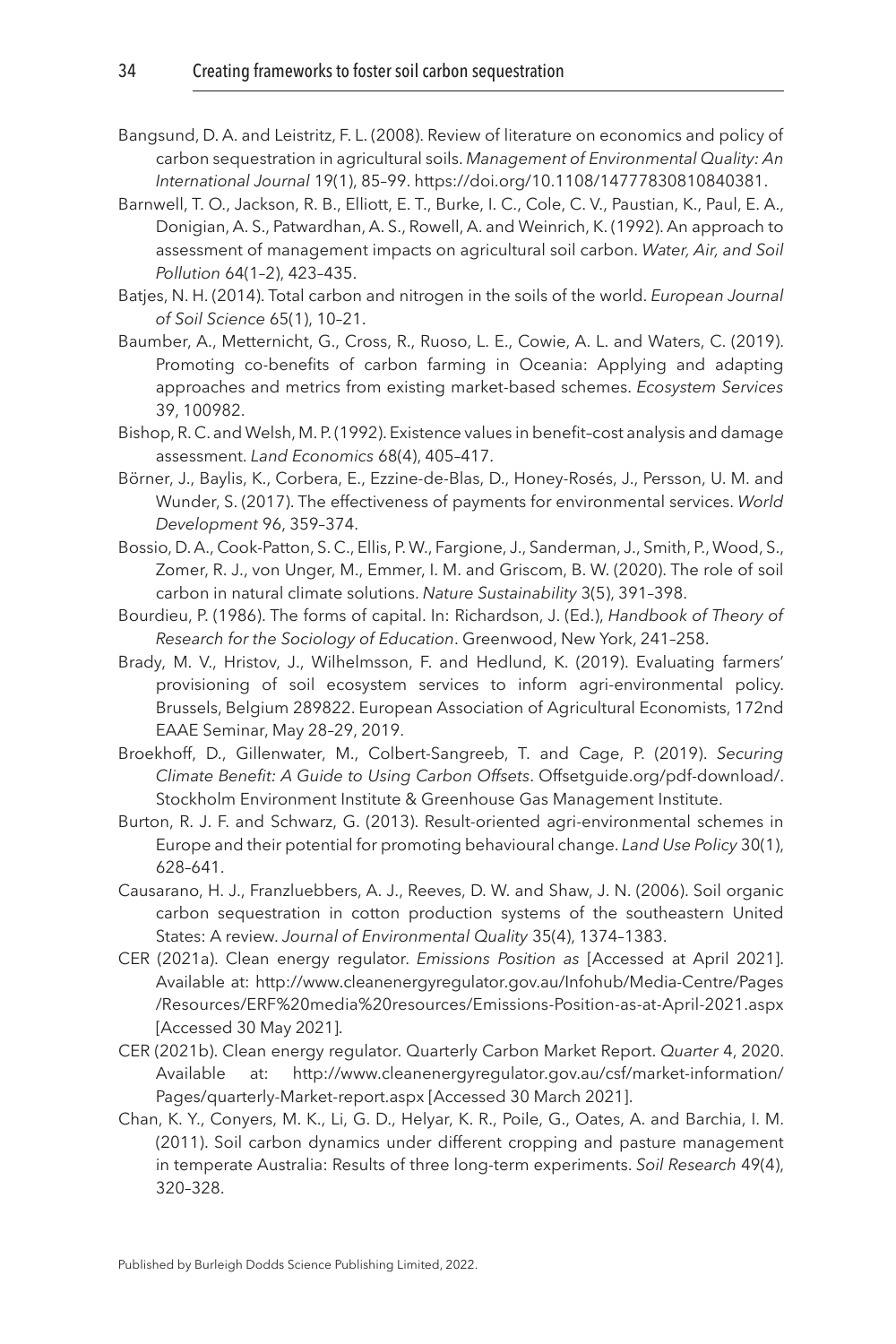- <span id="page-35-5"></span>Chang, J., Ciais, P., Gasser, T., Smith, P., Herrero, M., Havlík, P., Obersteiner, M., Guenet, B., Goll, D. S., Li, W., Naipal, V., Peng, S., Qiu, C., Tian, H., Viovy, N., Yue, C. and Zhu, D. (2021). Climate warming from managed grasslands cancels the cooling effect of carbon sinks in sparsely grazed and natural grasslands. *Nature Communications* 12(1), 118.
- <span id="page-35-10"></span>Chang-Fung-Martel, J., Harrison, M. T., Rawnsley, R., Smith, A. P. and Meinke, H. (2017). The impact of extreme climatic events on pasture-based dairy systems: A review. *Crop and Pasture Science* 68(12), 1158–1169.
- <span id="page-35-4"></span>Chenu, C., Angers, D. A., Barré, P., Derrien, D., Arrouays, D. and Balesdent, J. (2019). Increasing organic stocks in agricultural soils: Knowledge gaps and potential innovations. *Soil and Tillage Research* 188, 41–52.
- <span id="page-35-9"></span>Claassen, R., Cattaneo, A. and Johansson, R. (2008). Cost-effective design of agrienvironmental payment programs: US experience in theory and practice. *Ecological Economics* 65(4), 737–752.
- <span id="page-35-7"></span>Commonwealth of Australia (2020). Report of the Expert Panel examining additional sources of low cost abatement. *Department of Industry, Science, Energy and Resources*. Available at: [https://www.industry.gov.au/sites/default/files/2020-05](https://www.industry.gov.au/sites/default/files/2020-05/expert-panel-report-examining-additional-sources-of-low-cost-abatement.pdf) [/expert-panel-report-examining-additional-sources-of-low-cost-abatement.pdf](https://www.industry.gov.au/sites/default/files/2020-05/expert-panel-report-examining-additional-sources-of-low-cost-abatement.pdf) [Accessed May 2021].
- <span id="page-35-1"></span>Conant, R. T., Paustian, K. and Elliott, E. T. (2001). Grassland management and conversion into grassland: Effects on soil carbon. *Ecological Applications* 11(2), 343–355.
- <span id="page-35-8"></span>Costa Jr., C., Dittmer, K., Shelton, S., Bossio, D., Zinyengere, N., Luu, P., Heinz, S., Egenolf, K., Rowland, B., Zuluaga, A., Klemme, J., Mealey, T., Smith, M. and Wollenberg, E. (2020). How soil carbon accounting can improve to support investment-oriented actions promoting soil carbon storage. *CCAFS Info Note*. CGIAR Research Program on Climate Change, Agriculture and Food Security (CCAFS), Wageningen, The Netherlands.
- <span id="page-35-11"></span>Cotrufo, M. F., Wallenstein, M. D., Boot, C. M., Denef, K. and Paul, E. (2013). The Microbial Efficiency Matrix Stabilization (MEMS) framework integrates plant litter decomposition with soil organic matter stabilization: Do labile plant inputs form stable soil organic matter? *Global Change Biology* 19(4), 988–995.
- <span id="page-35-6"></span>COWI, Ecologic Institute and IEEP (2021). *Technical Guidance Handbook - Setting up and Implementing Result-Based Carbon Farming Mechanisms in the EU Report to the European Commission*, DG Climate Action, under Contract No. CLIMA/C.3/ ETU/2018/007. COWI, Kongens Lyngby.
- <span id="page-35-12"></span>Cox, T. S., Glover, J. D., Van Tassel, D. L., Cox, C. M. and DeHaan, L. R. (2006). Prospects for developing perennial grain crops. *BioScience* 56(8), 649–659.
- <span id="page-35-0"></span>Dalal, R. C., Thornton, C. M., Allen, D. E. and Kopittke, P. M. (2021a). A study over 33 years shows that carbon and nitrogen stocks in a subtropical soil are increasing under native vegetation in a changing climate. *Science of the Total Environment* 772, 145019.
- <span id="page-35-2"></span>Dalal, R. C., Thornton, C. M., Allen, D. E., Owens, J. S. and Kopittke, P. M. (2021b). Longterm land use change in Australia from native forest decreases all fractions of soil organic carbon, including resistant organic carbon, for cropping but not sown pasture. *Agriculture, Ecosystems and Environment* 311, 107326.
- <span id="page-35-3"></span>de Gruijter, J. J., McBratney, A. B., Minasny, B., Wheeler, I., Malone, B. P. and Stockmann, U. (2018). Farm-scale soil carbon auditing. In: McBratney, A., Minasny, B. and Stockmann, U. (Eds) *Pedometrics. Progress in Soil Science*. Springer, Cham, 693–720. [https://doi.org/10.1007/978-3-319-63439-5\\_23](http://dx.doi.org/https://doi.org/10.1007/978-3-319-63439-5_23).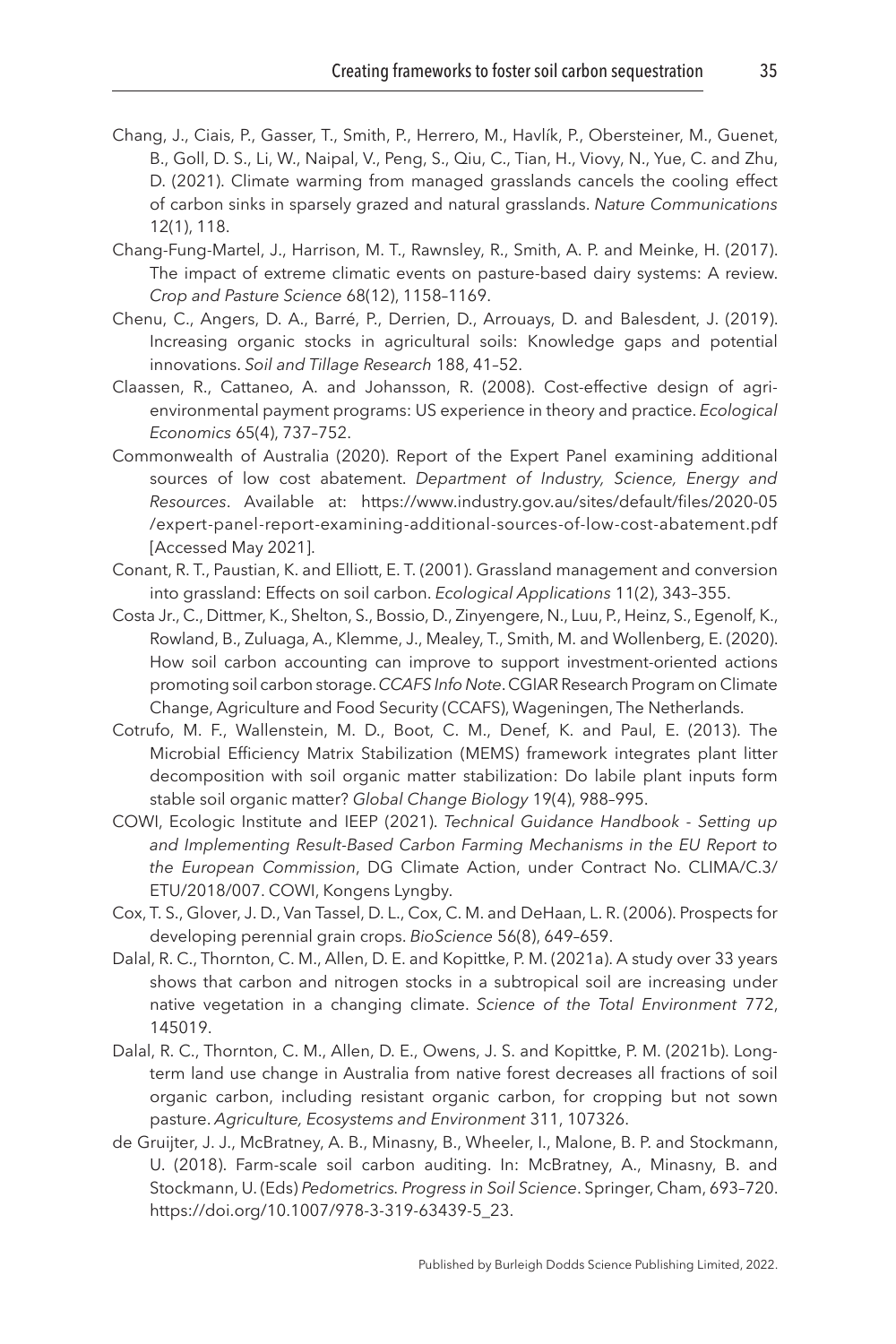- <span id="page-36-9"></span>DES (2020). Land restoration fund: Priority investment plan. Department of Environment and Science Government. Available at: [https://www.qld.gov.au/\\_\\_data/assets/pdf](https://www.qld.gov.au/__data/assets/pdf_file/0024/116547/lrf-priority-investment-plan.pdf) [\\_file/0024/116547/lrf-priority-investment-plan.pdf](https://www.qld.gov.au/__data/assets/pdf_file/0024/116547/lrf-priority-investment-plan.pdf) [Accessed May 2021].
- <span id="page-36-8"></span>Dooley, K., Christoff, P. and Nicholas, K. A. (2018). Co-producing climate policy and negative emissions: Trade-offs for sustainable land-use. *Global Sustainability* 1, 1–10.
- <span id="page-36-14"></span>ERAC (2021). Emissions Reduction Assurance Committee Information Paper: Committee considerations for interpreting the Emissions Reduction Fund's offsets integrity standards Version 2.0 [Accessed March 2021]. Available at: [http://www.cleanen](http://www.cleanenergyregulator.gov.au/DocumentAssets/Documents/Information%20Paper%20on%20the%20Offsets%20Integrity%20Standards.pdf) [ergyregulator.gov.au/DocumentAssets/Documents/Information%20Paper%20on](http://www.cleanenergyregulator.gov.au/DocumentAssets/Documents/Information%20Paper%20on%20the%20Offsets%20Integrity%20Standards.pdf) [%20the%20Offsets%20Integrity%20Standards.pdf](http://www.cleanenergyregulator.gov.au/DocumentAssets/Documents/Information%20Paper%20on%20the%20Offsets%20Integrity%20Standards.pdf) [Accessed May 2021].
- <span id="page-36-12"></span>FAO (2019). Measuring and Modelling Soil Carbon Stocks and Stock Changes in Livestock Production Systems: Guidelines for Assessment (1st version). Livestock Environmental Assessment and Performance (LEAP) Partnership. Food and Agriculture Organization, Rome. 170 pp. Licence: CC BY-NC-SA 3.0 IGO.
- <span id="page-36-10"></span>Flores-Rios, A., Thomas, E., Peri, P. P., Amelung, W., Duarte-Guardia, S., Borchard, N., Lizárraga-Travaglini, A., Vélez-Azañero, A., Sheil, D., Tscharntke, T., Steffan-Dewenter, I. and Ladd, B. (2020). Co-benefits of soil carbon protection for invertebrate conservation. *Biological Conservation* 252, 108859.
- <span id="page-36-4"></span>Follett, R. F., Vogel, K. P., Varvel, G. E., Mitchell, R. B. and Kimble, J. (2012). Soil carbon sequestration by switchgrass and no-till maize grown for bioenergy. *Bioenergy Research* 5(4), 866–875.
- <span id="page-36-2"></span>Franzluebbers, A. J. (2005). Soil organic carbon sequestration and agricultural greenhouse gas emissions in the southeastern USA. *Soil and Tillage Research* 83(1), 120–147.
- <span id="page-36-3"></span>Franzluebbers, A. J. and Stuedemann, J. A. (2009). Soil-profile organic carbon and total nitrogen during 12 years of pasture management in the Southern Piedmont USA. *Agriculture, Ecosystems and Environment* 129(1–3), 28–36.
- <span id="page-36-1"></span>Fuss, S., Lamb, W. F., Callaghan, M. W., Hilaire, J., Creutzig, F., Amann, T., Beringer, T., de Oliveira Garcia, W., Hartmann, J., Khanna, T., Luderer, G., Nemet, G. F., Rogelj, J., Smith, P., Vicente, J. L. V., Wilcox, J., del Mar Zamora Dominguez, M. and Minx, J. C. (2018). Negative emissions—Part 2: Costs, potentials and side effects. *Environmental Research Letters* 13(6), 063002.
- <span id="page-36-13"></span>Gerrard, E. (2008). Impacts and opportunities of climate change: Indigenous participation in environmental markets. *Land, Rights, Laws: Issues of Native Title* 3(13), 1–14.
- <span id="page-36-5"></span>Gil, J. D. B., Garrett, R. D., Rotz, A., Daioglou, V., Valentim, J., Pires, G. F., Costa, M. H., Lopes, L. and Reis, J. C. (2018). Tradeoffs in the quest for climate smart agricultural intensification in Mato Grosso, Brazil. *Environmental Research Letters* 13(6), 064025.
- <span id="page-36-6"></span>Goddard, T. (2008). The Alberta carbon offset system. *Proceedings of the Agronomy Update* 16, 90–93.
- <span id="page-36-7"></span>Gold Standard (2020). *Soil Organic Carbon Methodologies*. Available at: [https://](https://globalgoals.goldstandard.org/400-sdg-impact-quantification/) [globalgoals.goldstandard.org/400-sdg-impact-quantification/](https://globalgoals.goldstandard.org/400-sdg-impact-quantification/) [Accessed June 2021].
- <span id="page-36-11"></span>Govaerts, B., Verhulst, N., Castellanos-Navarrete, A., Sayre, K. D., Dixon, J. and Dendooven, L. (2009). Conservation agriculture and soil carbon sequestration: Between myth and farmer reality. *Critical Reviews in Plant Sciences* 28(3), 97–122.
- <span id="page-36-0"></span>Griscom, B. W., Adams, J., Ellis, P. W., Houghton, R. A., Lomax, G., Miteva, D. A., Schlesinger, W. H., Shoch, D., Siikamäki, J. V., Smith, P., Woodbury, P., Zganjar, C., Blackman, A., Campari, J., Conant, R. T., Delgado, C., Elias, P., Gopalakrishna, T., Hamsik, M. R., Herrero, M., Kiesecker, J., Landis, E., Laestadius, L., Leavitt, S. M., Minnemeyer, S.,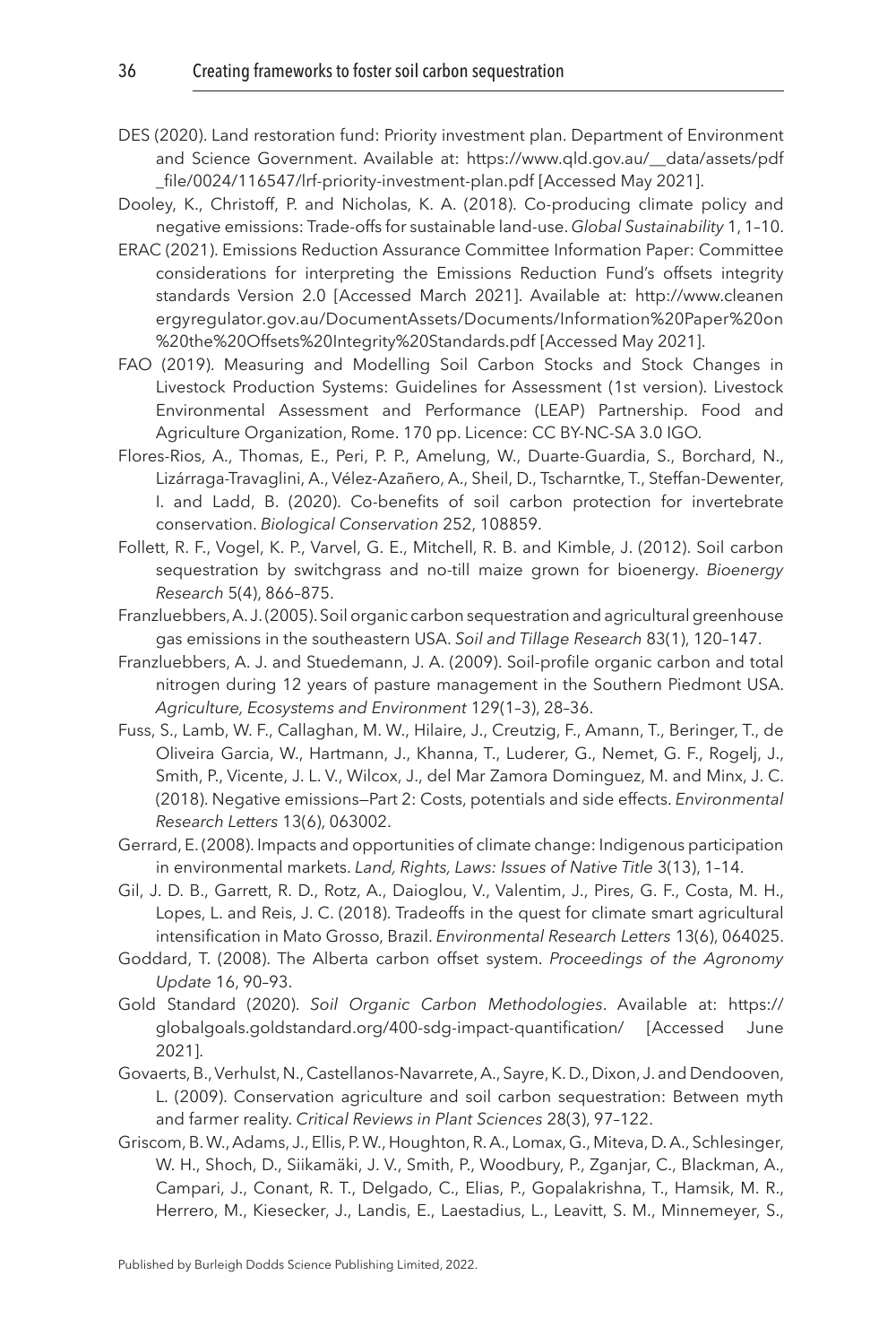Polasky, S., Potapov, P., Putz, F. E., Sanderman, J., Silvius, M., Wollenberg, E. and Fargione, J. (2017). Natural climate solutions. *Proceedings of the National Academy of Sciences of the United States of America* 114(44), 11645–11650.

- <span id="page-37-4"></span>Guo, L. B. and Gifford, R. M. (2002). Soil carbon stocks and land use change: A meta analysis. *Global Change Biology* 8(4), 345–360.
- <span id="page-37-8"></span>Harrison, M. T., Cullen, B. R., Mayberry, D. E., Cowie, A. L., Bilotto, F., Badgery, W. B., Liu, K., Davison, T., Christie, K. M., Muleke, A. and Eckard, R. J. (2021). Carbon myopia: The urgent need for integrated social, economic and environmental action in the livestock sector. *Global Change Biology* 27(22), 5726–5761. Available: [matthew](http://matthew.harrison@utas.edu.au) [.harrison@utas.edu.au.](http://matthew.harrison@utas.edu.au)
- <span id="page-37-9"></span>Harrison, M. T., Evans, J. R. and Moore, A. D. (2012a). Using a mathematical framework to examine physiological changes in winter wheat after livestock grazing: 1. *Field Crops Research* 136, 116–126.
- <span id="page-37-10"></span>Harrison, M. T., Evans, J. R. and Moore, A. D. (2012b). Using a mathematical framework to examine physiological changes in winter wheat after livestock grazing: 2. *Field Crops Research* 136, 127–137.
- <span id="page-37-13"></span>Heckbert, S., Davies, J., Cook, G., McIvor, J., Bastin, G. and Liedloff, A. (2008). *Land Management for Emissions Offsets on Indigenous Lands*. CSIRO Ecosystem Sciences, Townsville, 62 pp.
- <span id="page-37-5"></span>Henry, B., Murphy, B. and Cowie, A. (2018). Sustainable land management for environmental benefits and food security. *A Synthesis Report for the GEF*. Washington, DC.
- <span id="page-37-12"></span>Ho, C. K. M., Jackson, T., Harrison, M. T. and Eckard, R. J. (2014). Increasing ewe genetic fecundity improves whole-farm production and reduces greenhouse gas emissions intensities: 2. Economic performance. *Animal Production Science* 54(9), 1248–1253.
- <span id="page-37-0"></span>IPCC (2019). In: Shukla, P. R., Skea, J., Calvo Buendia, E., Masson-Delmotte, V., Pörtner, H.-O., Roberts, D. C., Zhai, P., Slade, R., Connors, S., van Diemen, R., Ferrat, M., Haugheym, E., Luz, S., Neogi, S., Pathak, M., Petzold, J., Portugal Pereira, J., Vyas, P., Huntley, E., Kissick, K., Belkacemi, M. and Malley, J. (Eds) Climate change and land: An IPCC special report on climate change, desertification, land degradation, sustainable land management, food security, and greenhouse gas fluxes in terrestrial ecosystems. Intergovernmental Panel on Climate Change, 1–41.
- <span id="page-37-11"></span>Jackson Hammond, A. A., Motew, M., Brummitt III, C. D., DuBuisson, M. L., Pinjuv, G., Harburg, D. V., Campbell, E. E. and Kumar, A. A. (2021). Implementing the soil enrichment protocol at scale: Opportunities for an agricultural carbon market. *Frontiers in Climate* 3, 64–71.
- <span id="page-37-3"></span>Jenkinson, D. S. (1990). The turnover of organic carbon and nitrogen in soil. *Philosophical Transactions of the Royal Society of London. Series B: Biological Sciences* 329(1255), 361–368.
- <span id="page-37-6"></span>Johnson, J. M. F., Reicosky, D. C., Allmaras, R. R., Sauer, T. J., Venterea, R. T. and Dell, C. J. (2005). Greenhouse gas contributions and mitigation potential of agriculture in the central USA. *Soil and Tillage Research* 83(1), 73–94.
- <span id="page-37-7"></span>Johnston, A. E., Poulton, P. R. and Coleman, K. (2009). Soil organic matter: Its importance in sustainable agriculture and carbon dioxide fluxes. *Advances in Agronomy* 101, 1–57.
- <span id="page-37-2"></span>Keating, B. A. and Thorburn, P. J. (2018). Modelling crops and cropping systems—evolving purpose, practice and prospects. *European Journal of Agronomy* 100, 163–176.
- <span id="page-37-1"></span>Keesstra, S. D., Bouma, J., Wallinga, J., Tittonell, P., Smith, P., Cerdà, A., Montanarella, L., Quinton, J. N., Pachepsky, Y., van der Putten, W. H., Bardgett, R. D., Moolenaar, S.,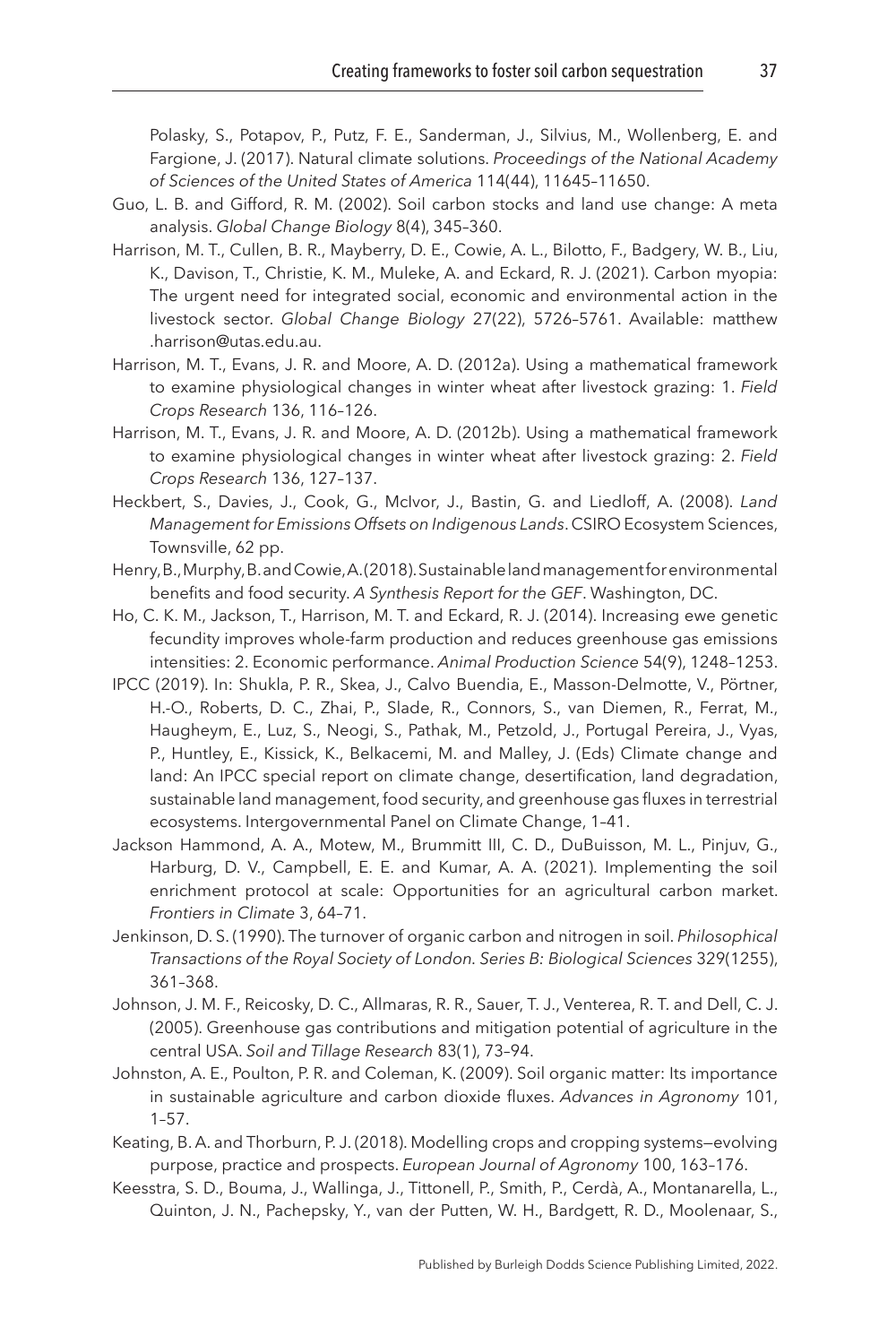Mol, G., Jansen, B. and Fresco, L. O. (2016). The significance of soils and soil science towards realization of the United Nations Sustainable Development Goals. *SOIL* 2(2), 111–128.

- <span id="page-38-1"></span>Keesstra, S., Nunes, J., Novara, A., Finger, D., Avelar, D., Kalantari, Z. and Cerdà, A. (2018). The superior effect of nature based solutions in land management for enhancing ecosystem services. *Science of the Total Environment* 610–611, 997–1009.
- <span id="page-38-9"></span>Kong, A. Y. Y., Fonte, S. J., van Kessel, C. and Six, J. (2009). Transitioning from standard to minimum tillage: Trade-offs between soil organic matter stabilization, nitrous oxide emissions, and N availability in irrigated cropping systems. *Soil and Tillage Research* 104(2), 256–262.
- <span id="page-38-12"></span>Kragt, M. E., Gibson, F. L., Maseyk, F. and Wilson, K. A. (2016). Public willingness to pay for carbon farming and its co-benefits. *Ecological Economics* 126, 125–131.
- <span id="page-38-13"></span>Kragt, M. E., Pannell, D. J., Robertson, M. J. and Thamo, T. (2012). Assessing costs of soil carbon sequestration by crop-livestock farmers in Western Australia. *Agricultural Systems* 112, 27–37.
- <span id="page-38-2"></span>Lal, R. (2004). Soil carbon sequestration impacts on global climate change and food security. *Science* 304(5677), 1623–1627.
- <span id="page-38-4"></span>Lal, R. (2015a). A system approach to conservation agriculture. *Journal of Soil and Water Conservation* 70(4), 82A–88A.
- <span id="page-38-5"></span>Lal, R. (2015b). Cover cropping and the "4 per Thousand" proposal. *Journal of Soil and Water Conservation* 70(6), 141A–141A.
- <span id="page-38-6"></span>Lal, R. (2015c). Sequestering carbon and increasing productivity by conservation agriculture. *Journal of Soil and Water Conservation* 70(3), 55A–62A.
- <span id="page-38-10"></span>Lal, R., Follett, R. F. and Kimble, J. M. (2003). Achieving soil carbon sequestration in the United States: A challenge to the policy makers. *Soil Science* 168(12), 827–845.
- <span id="page-38-11"></span>Lal, R., Negassa, W. and Lorenz, K. (2015). Carbon sequestration in soil. *Current Opinion in Environmental Sustainability* 15, 79–86.
- <span id="page-38-14"></span>Latacz-Lohmann, U. and Schilizzi, S. (2007). Quantifying the benefits of conservation auctions. *EuroChoices* 6(3), 32–39.
- <span id="page-38-7"></span>Liebig, M. A., Schmer, M. R., Vogel, K. P. and Mitchell, R. B. (2008). Soil carbon storage by switchgrass grown for bioenergy. *Bioenergy Research* 1(3–4), 215–222.
- <span id="page-38-8"></span>Macintosh, A., Roberts, G. and Buchan, S. (2019). Improving carbon markets to increase farmer participation. AgriFutures Australia Publication No. 19-026. Commonwealth of Australia. [Accessed July 2019]. Available at: [www.agrifutures.com.au](http://www.agrifutures.com.au) [Accessed March 2020].
- <span id="page-38-3"></span>Martens, D. A., Emmerich, W., McLain, J. E. and Johnsen, T. N. (2005). Atmospheric carbon mitigation potential of agricultural management in the southwestern USA. *Soil and Tillage Research* 83(1), 95–119.
- <span id="page-38-15"></span>Matzdorf, B. and Lorenz, J. (2010). How cost-effective are result-oriented agrienvironmental measures? An empirical analysis in Germany. *Land Use Policy* 27(2), 535–544.
- <span id="page-38-0"></span>Minasny, B., Malone, B. P., McBratney, A. B., Angers, D. A., Arrouays, D., Chambers, A., Chaplot, V., Chen, Z. S., Cheng, K., Das, B. S., Field, D. J., Gimona, A., Hedley, C. B., Hong, S. Y., Mandal, B., Marchant, B. P., Martin, M., McConkey, B. G., Mulder, V. L., O'Rourke, S., Richer-de-Forges, A. C., Odeh, I., Padarian, J., Paustian, K., Pan, G., Poggio, L., Savin, I., Stolbovoy, V., Stockmann, U., Sulaeman, Y., Tsui, C., Vågen, T., van Wesemael, B. and Winowiecki, L. (2017). Soil carbon 4 per mille. *Geoderma* 292, 59–86.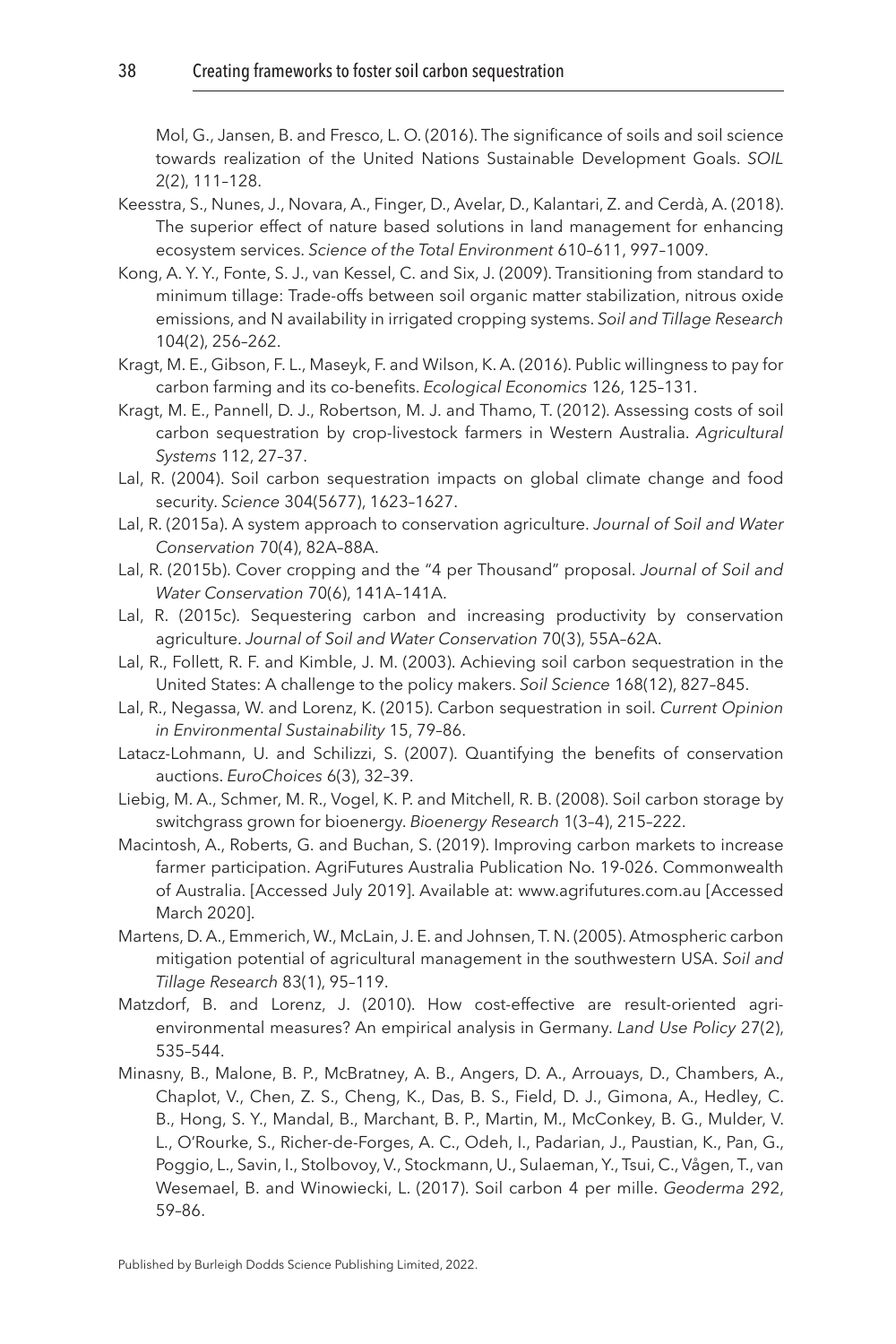- <span id="page-39-12"></span>Morgan, M. I., Hine, D. W., Bhullar, N. and Loi, N. M. (2015). Landholder adoption of low emission agricultural practices: A profiling approach. *Journal of Environmental Psychology* 41, 35–44.
- <span id="page-39-11"></span>Mudge, P., McNeill, S., Hedley, C., Roudier, P., Poggio, M. and Whenua, M. (2020). Design of an on-farm soil carbon benchmarking and monitoring approach for individual pastoral farms. MPI Technical Paper No: 2020/02. Ministry for Primary Industries, Wellington, NZ Available at: [http://www.mpi.govt.nz/news-resources/publications](http://dx.doi.org/http://www.mpi.govt.nz/news-resources/publications.aspx) [.aspx.](http://dx.doi.org/http://www.mpi.govt.nz/news-resources/publications.aspx)
- <span id="page-39-10"></span>Müller, B. and Michaelowa, A. (2019). How to operationalize accounting under Article 6 market mechanisms of the Paris Agreement. *Climate Policy* 19(7), 812–819, Article 6.
- <span id="page-39-3"></span>Murphy, B. (2020). Chapter 20: Soil carbon sequestration as an elusive climate mitigation tool. In: Dang Y., Dalal R. and Menzies, N. (Eds) *No-Till Farming Systems for Sustainable Agriculture*. Springer, Cham, 337–353. [https://doi.org/10.1007/978-3](http://dx.doi.org/https://doi.org/10.1007/978-3-030-46409-7_20) [-030-46409-7\\_20.](http://dx.doi.org/https://doi.org/10.1007/978-3-030-46409-7_20)
- <span id="page-39-6"></span>Murphy, B. W., Wilson, B. R. and Koen, T. (2019). Mathematical functions to model the depth distribution of soil organic carbon in a range of soils from New South Wales, Australia under different land uses. *Soil Systems* 3(3), 46.
- <span id="page-39-13"></span>Nelson, E., Polasky, S., Lewis, D. J., Plantinga, A. J., Lonsdorf, E., White, D., Bael, D. and Lawler, J. J. (2008). Efficiency of incentives to jointly increase carbon sequestration and species conservation on a landscape. *Proceedings of the National Academy of Sciences of the United States of America* 105(28), 9471–9476.
- <span id="page-39-4"></span>Ogle, S. M., Breidt, F. J. and Paustian, K. (2005). Agricultural management impacts on soil organic carbon storage under moist and dry climatic conditions of temperate and tropical regions. *Biogeochemistry* 72(1), 87–121.
- <span id="page-39-0"></span>Paustian, K. A. O. J. H., Andren, O., Janzen, H. H., Lal, R., Smith, P., Tian, G., Tiessen, H., Van Noordwijk, M. and Woomer, P. L. (1997). Agricultural soils as a sink to mitigate CO<sub>2</sub> emissions. *Soil Use and Management* 13(s4), 230–244.
- <span id="page-39-2"></span>Paustian, K., Collier, S., Baldock, J., Burgess, R., Creque, J., DeLonge, M., Dungait, J., Ellert, B., Frank, S., Goddard, T., Govaerts, B., Grundy, M., Henning, M., Izaurralde, R. C., Madaras, M., McConkey, B., Porzig, E., Rice, C., Searle, R., Seavy, N., Skalsky, R., Mulhern, W. and Jahn, M. (2019). Quantifying carbon for agricultural soil management: From the current status toward a global soil information system. *Carbon Management* 10(6), 567–587.
- <span id="page-39-1"></span>Paustian, K., Lehmann, J., Ogle, S., Reay, D., Robertson, G. P. and Smith, P. (2016). Climatesmart soils. *Nature* 532(7597), 49–57.
- <span id="page-39-9"></span>Peng, W., Iyer, G., Bosetti, V., Chaturvedi, V., Edmonds, J., Fawcett, A. A., Hallegatte, S., Victor, D. G., van Vuuren, D. and Weyant, J. (2021). Climate policy models need to get real about people—here's how. *Nature* 594(7862), 174–176.
- <span id="page-39-5"></span>Poeplau, C. and Don, A. (2015). Carbon sequestration in agricultural soils via cultivation of cover crops–A meta-analysis. *Agriculture, Ecosystems and Environment* 200, 33–41.
- <span id="page-39-7"></span>Poulton, P., Johnston, J., Macdonald, A., White, R. and Powlson, D. (2018). Major limitations to achieving "4 per 1000" increases in soil organic carbon stock in temperate regions: Evidence from long-term experiments at Rothamsted Research, United Kingdom. *Global Change Biology* 24(6), 2563–2584.
- <span id="page-39-8"></span>Powlson, D. S., Smith, P., Coleman, K., Smith, J. U., Glendining, M. J., Körschens, M. and Franko, U. (1998). A European network of long-term sites for studies on soil organic matter. *Soil and Tillage Research* 47(3–4), 263–274.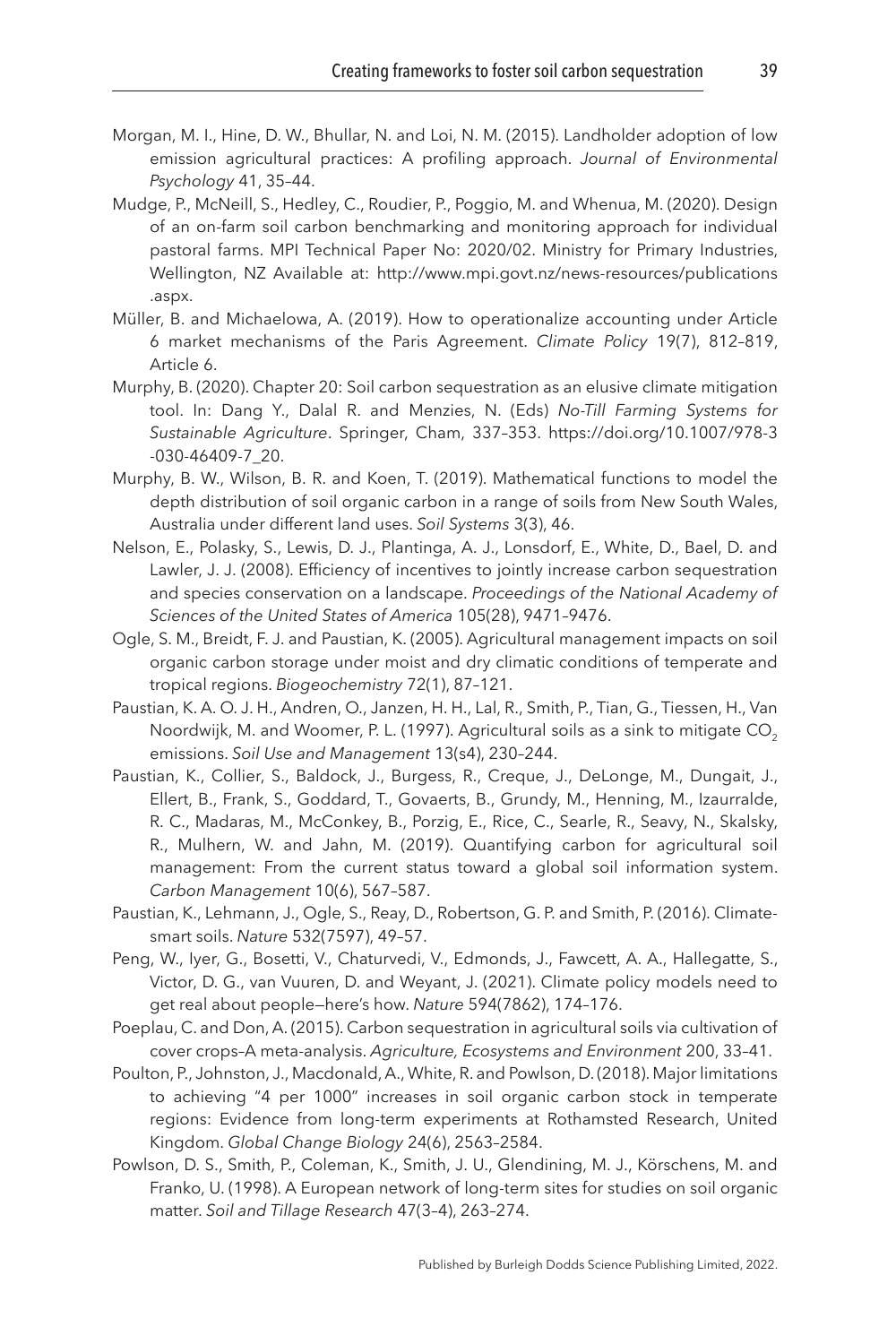- <span id="page-40-5"></span>Powlson, D. S., Whitmore, A. P. and Goulding, K. W. T. (2011). Soil carbon sequestration to mitigate climate change: a critical re-examination to identify the true and the false. *European Journal of Soil Science* 62(1), 42–55.
- <span id="page-40-11"></span>Rabbi, S. M. F., Tighe, M., Delgado-Baquerizo, M., Cowie, A., Robertson, F., Dalal, R., Page, K., Crawford, D., Wilson, B. R., Schwenke, G., Mcleod, M., Badgery, W., Dang, Y. P., Bell, M., O'Leary, G., Liu, D. L. and Baldock, J. (2015). Climate and soil properties limit the positive effects of land use reversion on carbon storage in Eastern Australia. *Scientific Reports* 5(1), 17866.
- <span id="page-40-14"></span>Rawnsley, R., Dynes, R. A., Christie, K. M., Harrison, M. T., Doran-Browne, N. A., Vibart, R. and Eckard, R. (2016). A review of whole farm-system analysis in evaluating greenhouse-gas mitigation strategies from livestock production systems. *Animal Production Science* 58(6), 980–989.
- <span id="page-40-13"></span>Robinson, C. J., Renwick, A. R., May, T., Gerrard, E., Foley, R., Battaglia, M., Possingham, H., Griggs, D. and Walker, D. (2016). Indigenous benefits and carbon offset schemes: An Australian case study. *Environmental Science and Policy* 56, 129–134.
- <span id="page-40-0"></span>Rockström, J., Gaffney, O., Rogelj, J., Meinshausen, M., Nakicenovic, N. and Schellnhuber, H. J. (2017). A roadmap for rapid decarbonization. *Science* 355(6331), 1269–1271.
- <span id="page-40-12"></span>Rogers, E. M. (2004). A prospective and retrospective look at the diffusion model. *Journal of Health Communication* 9 (Suppl. 1), 13–19.
- <span id="page-40-8"></span>Rumpel, C., Amiraslani, F., Koutika, L. S., Smith, P., Whitehead, D. and Wollenberg, E. (2018). Put more carbon in soils to meet Paris climate pledges. *Nature* 564(7734), 32–34.
- <span id="page-40-7"></span>Rumpel, C., Amiraslani, F., Chenu, C., Cardenas, M. G., Kaonga, M., Koutika, L. S., Ladha, J., Madari, B., Shirato, Y., Smith, P., Soudi, B., Soussana, J. F., Whitehead, D. and Wollenberg, E. (2020). The 4p1000 initiative: Opportunities, limitations and challenges for implementing soil organic carbon sequestration as a sustainable development strategy. *Ambio* 49(1), 350–360.
- <span id="page-40-3"></span>Russell, E. J. (1912). *Soil Conditions and Plant Growth*. 1st edn. Longmans, London.
- <span id="page-40-4"></span>Sainju, U. M., Jabro, J. D. and Stevens, W. B. (2008). Soil carbon dioxide emissions as affected by irrigation, tillage, cropping system and nitrogen fertilization. *Journal of Environmental Quality* 37(1), 98–106.
- <span id="page-40-10"></span>Sampson, R. N. and Sedjo, R. A. (1997). Economics of carbon sequestration in forestry: An overview. *Critical Reviews in Environmental Science and Technology* 27(Suppl.1), 1–8.
- <span id="page-40-6"></span>Sanderman, J. and Baldock, J. A. (2010). Accounting for soil carbon sequestration in national inventories: A soil scientist's perspective. *Environmental Research Letters* 5(3), 034003.
- <span id="page-40-1"></span>Sanderman, J., Farquharson, R. and Baldock, J. (2010). Soil carbon sequestration potential: A review for Australian agriculture. Report to the Australian Government Department of Climate Change and Energy Efficiency. CSIRO, Canberra, Australia.
- <span id="page-40-2"></span>Sanderman, J., Hengl, T. and Fiske, G. J. (2017). Soil carbon debt of 12,000 years of human land use. *Proceedings of the National Academy of Sciences of the United States of America* 114(36), 9575–9580.
- <span id="page-40-15"></span>Schlesinger, W. H. and Amundson, R. (2019). Managing for soil carbon sequestration: Let's get realistic. *Global Change Biology* 25(2), 386–389.
- <span id="page-40-9"></span>Schneider, L., Duan, M., Stavins, R., Kizzier, K., Broekhoff, D., Jotzo, F., Winkler, H., Lazarus, M., Howard, A. and Hood, C. (2019). Double counting and the Paris Agreement rulebook. *Science* 366(6462), 180–183.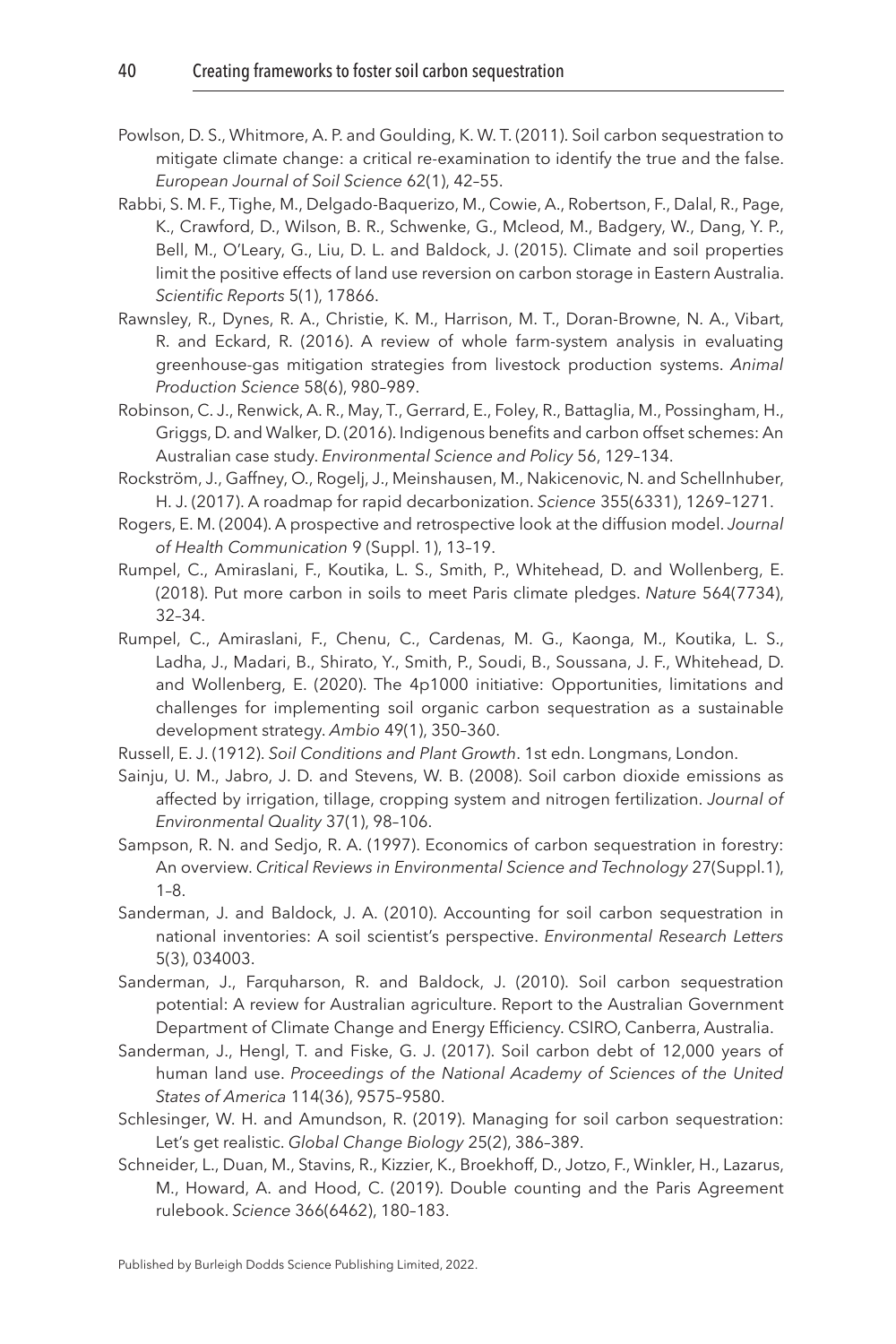- <span id="page-41-2"></span>Schneider, L. and La Hoz Theuer, S. (2019). Environmental integrity of international carbon market mechanisms under the Paris Agreement. *Climate Policy* 19(3), 386–400.
- <span id="page-41-0"></span>Schuman, G. E., Janzen, H. H. and Herrick, J. E. (2002). Soil carbon dynamics and potential carbon sequestration by rangelands. *Environmental Pollution* 116(3), 391–396.
- <span id="page-41-10"></span>Smith, P., Smith, J. U., Powlson, D. S., McGill, W. B., Arah, J. R. M., Chertov, O. G., Coleman, K., Franko, U., Frolking, S., Jenkinson, D. S., Jensen, L. S., Kelly, R. H., Klein-Gunnewiek, H., Komarov, A. S., Li, C., Molina, J. A. E., Mueller, T., Parton, W. J., Thornley, J. H. M. and Whitmore, A. P. (1997). A comparison of the performance of nine soil organic matter models using datasets from seven long-term experiments. *Geoderma* 81(1– 2), 153–225.
- <span id="page-41-8"></span>Smith, P., Soussana, J. F., Angers, D., Schipper, L., Chenu, C., Rasse, D. P., Batjes, N. H., Van Egmond, F., McNeill, S., Kuhnert, M., Arias-Navarro, C., Olesen, J. E., Chirinda, N., Fornara, D., Wollenberg, E., Álvaro-Fuentes, J., Sanz-Cobena, A. and Klumpp, K. (2020). How to measure, report and verify soil carbon change to realize the potential of soil carbon sequestration for atmospheric greenhouse gas removal. *Global Change Biology* 26(1), 219–241.
- <span id="page-41-1"></span>Stockmann, U., Adams, M. A., Crawford, J. W., Field, D. J., Henakaarchchi, N., Jenkins, M., Minasny, B., McBratney, A. B., De Courcelles, VdRd, Singh, K., Wheeler, I., Abbott, L., Angers, D. A., Baldock, J., Bird, M., Brookes, P. C., Chenu, C., Jastrow, J. D., Lal, R., Lehmann, J., O'Donnell, A. G., Parton, W. J., Whitehead, D. and Zimmermann, M. (2013). The knowns, known unknowns and unknowns of sequestration of soil organic carbon. *Agriculture, Ecosystems and Environment* 164, 80–99.
- <span id="page-41-3"></span>Sun, W., Canadell, J. G., Yu, L., Yu, L., Zhang, W., Smith, P., Fischer, T. and Huang, Y. (2020). Climate drives global soil carbon sequestration and crop yield changes under conservation agriculture. *Global Change Biology* 26(6), 3325–3335.
- <span id="page-41-11"></span>Sykes, A. J., Macleod, M., Eory, V., Rees, R. M., Payen, F., Myrgiotis, V., Williams, M., Sohi, S., Hillier, J., Moran, D., Manning, D. A. C., Goglio, P., Seghetta, M., Williams, A., Harris, J., Dondini, M., Walton, J., House, J. and Smith, P. (2020). Characterising the biophysical, economic and social impacts of soil carbon sequestration as a greenhouse gas removal technology. *Global Change Biology* 26(3), 1085–1108.
- <span id="page-41-9"></span>Terrer, C., Phillips, R. P., Hungate, B. A., Rosende, J., Pett-Ridge, J., Craig, M. E., van Groenigen, K. J., Keenan, T. F., Sulman, B. N., Stocker, B. D., Reich, P. B., Pellegrini, A. F. A., Pendall, E., Zhang, H., Evans, R. D., Carrillo, Y., Fisher, J. B., Van Sundert, K., Vicca, S. and Jackson, R. B. (2021). A trade-off between plant and soil carbon storage under elevated CO<sub>2</sub>. Nature 591(7851), 599-603.
- <span id="page-41-7"></span>TFCD (2021). Task Force on Climate-related Financial Disclosures. Available at: [https://](https://www.fsb-tcfd.org/) [www.fsb-tcfd.org/](https://www.fsb-tcfd.org/) [Accessed June 2021].
- <span id="page-41-4"></span>Trost, B., Prochnow, A., Drastig, K., Meyer-Aurich, A., Ellmer, F. and Baumecker, M. (2013). Irrigation, soil organic carbon and N2O emissions. A review. *Agronomy for Sustainable Development* 33(4), 733–749.
- <span id="page-41-6"></span>UNFCCC (2021). Paris agreement – Status of ratification. Available at: [https://unfccc.int/](https://unfccc.int/process/the-paris-agreement/status-of-ratification) [process/the-paris-agreement/status-of-ratification](https://unfccc.int/process/the-paris-agreement/status-of-ratification) [Accessed 24 June 2021].
- <span id="page-41-5"></span>Van Groenigen, J. W., Van Kessel, C., Hungate, B. A., Oenema, O., Powlson, D. S. and Van Groenigen, K. J. (2017). Sequestering soil organic carbon: A nitrogen dilemma. *Environmental Science and Technology* 51(9), 4738–4739.